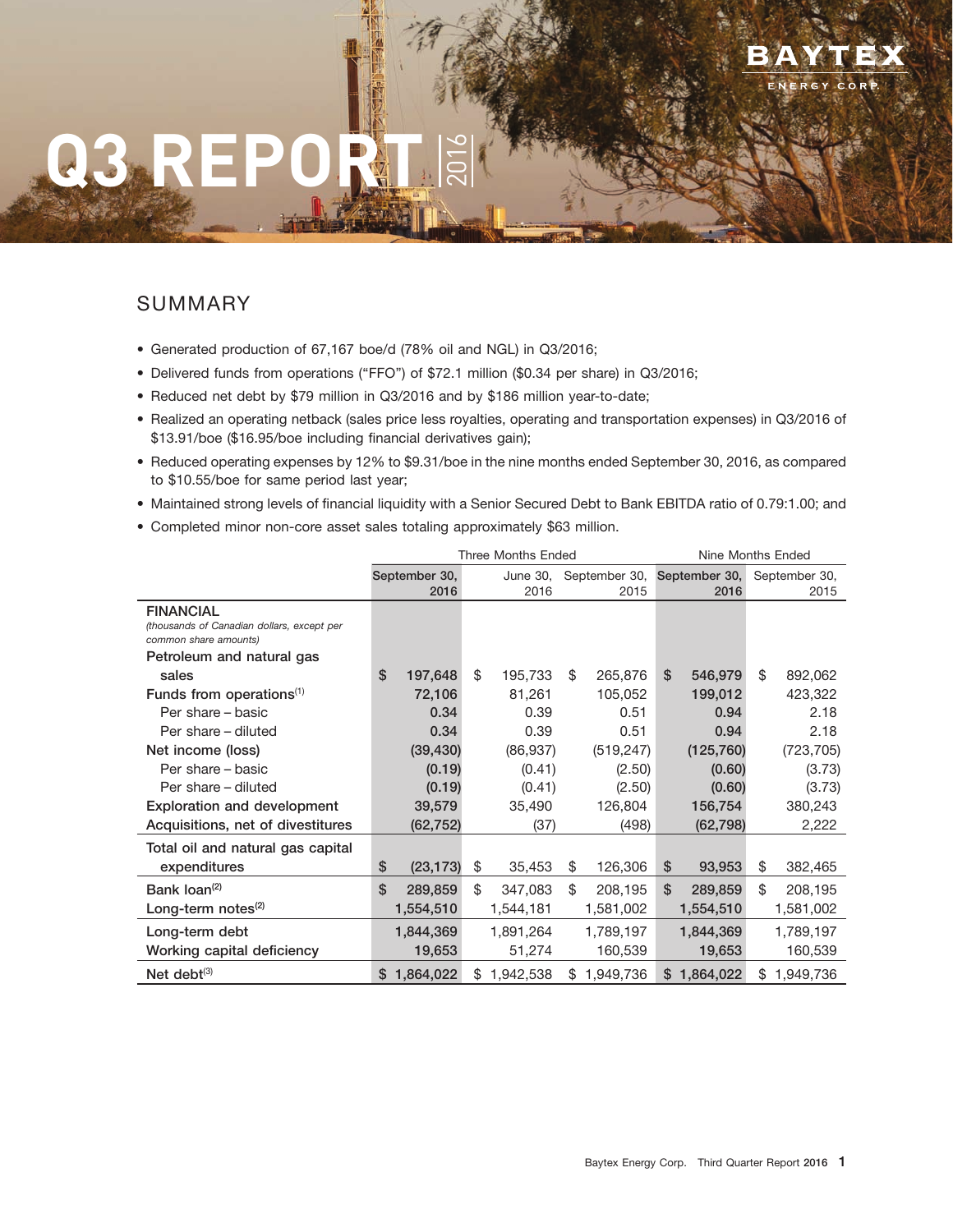|                                                        |                | Three Months Ended |                |                | Nine Months Ended |  |  |
|--------------------------------------------------------|----------------|--------------------|----------------|----------------|-------------------|--|--|
|                                                        | September 30,  | June 30,           | September 30,  | September 30,  | September 30,     |  |  |
|                                                        | 2016           | 2016               | 2015           | 2016           | 2015              |  |  |
| <b>OPERATING</b>                                       |                |                    |                |                |                   |  |  |
| Daily production                                       |                |                    |                |                |                   |  |  |
| Heavy oil (bbl/d)                                      | 24,132         | 22,423             | 33,639         | 23,789         | 36,067            |  |  |
| Light oil and condensate (bbl/d)                       | 19,001         | 21,894             | 24,712         | 21,785         | 26,210            |  |  |
| NGL (bbl/d)                                            | 9,149          | 9,834              | 8,507          | 9,695          | 8,322             |  |  |
| Total oil and NGL (bbl/d)                              | 52,282         | 54,151             | 66,858         | 55,269         | 70,599            |  |  |
| Natural gas (mcf/d)                                    | 89,314         | 95,281             | 91,869         | 94,253         | 91,448            |  |  |
| Oil equivalent (boe/d @ 6:1) <sup>(4)</sup>            | 67,167         | 70,031             | 82,170         | 70,978         | 85,840            |  |  |
| Benchmark prices                                       |                |                    |                |                |                   |  |  |
| WTI oil (US\$/bbl)                                     | 44.94          | 45.60              | 46.43          | 41.34          | 51.00             |  |  |
| WCS heavy oil (US\$/bbl)                               | 31.44          | 32.29              | 33.13          | 27.66          | 37.80             |  |  |
| Edmonton par oil (\$/bbl)                              | 54.80          | 54.78              | 56.22          | 50.14          | 58.63             |  |  |
| LLS oil (US\$/bbl)                                     | 45.82          | 46.20              | 49.79          | 41.76          | 54.24             |  |  |
| Baytex average prices (before                          |                |                    |                |                |                   |  |  |
| hedging)                                               |                |                    |                |                |                   |  |  |
| Heavy oil (\$/bbl) <sup>(5)</sup>                      | 29.79          | 30.09              | 30.90          | 23.91<br>47.27 | 34.54             |  |  |
| Light oil and condensate (\$/bbl)<br>NGL (\$/bbl)      | 53.25<br>14.96 | 52.42<br>13.28     | 55.46<br>15.35 | 15.58          | 57.54<br>16.79    |  |  |
| Total oil and NGL (\$/bbl)                             | 35.72          | 36.07              | 38.00          | 31.65          | 42.39             |  |  |
| Natural gas (\$/mcf)                                   | 2.95           | 1.94               | 3.28           | 2.42           | 3.19              |  |  |
| Oil equivalent (\$/boe)                                | 31.73          | 30.52              | 34.59          | 27.86          | 37.10             |  |  |
| CAD/USD noon rate at period                            |                |                    |                |                |                   |  |  |
| end                                                    | 1.3117         | 1.3009             | 1.3394         | 1.3117         | 1.3394            |  |  |
| CAD/USD average rate for                               |                |                    |                |                |                   |  |  |
| period                                                 | 1.3051         | 1.2885             | 1.3094         | 1.3228         | 1.2631            |  |  |
| <b>COMMON SHARE</b>                                    |                |                    |                |                |                   |  |  |
| <b>INFORMATION</b>                                     |                |                    |                |                |                   |  |  |
| <b>TSX</b>                                             |                |                    |                |                |                   |  |  |
| Share price (Cdn\$)                                    |                |                    |                |                |                   |  |  |
| High                                                   | 7.72           | 9.04               | 19.50          | 9.04           | 24.87             |  |  |
| Low                                                    | 4.76           | 4.85               | 3.92           | 1.57           | 3.92              |  |  |
| Close                                                  | 5.57           | 7.50               | 4.27           | 5.57           | 4.27              |  |  |
| Volume traded (thousands)                              | 377,435        | 466,201            | 165,674        | 1,326,946      | 368,426           |  |  |
| <b>NYSE</b>                                            |                |                    |                |                |                   |  |  |
| Share price (US\$)                                     |                |                    |                |                |                   |  |  |
| High                                                   | 6.18           | 7.14               | 15.51          | 7.14           | 20.10             |  |  |
| Low                                                    | 3.59           | 3.67               | 2.92           | 1.08           | 2.92              |  |  |
| Close                                                  | 4.25           | 5.79               | 3.20           | 4.25           | 3.20              |  |  |
| Volume traded (thousands)<br>Common shares outstanding | 168,984        | 198,514            | 109,902        | 521,550        | 178,612           |  |  |
| (thousands)                                            | 211,542        | 210,715            | 210,225        | 211,542        | 210,225           |  |  |
|                                                        |                |                    |                |                |                   |  |  |

Notes:

*(1) Funds from operations is not a measurement based on generally accepted accounting principles (''GAAP'') in Canada, but is a financial term commonly used in the oil and gas industry. We define funds from operations as cash flow from operating activities adjusted for changes in non-cash operating working capital and other operating items. Baytex's funds from operations may not be comparable to other issuers. Baytex considers funds from operations a key measure of performance as it demonstrates its ability to generate the cash flow necessary to fund capital investments and potential future dividends. For a reconciliation of funds from operations to cash flow from operating activities, see Management's Discussion and Analysis of the operating and financial results for the three and nine months ended September 30, 2016.*

*(2) Principal amount of instruments.*

*(3) Net debt is a non-GAAP measure which we define to be the sum of monetary working capital (which is current assets less current liabilities (excluding current financial derivatives, assets held for sale, onerous contracts and liabilities related to assets held for sale)) and the principal amount of both the long-term notes and the bank loan.*

*(4) Barrel of oil equivalent (''boe'') amounts have been calculated using a conversion rate of six thousand cubic feet of natural gas to one barrel of oil. The use of boe amounts may be misleading, particularly if used in isolation. A boe conversion ratio of six thousand cubic feet of natural gas to one barrel of oil is based on an energy equivalency conversion method primarily applicable at the burner tip and does not represent a value equivalency at the wellhead.*

*(5) Heavy oil prices exclude condensate blending.*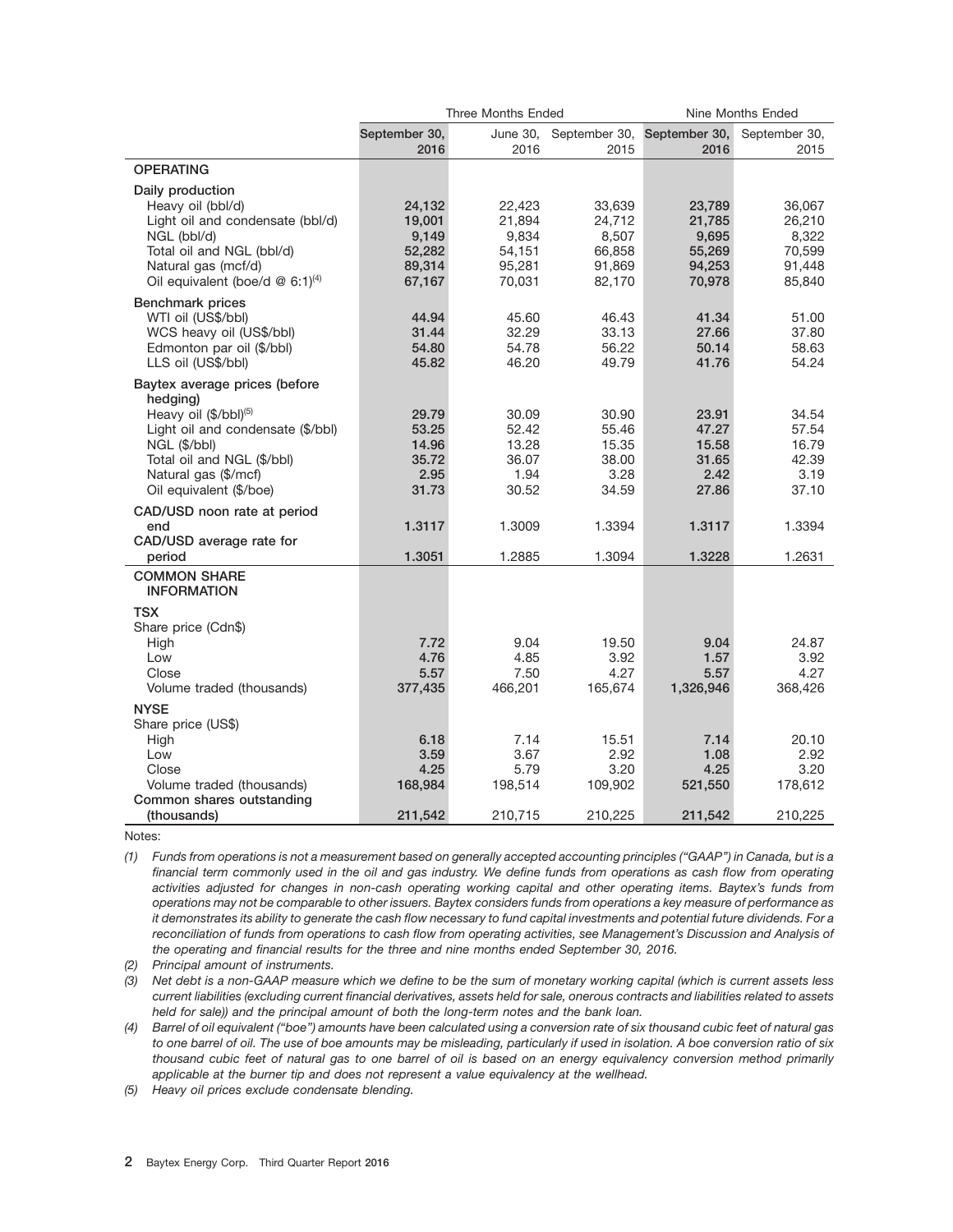#### **Advisory Regarding Forward-Looking Statements**

*This report contains forward-looking statements relating to but not limited to: our business plan, strategies and objectives, including to deploy capital efficiently, emphasize cost reductions and maintain strong levels of financial liquidity; that we are well positioned to benefit from a continued oil price recovery and that our three core plays provide strong capital efficiencies; our Eagle Ford shale play, including our assessment of the performance of wells drilled in Q3/2016 and the cost to drill, complete and equip a well; our ability to continue to reduce our cost structure; our target for 2016 capital expenditures to approximate funds from operations in order to minimize additional bank borrowings; our ability to partially reduce the volatility in our funds from operations by utilizing financial derivative contracts for commodity prices, heavy oil differentials and interest and foreign exchange rates; the proportion of our anticipated oil and gas production that is hedged and the effectiveness of such hedges in reducing the volatility in our funds from operations; our expectations for annual average production rate and exploration and development capital expenditures for 2016; that we expect funds from operations to exceed capital expenditures in 2016; and our expectation that current activity levels in the Eagle Ford for drilling and completions will continue into 2017. In addition, information and statements relating to reserves are deemed to be forward-looking statements, as they involve implied assessment, based on certain estimates and assumptions, that the reserves described exist in quantities predicted or estimated, and that the reserves can be profitably produced in the future.*

*We refer you to the end of the Management's Discussion and Analysis section of this report for our advisory on forward-looking information and statements.*

#### **Oil and Gas Information**

*Where applicable, oil equivalent amounts have been calculated using a conversion rate of six thousand cubic feet of natural gas to one barrel of oil. The use of boe amounts may be misleading, particularly if used in isolation. A boe conversion ratio of six thousand cubic feet of natural gas to one barrel of oil is based on an energy equivalency conversion method primarily applicable at the burner tip and does not represent a value equivalency at the wellhead.*

*References herein to average 30-day initial production rates and other short-term production rates are useful in confirming the presence of hydrocarbons, however, such rates are not determinative of the rates at which such wells will commence production and decline thereafter and are not indicative of long term performance or of ultimate recovery. While encouraging, readers are cautioned not to place reliance on such rates in calculating aggregate production for us or the assets for which such rates are provided. A pressure transient analysis or well-test interpretation has not been carried out in respect of all wells. Accordingly, we caution that the test results should be considered to be preliminary.*

#### **Non-GAAP Financial Measures**

*Funds from operations is not a measurement based on GAAP in Canada, but is a financial term commonly used in the oil and gas industry. Funds from operations represents cash flow from operating activities adjusted for changes in non-cash operating working capital and other operating items. Baytex's determination of funds from operations may not be comparable with the calculation of similar measures for other entities. Baytex considers funds from operations a key measure of performance as it demonstrates its ability to generate the cash flow necessary to fund capital investments and potential future dividends to shareholders. The most directly comparable measures calculated in accordance with GAAP are cash flow from operating activities and net income.*

*Net debt is not a measurement based on GAAP in Canada. We define net debt as the sum of monetary working capital (which is current assets less current liabilities (excluding current financial derivatives, assets held for sale, liabilities related to assets held for sale and onerous contracts)) and the principal amount of both the long-term notes and the bank loan. We believe that this measure assists in providing a more complete understanding of our cash liabilities.*

*Bank EBITDA is not a measurement based on GAAP in Canada. We define Bank EBITDA as our consolidated net income attributable to shareholders before interest, taxes, depletion and depreciation, and certain other non-cash items as set out in the credit agreement governing our revolving credit facilities. This measure is used to measure compliance with certain financial covenants.*

*Operating netback is not a measurement based on GAAP in Canada, but is a financial term commonly used in the oil and gas industry. Operating netback is equal to product revenue less royalties, production and operating expenses and transportation expenses divided by barrels of oil equivalent sales volume for the applicable period. Our determination of operating netback may not be comparable with the calculation of similar measures for other entities. We believe that this measure assists in characterizing our ability to generate cash margin on a unit of production basis.*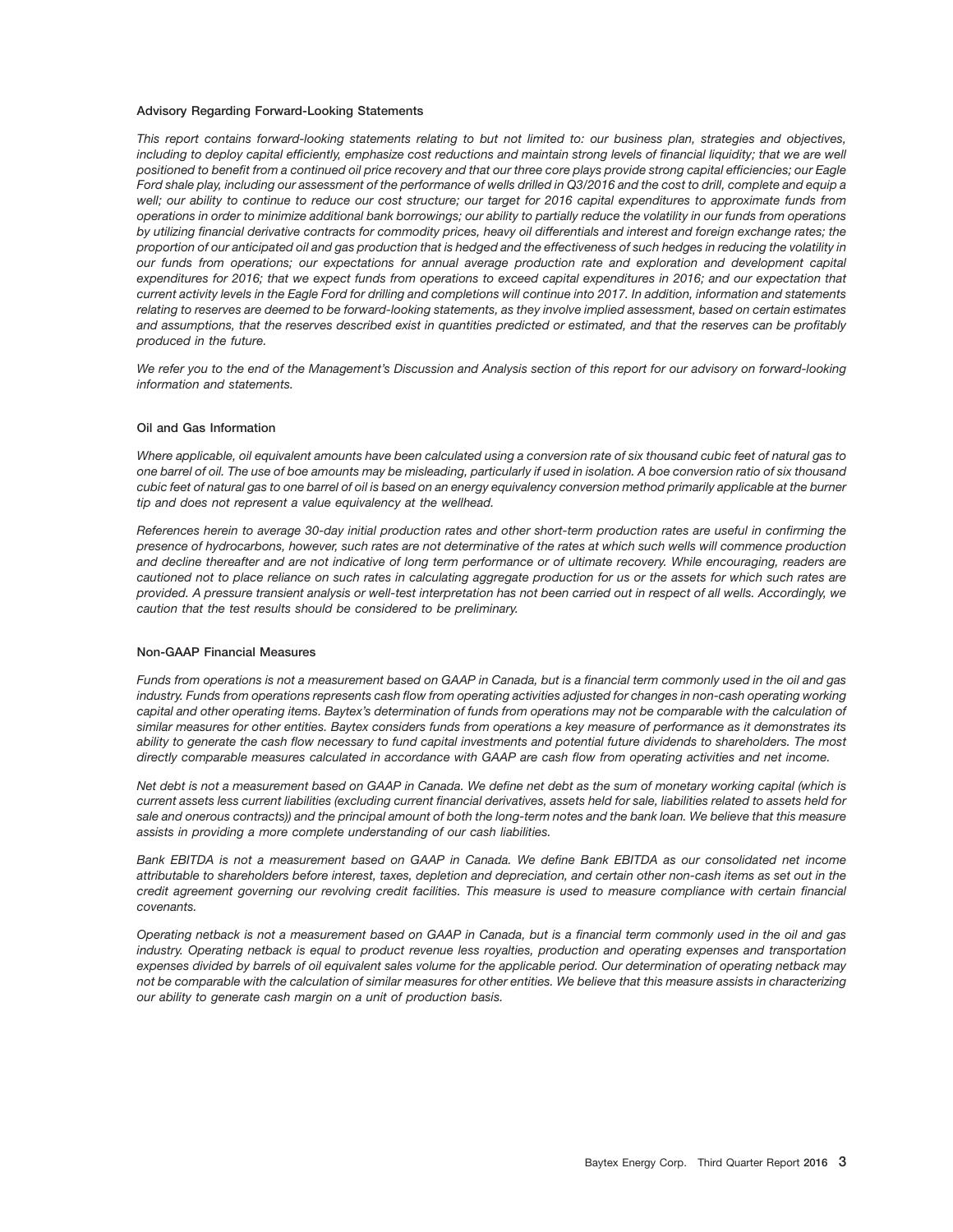# MESSAGE TO SHAREHOLDERS

#### **Third Quarter Results**

As we entered 2016, we laid out certain strategic objectives to help guide us through the commodity price downturn, which included deploying capital efficiently, continuing to emphasize cost reductions across all facets of our organization and maintaining strong levels of financial liquidity. Our third quarter results were reflective of these strategic objectives and we remain well positioned to benefit from a continued recovery in crude oil prices. We highlight below some of the results achieved to-date from the execution of these initiatives.

#### *Operating Results*

Our operating results for the third quarter were consistent with our full-year plans, with production averaging 67,167 boe/d (78% oil and NGL) in Q3/2016, as compared to 70,031 boe/d in Q2/2016. We continued to curtail our level of capital spending, focusing all development activity in the Eagle Ford. In Q3/2016, our exploration and development expenditures totaled \$39.6 million, as compared to \$35.5 million in Q2/2016 and \$81.7 million in Q1/2016.

In the Eagle Ford, our pace of completions through the first nine months of 2016 was down approximately 21% compared to the first nine months of 2015. This reduced pace of completions, combined with the previously announced divestiture of our operated assets in the Eagle Ford, contributed to production averaging 33,552 boe/d in Q3/2016, as compared to 38,309 boe/d in Q2/2016. Year-to-date, we have participated in the drilling of 100 gross (29.5 net) wells in the Eagle Ford and commenced production from 84 gross (24.7 net) wells, as compared to the first nine months of 2015 where we participated in the drilling of 149 gross (38.4 net) wells and commenced production from 123 gross (31.3 net) wells.

We continue to advance our completion activity in the Eagle Ford with increased frac stages and proppant usage. During the third quarter, we averaged 2-3 drilling rigs and 1-2 completion crews on our lands. We participated in the drilling of 18 gross (5.7 net) wells in the Eagle Ford and commenced production from 30 gross (8.8 net) wells. Of the 30 wells that commenced production during the third quarter, 15 wells have been producing for more than 30 days and have established an average 30-day initial production rate of approximately 1,350 boe/d.

In Canada, we reinitiated production during the second quarter from heavy oil wells that were shut-in earlier this year. The full benefit of bringing these shut-in volumes back online was realized during the third quarter, which led to a 6% increase in Canadian production to 33,615 boe/d, as compared to 31,722 boe/d in Q2/2016.

#### *Cost Reductions*

We continue to have success in reducing our cost structure while maintaining safety and efficiency in our operations.

Costs in the Eagle Ford have continued to decrease with wells now being drilled, completed and equipped for approximately US\$5.2 million, as compared to US\$8.2 million in late 2014. The prevailing commodity price environment has not supported drilling on our Canadian assets in 2016. However, we continue to actively build on the 20% cost reductions achieved in 2015 and strengthen the size and quality of our prospect inventory.

Operating expenses have been reduced by 12% to \$9.31/boe in the first nine months of 2016, as compared to \$10.55/boe for the same period in 2015. These cost reductions reflect a combination of a lower overall cost structure in Canada and our lower cost Eagle Ford assets representing a larger percentage of our total production. Transportation expenses are also down, averaging \$1.05/boe through the first nine months of 2016, as compared to \$1.81/boe for the same period in 2015.

General and administrative expenses for the three and nine months ended September 30, 2016 of \$12.1 million and \$38.5 million, respectively, decreased from \$14.0 million and \$46.6 million for the same periods in 2015. The decrease is attributable to reductions in staffing levels combined with cost saving initiatives.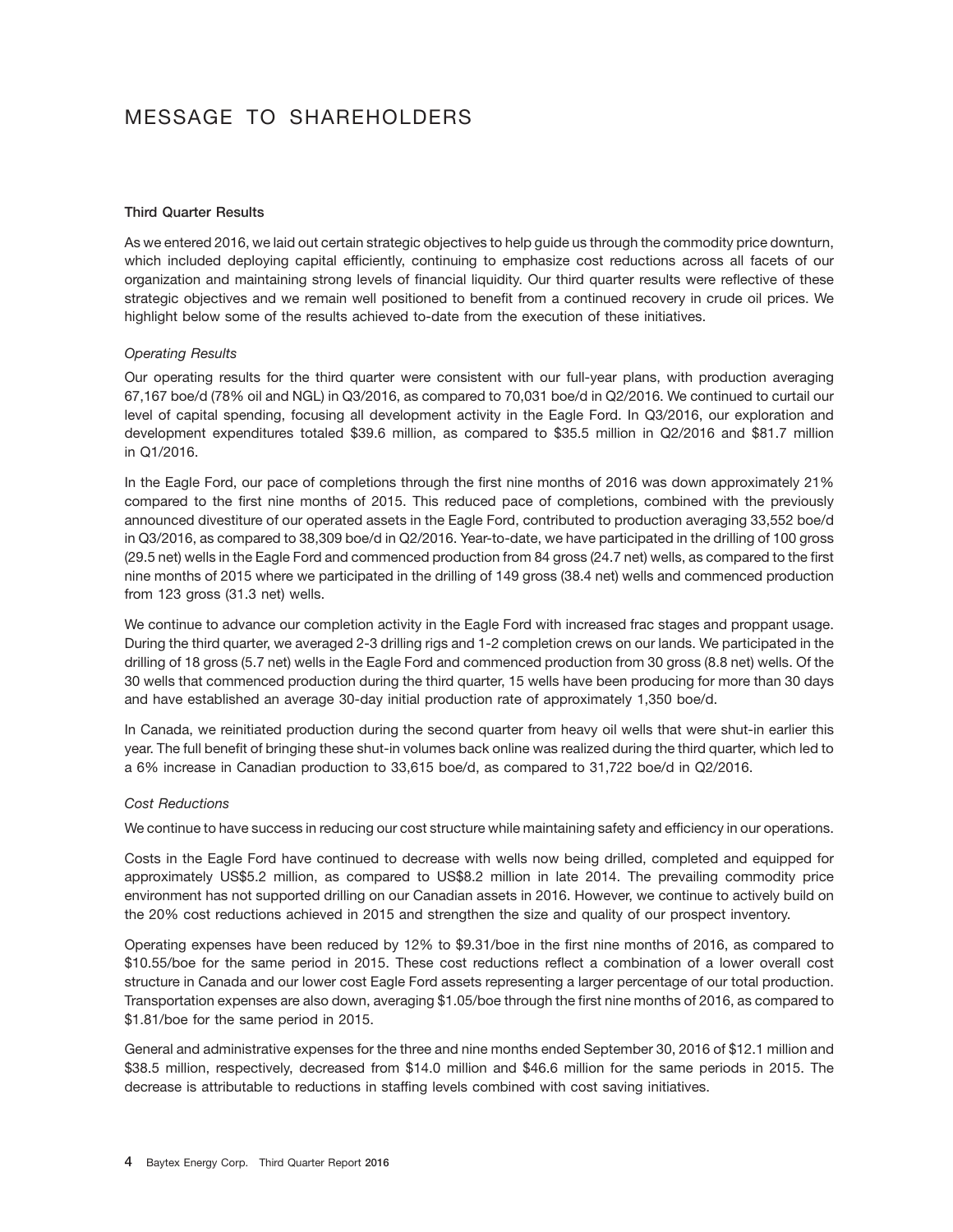#### *Financial Liquidity*

We have targeted our capital expenditures to approximate our funds from operations to minimize additional bank borrowings. In Q3/2016, our funds from operations totaled \$72.1 million, as compared to capital expenditures of \$39.6 million, and in the first nine months of 2016, our funds from operations totaled \$199.0 million, as compared to capital expenditures of \$156.8 million.

Our net debt (bank loan, long-term notes and working capital deficiency) has decreased to \$1.86 billion at September 30, 2016 from \$2.05 billion at December 31, 2015.

On March 31, 2016, we amended our credit facilities to provide us with increased financial flexibility. The amendments included reducing our credit facilities to US\$575 million, granting our banking syndicate first priority security over our assets and restructuring our financial covenants. The revolving credit facilities, which currently mature in June 2019, are not borrowing base facilities and do not require annual or semi-annual reviews. Our Senior Secured Debt to Bank EBITDA ratio as at September 30, 2016 was 0.79:1.00 (maximum permitted ratio of 5.00:1.00) and our interest coverage ratio was 3.62:1.00 (minimum required ratio of 1.25:1.00).

#### **Operating Netback**

During the third quarter, our operating netback was largely unchanged as compared to Q2/2016. In Q3/2016, the price for West Texas Intermediate light oil (''WTI'') averaged US\$44.94/bbl, as compared to US\$45.60/bbl in Q2/2016, while the discount for Canadian heavy oil, as measured by the price differential between Western Canadian Select (''WCS'') and WTI, averaged US\$13.50/bbl in Q3/2016, as compared to US\$13.31/bbl in Q2/2016.

We generated an operating netback in Q3/2016 of \$13.91/boe (\$16.95/boe including financial derivatives gain), as compared to \$14.39/boe (\$18.13/boe including financial derivatives gain) in Q2/2016. The Eagle Ford generated an operating netback of \$20.24/boe during Q3/2016 while our Canadian operations generated an operating netback of \$7.59/boe.

|                                |    | Three Months Ended September 30 |    |        |    |        |      |        |    |        |    |        |
|--------------------------------|----|---------------------------------|----|--------|----|--------|------|--------|----|--------|----|--------|
|                                |    |                                 |    | 2016   |    |        | 2015 |        |    |        |    |        |
| (\$ per boe except for volume) |    | Canada                          |    | U.S.   |    | Total  |      | Canada |    | U.S.   |    | Total  |
| Sales volume (boe/d)           |    | 33,615                          |    | 33,552 |    | 67,167 |      | 43.229 |    | 38.941 |    | 82.170 |
| Oil and natural gas revenues   | S. | 26.52                           | S. | 36.95  | \$ | 31.73  | \$   | 29.06  | \$ | 40.72  | \$ | 34.59  |
| Less:                          |    |                                 |    |        |    |        |      |        |    |        |    |        |
| Royalties                      |    | 3.85                            |    | 10.89  |    | 7.37   |      | 3.88   |    | 11.74  |    | 7.61   |
| Operating expenses             |    | 12.32                           |    | 5.82   |    | 9.07   |      | 12.31  |    | 7.97   |    | 10.25  |
| Transportation expenses        |    | 2.76                            |    |        |    | 1.38   |      | 2.88   |    |        |    | 1.52   |
| Operating netback              | \$ | 7.59                            | S  | 20.24  | S  | 13.91  | \$   | 9.99   | \$ | 21.01  | \$ | 15.21  |
| Realized financial derivatives |    |                                 |    |        |    |        |      |        |    |        |    |        |
| gain                           |    |                                 |    |        |    | 3.04   |      |        |    |        |    | 3.33   |
| Operating netback after        |    |                                 |    |        |    |        |      |        |    |        |    |        |
| financial derivatives gain     | S  | 7.59                            | S  | 20.24  | \$ | 16.95  | \$   | 9.99   | \$ | 21.01  | \$ | 18.54  |

The following table provides a summary of our operating netbacks for the periods noted.

#### **Risk Management**

As part of our normal operations, we are exposed to movements in commodity prices, foreign exchange rates and interest rates. In an effort to manage these exposures, we utilize various financial derivative contracts which are intended to partially reduce the volatility in our FFO. We realized a financial derivatives gain of \$18.8 million in Q3/2016 due to crude oil and natural gas prices being at levels below those in our financial derivative contracts.

For the fourth quarter of 2016, we have entered into hedges on approximately 45% of our net WTI exposure with 15% fixed at US\$63.79/bbl and 30% hedged utilizing a 3-way option structure that provide us with downside price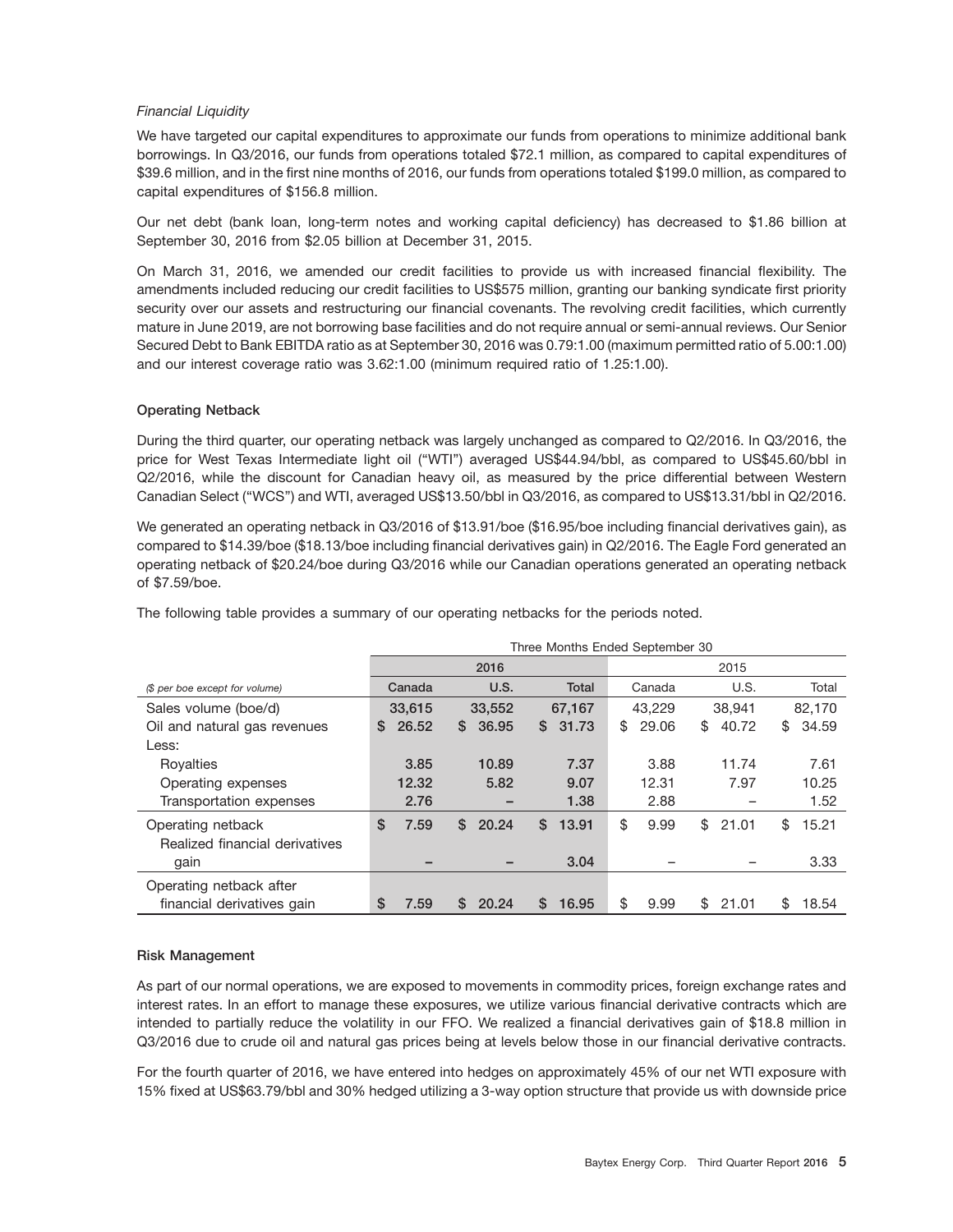protection at approximately US\$50/bbl and upside participation to approximately US\$60/bbl. We have also entered into hedges on approximately 41% of our net WCS differential exposure and 65% of our net natural gas exposure.

For 2017, we have entered into hedges on approximately 44% of our net WTI exposure utilizing a 3-way option structure that provide us with downside price protection at approximately US\$47/bbl and upside participation to approximately US\$59/bbl. We have also entered into hedges on approximately 24% of our net WCS differential exposure and 49% of our net natural gas exposure.

A complete listing of our financial derivative contracts can be found in Note 15 to our Q3/2016 financial statements.

#### **Disposition Activity**

On July 27, 2016, we closed the previously announced disposition of our operated assets in the Eagle Ford for net proceeds of \$54.6 million. At the time of disposition, these assets were producing approximately 1,000 boe/d and included reserves of approximately 1.26 million boe on a proved plus probable basis (as evaluated by Ryder Scott Company, L.P. at December 31, 2015). In addition, we have disposed of an additional 650 boe/d of certain non-core assets in Canada. We do not anticipate any further asset sales at this time.

#### **Guidance**

We are revising upward our full year 2016 production guidance range to 69,000 to 70,000 boe/d (previously 67,000 to 69,000 boe/d). We anticipate our full year 2016 exploration and development capital expenditures will be toward the high end of our guidance of \$200 to \$225 million. At this level of spending and based on the forward strip for crude oil and natural gas, we expect our funds from operations to exceed capital expenditures in 2016.

In the Eagle Ford, we are currently running 4 drilling rigs and 2 completion crews on our lands. We expect this level of activity to continue into 2017. We have also commenced preliminary work in advance of a 2017 development program in Canada, including lease construction and surveying.

We are in the process of setting our 2017 capital budget, the details of which are expected to be released in December following approval by our Board of Directors.

#### **Conclusion**

Our operating results for the third quarter were consistent with our expectations. For the second consecutive quarter our funds from operations exceeded capital expenditures resulting in a reduction in net debt. Production in Canada increased 6% over the second quarter as we received the full benefit of restored production from previously shut-in heavy oil wells, while production in the Eagle Ford was lower reflective of a reduced pace of development and our operated asset sale. We remain committed to deploying capital efficiently, reducing costs in all facets of our business and maintaining strong levels of financial liquidity. We are well positioned to benefit from a rising oil price environment with strong capital efficiencies across our three core resource plays.

We look forward to executing our plans for the ongoing benefit of all stakeholders and we thank you for your continued support.

On behalf of the Board of Directors,

James L. Bowzer Chief Executive Officer November 2, 2016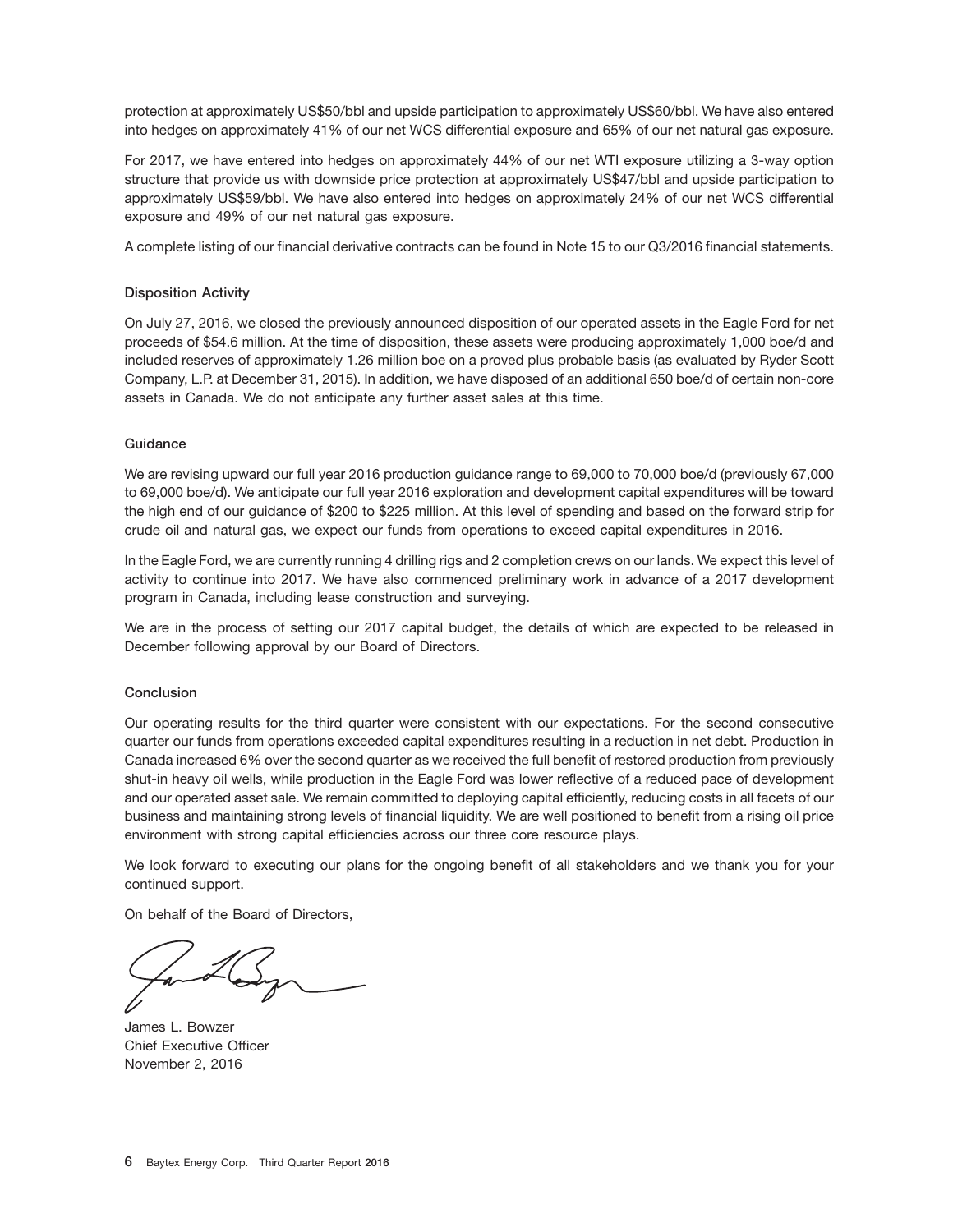# MANAGEMENT'S DISCUSSION AND ANALYSIS

The following is management's discussion and analysis (''MD&A'') of the operating and financial results of Baytex Energy Corp. for the three and nine months ended September 30, 2016. This information is provided as of November 1, 2016. In this MD&A, references to "Baytex", the "Company", "we", "us" and "our" and similar terms refer to Baytex Energy Corp. and its subsidiaries on a consolidated basis, except where the context requires otherwise. The results for the nine months ended September 30, 2016 (''YTD 2016'') have been compared with the results for the nine months ended September 30, 2015 (''YTD 2015'') and the results for the three months ended September 30, 2016 (''Q3/2016'') have been compared with the results for the three months ended September 30, 2015 (''Q3/2015''). This MD&A should be read in conjunction with the Company's condensed interim unaudited consolidated financial statements (''consolidated financial statements'') for the three and nine months ended September 30, 2016, its audited comparative consolidated financial statements for the years ended December 31, 2015 and 2014, together with the accompanying notes and its Annual Information Form for the year ended December 31, 2015. These documents and additional information about Baytex are accessible on the SEDAR website at www.sedar.com and through the U.S. Securities and Exchange Commission at www.sec.gov. All amounts are in Canadian dollars, unless otherwise stated, and all tabular amounts are in thousands of Canadian dollars, except for percentages and per common share amounts or as otherwise noted.

In this MD&A, barrel of oil equivalent (''boe'') amounts have been calculated using a conversion rate of six thousand cubic feet of natural gas to one barrel of oil, which represents an energy equivalency conversion method applicable at the burner tip and does not represent a value equivalency at the wellhead. While it is useful for comparative measures, it may not accurately reflect individual product values and may be misleading if used in isolation.

This MD&A contains forward-looking information and statements. We refer you to the end of the MD&A for our advisory on forward-looking information and statements.

#### **NON-GAAP FINANCIAL MEASURES**

In this MD&A, we refer to certain financial measures (such as funds from operations, net debt, operating netback and Bank EBITDA) which do not have any standardized meaning prescribed by generally accepted accounting principles in Canada (''GAAP''). While funds from operations, net debt and operating netback are commonly used in the oil and natural gas industry, our determination of these measures may not be comparable with calculations of similar measures by other issuers.

#### **Funds from Operations**

We consider funds from operations ("FFO") a key measure that provides a more complete understanding of our results of operations and financial performance, including our ability to generate funds for capital investments, debt repayment and potential dividends. However, funds from operations should not be construed as an alternative to performance measures determined in accordance with GAAP, such as cash flow from operating activities and net income (loss).

The following table reconciles cash flow from operating activities "a GAAP measure" to funds from operations "a non-GAAP measure''.

|                                     |   | Three Months Ended |               | Nine Months Ended |           |    |           |
|-------------------------------------|---|--------------------|---------------|-------------------|-----------|----|-----------|
|                                     |   | September 30       |               | September 30      |           |    |           |
| (\$ thousands)                      |   | 2016               | 2015          |                   | 2016      |    | 2015      |
| Cash flow from operating activities | S | 88,887             | \$<br>148.911 | S                 | 208.201   | \$ | 474.659   |
| Change in non-cash working capital  |   | (17, 180)          | (46, 132)     |                   | (11, 997) |    | (61, 216) |
| Asset retirement expenditures       |   | 399                | 2,273         |                   | 2,808     |    | 9,879     |
| Funds from operations               | S | 72.106             | \$<br>105,052 |                   | 199.012   | \$ | 423.322   |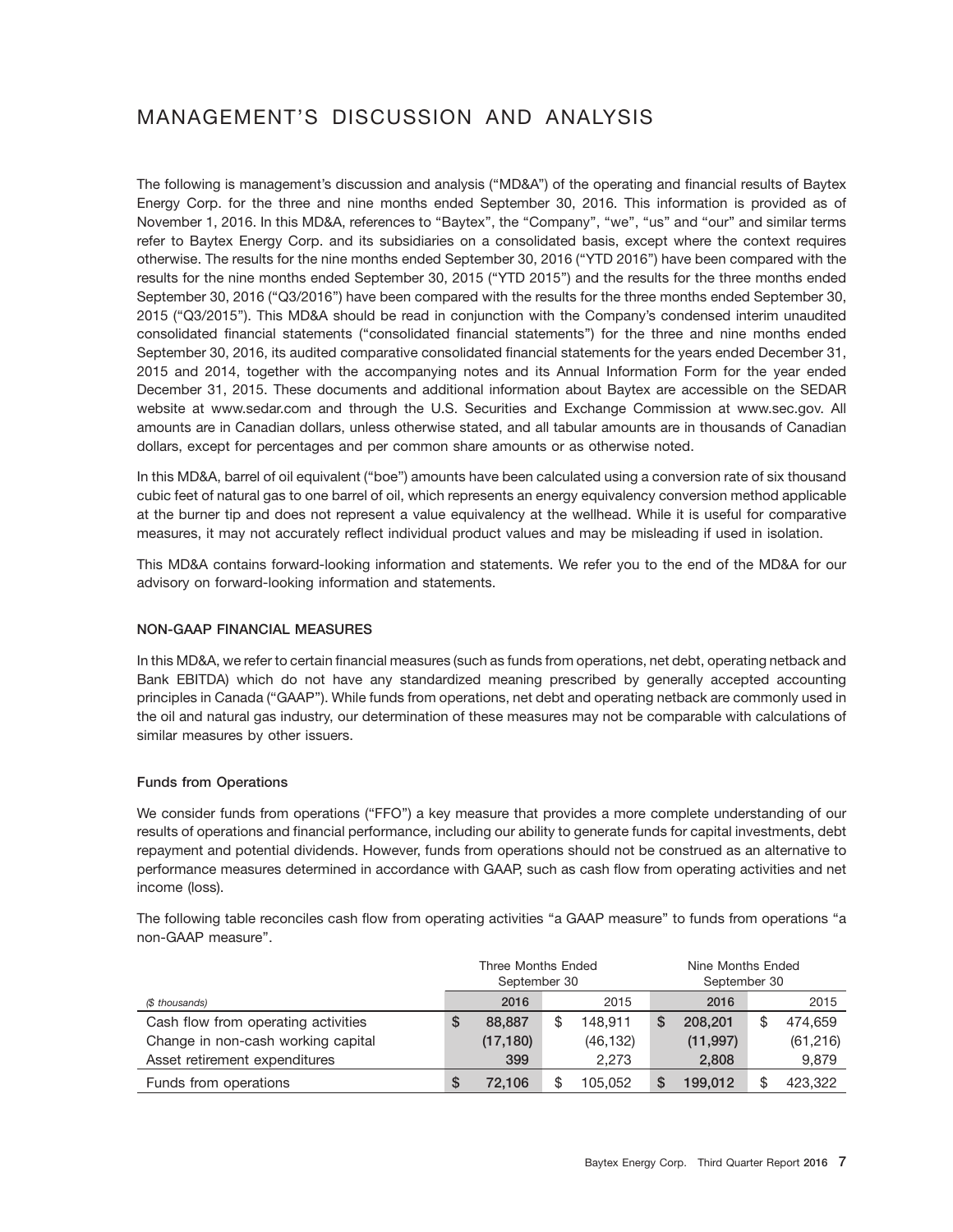#### **Net Debt**

We believe that net debt assists in providing a more complete understanding of our financial position.

The following table summarizes our net debt at September 30, 2016 and December 31, 2015.

| (\$ thousands)                            | September 30,<br>2016 | December 31,<br>2015 |
|-------------------------------------------|-----------------------|----------------------|
| Bank $\text{Ioan}^{(1)}$                  | S<br>289,859          | 256,749              |
| Long-term notes $(1)$                     | 1,554,510             | 1,623,658            |
| Working capital deficiency <sup>(2)</sup> | 19,653                | 169.498              |
| Net debt                                  | 1,864,022<br>S        | 2,049,905<br>\$.     |

*(1) Principal amount of instruments expressed in Canadian dollars.*

*(2) Working capital is current assets less current liabilities (excluding current financial derivatives, assets held for sale, onerous contracts and liabilities related to assets held for sale).*

#### **Operating Netback**

We define operating netback as oil and natural gas revenue, less royalties, operating expenses and transportation expenses. Operating netback per boe is the operating netback divided by barrels of oil equivalent production volume for the applicable period. We believe that this measure assists in assessing our ability to generate cash margin on a unit of production basis.

#### **Bank EBITDA**

Bank EBITDA is used to assess compliance with certain financial covenants.

The following table reconciles net income (loss) "a GAAP measure" to Bank EBITDA "a non-GAAP measure".

|                                              | Three Months Ended<br>September 30 |           |    |            |    | Nine Months Ended<br>September 30 |      |            |  |
|----------------------------------------------|------------------------------------|-----------|----|------------|----|-----------------------------------|------|------------|--|
| (\$ thousands)                               | 2016<br>2015                       |           |    |            |    | 2016                              | 2015 |            |  |
| Net income (loss)                            | \$                                 | (39, 430) | \$ | (519, 247) | \$ | (125, 760)                        | \$   | (723, 705) |  |
| Plus:                                        |                                    |           |    |            |    |                                   |      |            |  |
| Financing and interest                       |                                    | 28,409    |    | 27,542     |    | 85,350                            |      | 83,724     |  |
| Unrealized foreign exchange loss (gain)      |                                    | 11,361    |    | 89,215     |    | (71, 891)                         |      | 172,182    |  |
| Unrealized financial derivatives (gain) loss |                                    | (5,639)   |    | (37, 234)  |    | 105,048                           |      | 92,677     |  |
| Current income tax (recovery) expense        |                                    | (4,261)   |    | 178        |    | (7,987)                           |      | 16,560     |  |
| Deferred income tax (recovery)               |                                    | (14, 589) |    | (91, 858)  |    | (109, 494)                        |      | (145, 853) |  |
| Depletion and depreciation                   |                                    | 118,231   |    | 162,503    |    | 381,842                           |      | 498,106    |  |
| Impairment                                   |                                    | 26,559    |    | 493,227    |    | 26,559                            |      | 493,227    |  |
| Disposition of oil and gas properties (gain) |                                    |           |    |            |    |                                   |      |            |  |
| loss                                         |                                    | (43, 453) |    | (305)      |    | (43, 431)                         |      | 1,525      |  |
| Non-cash items <sup>(1)</sup>                |                                    | 16,491    |    | 6,603      |    | 28,223                            |      | 28,969     |  |
| <b>Bank EBITDA</b>                           | \$                                 | 93,679    | \$ | 130,624    | \$ | 268,459                           | \$   | 517,412    |  |

*(1) Non-cash items include share-based compensation, exploration and evaluation expense and non-cash other expense.*

#### **THIRD QUARTER HIGHLIGHTS**

In Q3/2016, we continued to prudently manage our capital program to mitigate any increase to our debt. This is evidenced by our FFO of \$72.1 million in Q3/2016 which exceeded capital expenditures of \$39.6 million during the quarter. We also sold our operated assets in the Eagle Ford along with some non-core Canadian assets for proceeds of \$63 million. Proceeds from the asset sales were applied to outstanding bank indebtedness.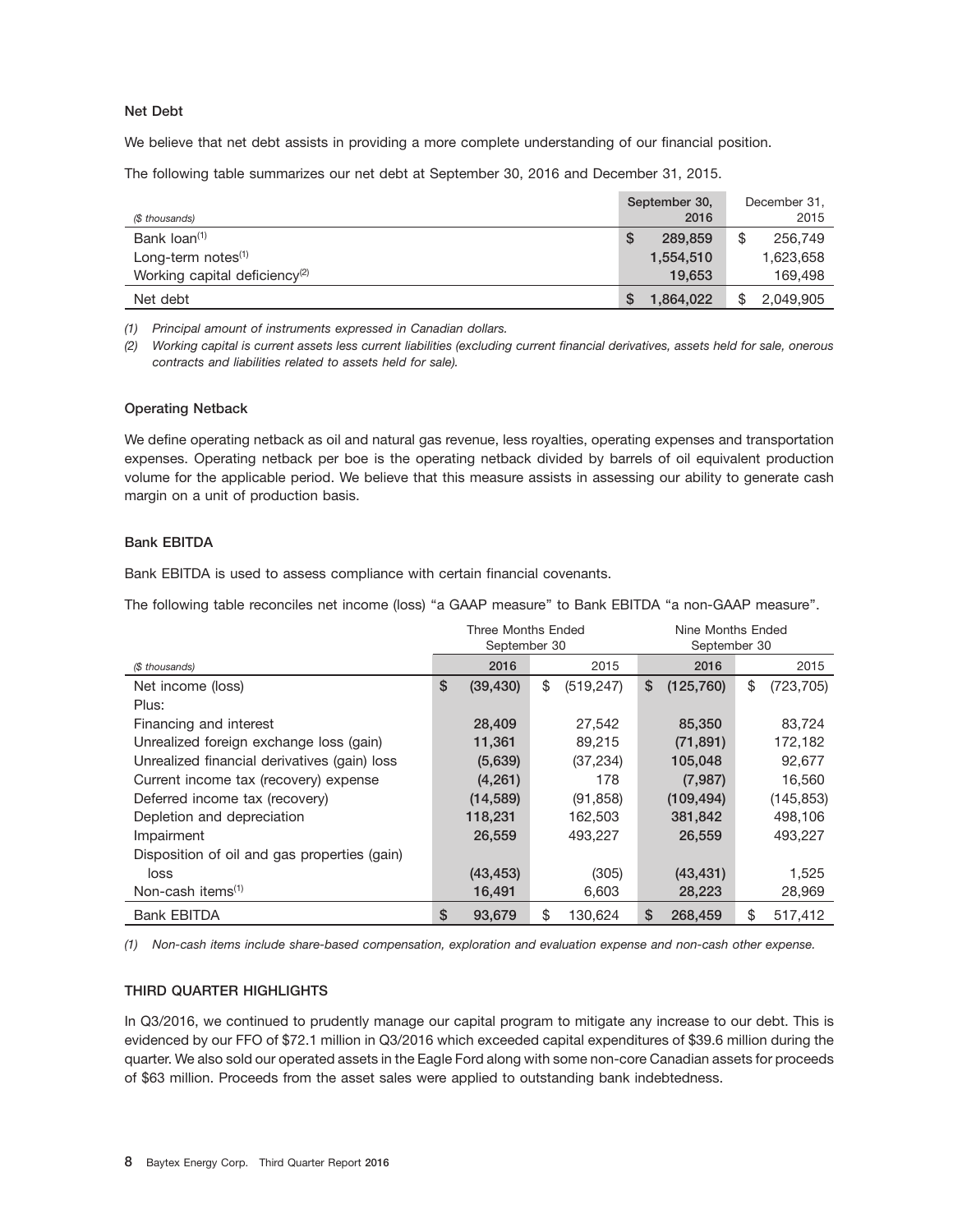Production averaged 67,167 boe/d during Q3/2016, a decrease of 4% from Q2/2016. This decrease is consistent with expectations and is a result of reduced capital spending combined with asset dispositions. Canadian production averaged 33,615 boe/d for Q3/2016, an increase of 6% from Q2/2016. This increase is attributable to previously shut-in production that was brought back on with the improvement in commodity prices during the second half of Q2/2016 and remained operating during the entire third quarter. U.S. production averaged 33,552 boe/d for Q3/2016 which was down approximately 12% from 38,309 boe/d in Q2/2016. This decrease in the U.S. was due to a reduced pace of development and the sale of approximately 1,000 boe/d associated with our operated lands. YTD 2016 production averaged 70,978 boe/d during 2016, down 17% as compared to YTD 2015. The decrease from 2015 is mainly attributable to reduced capital activity as evidenced by the limited amount of capital spending in Canada over the last 21 months combined with reduced drilling and completion activity in the Eagle Ford. YTD 2016 production has also been impacted by 7,500 boe/d that was shut in during part of the first half of 2016 due to low commodity prices.

Oil prices stabilized during Q3/2016 and WTI averaged US\$44.94/bbl down only slightly from US\$45.60/bbl in Q2/2016 and US\$46.43/bbl in Q3/2015. Our realized light oil and condensate price also remained relatively consistent and averaged \$53.25/bbl in Q3/2016 compared to \$52.42/bbl in Q2/2016 and \$55.46/bbl in Q3/2015. Heavy oil differentials were also stable, averaging US\$13.50/bbl in Q3/2016 compared to US\$13.31/bbl in Q2/2016 and US\$13.30/bbl in Q3/2015. Natural gas prices improved substantially with the NYMEX natural gas price averaging US\$2.81/mmbtu in Q3/2016 compared to US\$1.95/mmbtu in Q2/2016. With stable oil pricing and increased natural gas pricing, our realized sales price increased slightly to \$31.73/boe in Q3/2016 from \$30.52/boe in Q2/2016. YTD 2016 commodity prices have been substantially weaker than YTD 2015. WTI prices averaged US\$41.34/bbl in YTD 2016 compared to US\$51.00/bbl in YTD 2015. WCS heavy oil prices decreased 27% from US\$37.80/bbl in YTD 2015 to US\$27.66/bbl in YTD 2016. Natural gas prices have declined 18% with the NYMEX price of US\$2.29/mmbtu in YTD 2016 compared to US\$2.80/mmbtu in YTD 2015. With the decline in prices across all commodities, our realized sales price has decreased 25% in YTD 2016 from YTD 2015.

We generated FFO of \$72.1 million (\$0.34 per basic and diluted share) during Q3/2016 compared to \$81.3 million (\$0.39 per basic and diluted share) in Q2/2016. The 11% decrease in FFO is mainly attributed to lower production, lower realized hedging gains and slightly higher royalties and operating expenses. FFO for YTD 2016 of \$199.0 million is down 53% from YTD 2015 and is directly attributable to lower commodity prices, lower production volumes in Canada and lower realized hedging gains.

Capital activity in the current quarter remained low with capital expenditures totaling \$39.6 million, up slightly from \$35.5 million in Q2/2016 and down from \$126.8 million in Q3/2015. Capital spending in the Eagle Ford totaled \$33.5 million in Q3/2016 compared to \$93.3 million in Q3/2015. In Canada, there was limited activity with capital spending of \$6.1 million in Q3/2016 compared to \$33.5 million in Q3/2015.

With reduced capital spending and proceeds from asset dispositions, our net debt decreased to \$1.86 billion at September 30, 2016 from \$2.05 billion at December 31, 2015. We are in compliance with all of our financial covenants with approximately \$465 million in undrawn credit capacity at September 30, 2016.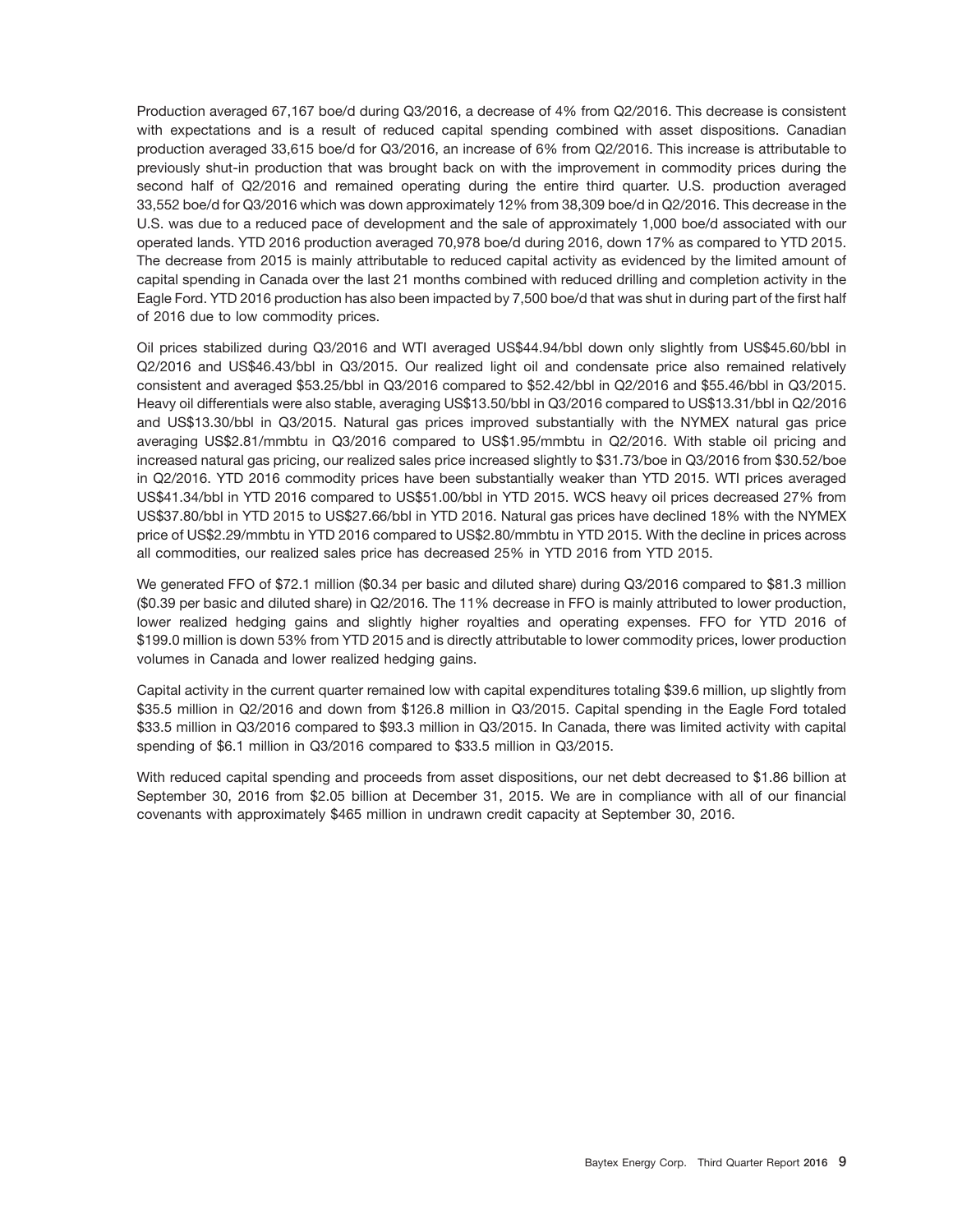# RESULTS OF OPERATIONS

The Canadian division includes the heavy oil assets in Peace River and Lloydminster and the conventional oil and natural gas assets in Western Canada. The U.S. division includes the Eagle Ford assets in Texas.

#### **Production**

|                          | Three Months Ended September 30 |                 |              |        |        |        |  |  |  |  |
|--------------------------|---------------------------------|-----------------|--------------|--------|--------|--------|--|--|--|--|
|                          |                                 | 2016            |              |        | 2015   |        |  |  |  |  |
| <b>Daily Production</b>  | Canada                          | U.S.            | <b>Total</b> | Canada | U.S.   | Total  |  |  |  |  |
| Liquids (bbl/d)          |                                 |                 |              |        |        |        |  |  |  |  |
| Heavy oil                | 24,132                          |                 | 24,132       | 33,639 |        | 33,639 |  |  |  |  |
| Light oil and condensate | 1,321                           | 17.680          | 19,001       | 1.729  | 22,983 | 24,712 |  |  |  |  |
| <b>NGL</b>               | 1,188                           | 7,961           | 9,149        | 985    | 7,522  | 8,507  |  |  |  |  |
| Total liquids (bbl/d)    | 26,641                          | 25.641          | 52,282       | 36,353 | 30.505 | 66,858 |  |  |  |  |
| Natural gas (mcf/d)      | 41,846                          | 47,468          | 89,314       | 41,256 | 50,613 | 91,869 |  |  |  |  |
| Total production (boe/d) | 33,615                          | 33,552          | 67,167       | 43,229 | 38,941 | 82,170 |  |  |  |  |
| <b>Production Mix</b>    |                                 |                 |              |        |        |        |  |  |  |  |
| Heavy oil                | 71%                             | $- \frac{9}{6}$ | 35%          | 77%    | $-$ %  | 40%    |  |  |  |  |
| Light oil and condensate | 4%                              | 53%             | 29%          | 4%     | 59%    | 30%    |  |  |  |  |
| <b>NGL</b>               | 4%                              | 23%             | 14%          | 3%     | 19%    | 11%    |  |  |  |  |
| Natural gas              | 21%                             | 24%             | 22%          | 16%    | 22%    | 19%    |  |  |  |  |

|                          |        | Nine Months Ended September 30 |              |        |        |        |  |  |  |  |  |
|--------------------------|--------|--------------------------------|--------------|--------|--------|--------|--|--|--|--|--|
|                          |        | 2016                           |              |        | 2015   |        |  |  |  |  |  |
| <b>Daily Production</b>  | Canada | U.S.                           | <b>Total</b> | Canada | U.S.   | Total  |  |  |  |  |  |
| Liquids (bbl/d)          |        |                                |              |        |        |        |  |  |  |  |  |
| Heavy oil                | 23,789 |                                | 23,789       | 36,067 |        | 36,067 |  |  |  |  |  |
| Light oil and condensate | 1,449  | 20,336                         | 21,785       | 1,905  | 24,305 | 26,210 |  |  |  |  |  |
| <b>NGL</b>               | 1,263  | 8,432                          | 9,695        | 1,102  | 7,220  | 8,322  |  |  |  |  |  |
| Total liquids (bbl/d)    | 26,501 | 28,768                         | 55,269       | 39,074 | 31,525 | 70,599 |  |  |  |  |  |
| Natural gas (mcf/d)      | 41,093 | 53,160                         | 94,253       | 41,514 | 49,934 | 91,448 |  |  |  |  |  |
| Total production (boe/d) | 33,350 | 37,628                         | 70,978       | 45,993 | 39,847 | 85,840 |  |  |  |  |  |
| <b>Production Mix</b>    |        |                                |              |        |        |        |  |  |  |  |  |
|                          |        |                                |              | 79%    |        |        |  |  |  |  |  |
| Heavy oil                | 71%    | $-$ %                          | 34%          |        | $-$ %  | 41%    |  |  |  |  |  |
| Light oil and condensate | 4%     | 54%                            | 31%          | 4%     | 62%    | 31%    |  |  |  |  |  |
| <b>NGL</b>               | 4%     | 22%                            | 13%          | 2%     | 18%    | 10%    |  |  |  |  |  |
| Natural gas              | 21%    | 24%                            | 22%          | 15%    | 20%    | 18%    |  |  |  |  |  |

Production for Q3/2016 averaged 67,167 boe/d representing an 18% decrease from Q3/2015. This decrease is consistent with expectations and is a result of reduced capital spending. U.S. production averaged 33,552 boe/d in Q3/2016, a 14% decrease from Q3/2015. Production decreased due to the sale of approximately 1,000 boe/d of operated production in the Eagle Ford in Q3/2016 and reduced capital spending. In Canada, production decreased 22% to 33,615 boe/d in Q3 2016 compared to Q3/2015. This decrease is due to natural declines as there has been minimal capital spending in Canada over the last 21 months.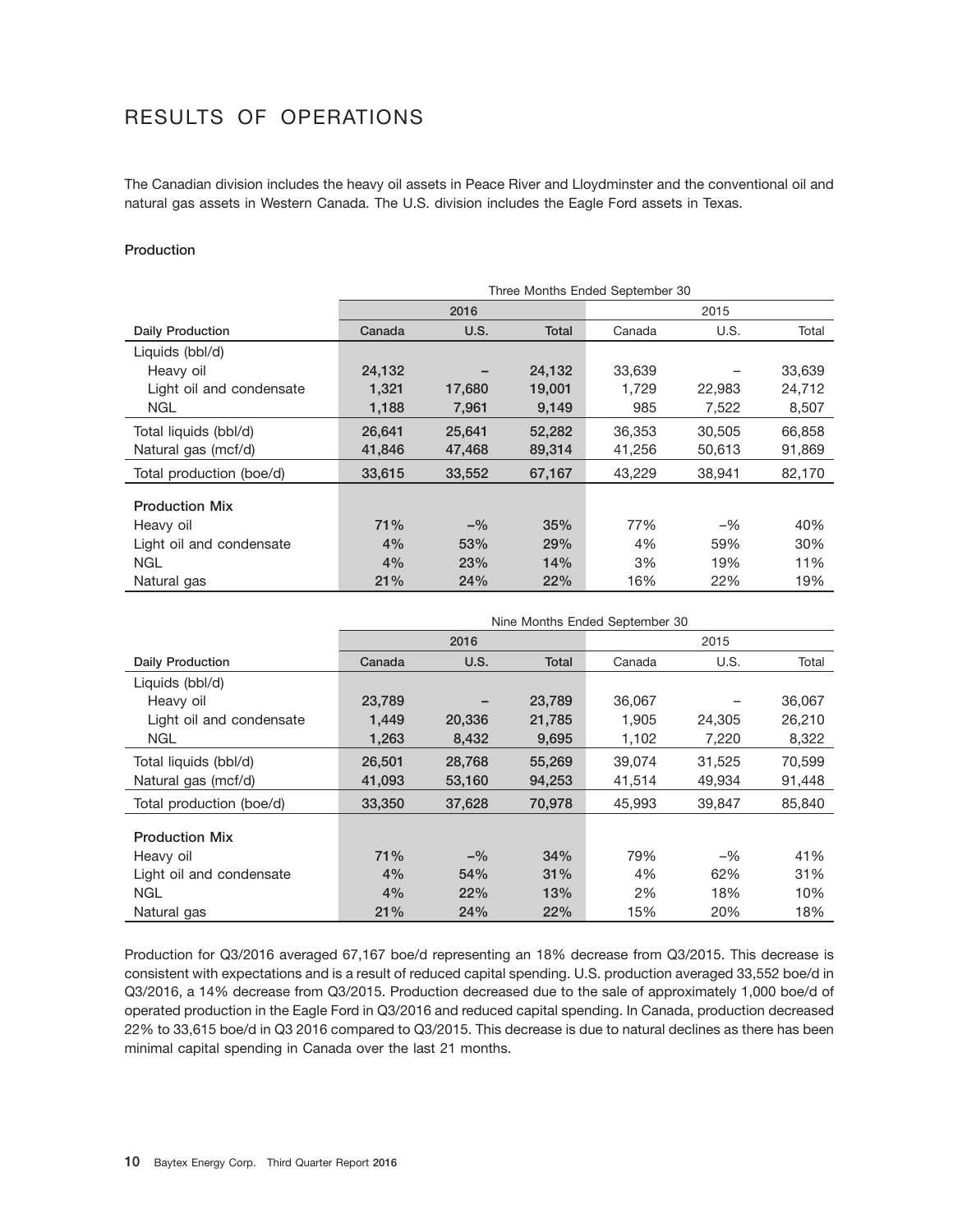Production for YTD 2016 averaged 70,978 boe/d, a 17% decrease from YTD 2015. U.S. production averaged 37,628 boe/d in YTD 2016, a 6% decrease from YTD 2015 as a result of decreased capital investment combined with the sale of 1,000 boe/d of operated production in the Eagle Ford. Canadian production of 33,350 boe/d decreased 27%, or 12,643 boe/d, from YTD 2015 due to minimal capital investment along with 7,500 boe/d of low or negative production that was shut-in earlier in 2016. Production from the shut-in wells was reinitiated during Q2/2016, with the full benefit being realized in Q3/2016. The shut-in volumes reduced YTD 2016 average production by approximately 3,200 boe/d.

#### **Commodity Prices**

The prices received for our crude oil and natural gas production directly impacts our earnings, funds from operations and our financial position.

#### *Crude Oil*

For Q3/2016, the WTI oil prompt averaged US\$44.94/bbl, a 3% decrease from the average WTI price of US\$46.43/bbl in Q3/2015. For YTD 2016, the WTI oil prompt averaged US\$41.34/bbl, a 19% decrease from the average WTI price of US\$51.00/bbl for YTD 2015. WTI continues to be challenged during 2016 as the global over supply of crude oil combined with increased inventory levels weighs on the price.

The discount for Canadian heavy oil is measured by the Western Canadian Select (''WCS'') price differential to WTI. For the three and nine months ended September 30, 2016, the WCS heavy oil differential averaged US\$13.50/bbl and US\$13.68/bbl, respectively, compared to US\$13.30/bbl and US\$13.20/bbl for the same periods in 2015. Over the past year, increased pipeline capacity from Canada to the U.S. Gulf Coast combined with lower overall production levels has helped to stabilize the WCS heavy oil differential over the periods.

#### *Natural Gas*

Natural gas prices have been driven lower during 2016 compared to 2015 mainly due to increased production levels resulting in excess supply. For Q3/2016 and YTD 2016, the AECO natural gas prices averaged \$2.20/mcf and \$1.85/mcf, respectively, a decrease of \$0.50/mcf and \$0.92/mcf compared to the same periods in 2015. For Q3/2016, the NYMEX natural gas price averaged US\$2.81/mmbtu, which increased by US\$0.04/mmbtu compared to Q3/2015 due to warmer weather conditions in the summer of 2016 which increased power demand resulting in slightly improved prices. For YTD 2016, the NYMEX natural gas price averaged US\$2.29/mmbtu, a decrease of US\$0.51/mmbtu compared YTD 2015.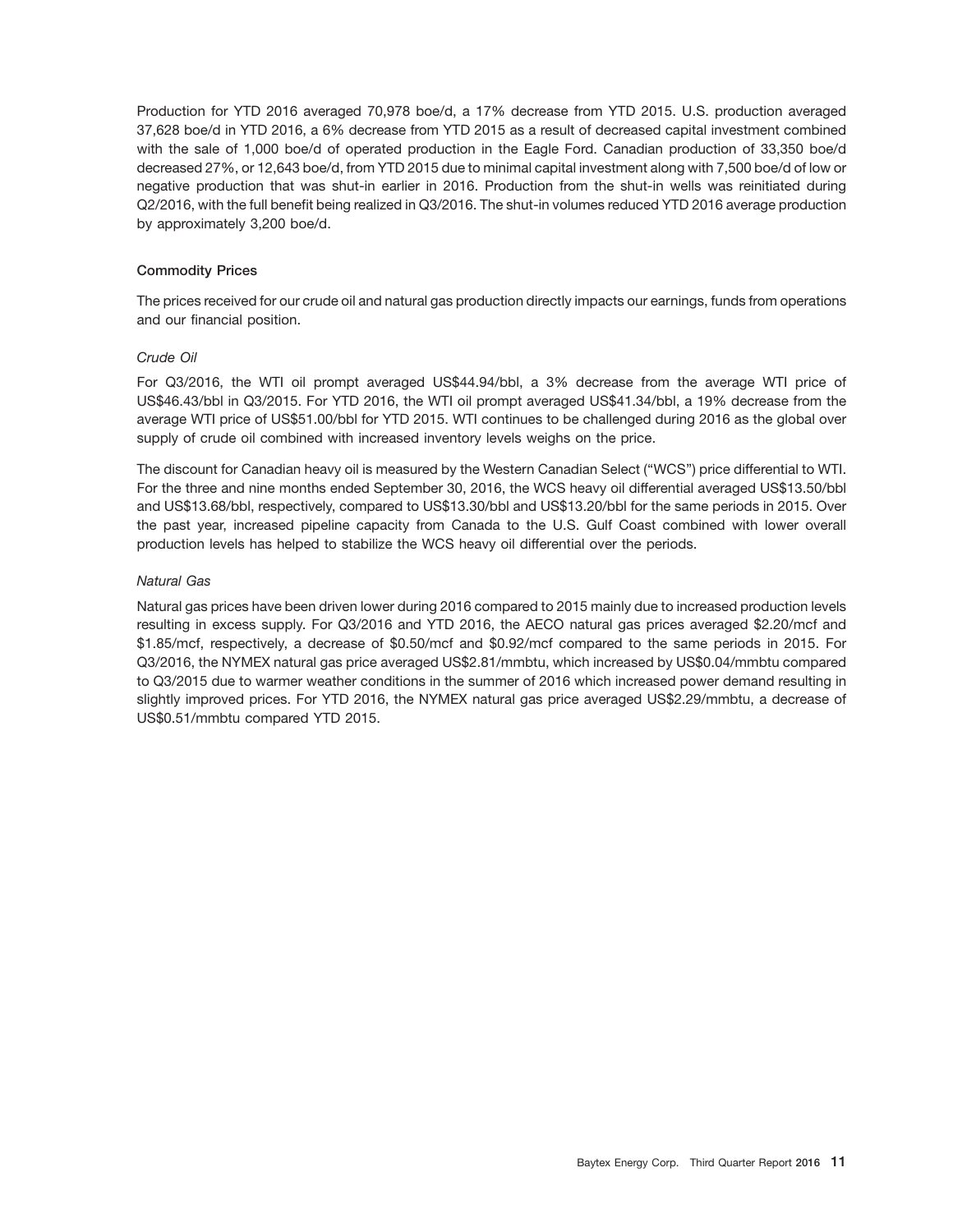|                                                |        | Three Months Ended<br>September 30 |        | Nine Months Ended<br>September 30 |        |        |  |
|------------------------------------------------|--------|------------------------------------|--------|-----------------------------------|--------|--------|--|
|                                                | 2016   | 2015                               | Change | 2016                              | 2015   | Change |  |
| <b>Benchmark Averages</b>                      |        |                                    |        |                                   |        |        |  |
| WTI oil (US\$/bbl) <sup>(1)</sup>              | 44.94  | 46.43                              | (3%)   | 41.34                             | 51.00  | (19%)  |  |
| WTI oil (CAD\$/bbl)                            | 58.66  | 60.80                              | (4% )  | 54.68                             | 64.42  | (15%)  |  |
| WCS heavy oil (US\$/bbl) <sup>(2)</sup>        | 31.44  | 33.13                              | (5%)   | 27.66                             | 37.80  | (27%)  |  |
| WCS heavy oil (CAD\$/bbl)                      | 41.03  | 43.38                              | (5%)   | 36.59                             | 47.75  | (23%)  |  |
| LLS oil (US\$/bbl) <sup>(3)</sup>              | 45.82  | 49.79                              | (8%)   | 41.76                             | 54.24  | (23%)  |  |
| LLS oil (CAD\$/bbl)                            | 59.80  | 65.20                              | (8%)   | 55.24                             | 68.51  | (19%)  |  |
| CAD/USD average exchange rate                  | 1.3051 | 1.3094                             | $-$ %  | 1.3228                            | 1.2631 | 5%     |  |
| Edmonton par oil (\$/bbl)                      | 54.80  | 56.22                              | (3%)   | 50.14                             | 58.63  | (14%)  |  |
| AECO natural gas price $(\frac{5}{mcf})^{(4)}$ | 2.20   | 2.70                               | (18%)  | 1.85                              | 2.77   | (33%)  |  |
| NYMEX natural gas price                        |        |                                    |        |                                   |        |        |  |
| $(USS/mm$ btu $)^{(5)}$                        | 2.81   | 2.77                               | 2%     | 2.29                              | 2.80   | (18%)  |  |

The following table compares selected benchmark prices and our average realized selling prices for the three and nine months ended September 30, 2016 and 2015.

*(1) WTI refers to the arithmetic average of NYMEX prompt month WTI for the applicable period.*

*(2) WCS refers to the average posting price for the benchmark WCS heavy oil.*

*(3) LLS refers to the Argus trade month average for Louisiana Light Sweet oil.*

*(4) AECO refers to the AECO arithmetic average month-ahead index price published by the Canadian Gas Price Reporter (''CGPR'').*

*(5) NYMEX refers to the NYMEX last day average index price as published by the CGPR.*

|                                            |             | Three Months Ended September 30 |              |              |             |              |  |  |  |  |
|--------------------------------------------|-------------|---------------------------------|--------------|--------------|-------------|--------------|--|--|--|--|
|                                            |             | 2016                            |              | 2015         |             |              |  |  |  |  |
|                                            | Canada      | U.S.                            | Total        | Canada       | U.S.        | Total        |  |  |  |  |
| Average Sales Prices <sup>(1)</sup>        |             |                                 |              |              |             |              |  |  |  |  |
| Canadian heavy oil (\$/bbl) <sup>(2)</sup> | \$29.79     | S<br>$\overline{\phantom{0}}$   | 29.79<br>SS. | \$30.90      | \$<br>-     | 30.90<br>\$. |  |  |  |  |
| Light oil and condensate (\$/bbl)          | 48.51       | 53.60                           | 53.25        | 51.86        | 55.73       | 55.46        |  |  |  |  |
| NGL (\$/bbl)                               | 17.09       | 14.64                           | 14.96        | 15.05        | 15.39       | 15.35        |  |  |  |  |
| Natural gas (\$/mcf)                       | 2.11        | 3.70                            | 2.95         | 2.72         | 3.74        | 3.28         |  |  |  |  |
| Weighted average $(\frac{6}{\log^2})$      | 26.52<br>S. | \$36.95                         | \$31.73      | 29.06<br>\$. | 40.72<br>\$ | 34.59<br>£.  |  |  |  |  |

|                                                | Nine Months Ended September 30 |                                 |              |         |                                |          |  |  |  |
|------------------------------------------------|--------------------------------|---------------------------------|--------------|---------|--------------------------------|----------|--|--|--|
|                                                |                                | 2016                            |              | 2015    |                                |          |  |  |  |
|                                                | Canada                         | U.S.                            | <b>Total</b> | Canada  | U.S.                           | Total    |  |  |  |
| Average Sales Prices <sup>(1)</sup>            |                                |                                 |              |         |                                |          |  |  |  |
| Canadian heavy oil (\$/bbl) <sup>(2)</sup>     | \$23.91                        | \$.<br>$\overline{\phantom{0}}$ | \$23.91      | \$34.54 | \$<br>$\overline{\phantom{0}}$ | \$ 34.54 |  |  |  |
| Light oil and condensate (\$/bbl)              | 43.56                          | 47.53                           | 47.27        | 53.84   | 57.83                          | 57.54    |  |  |  |
| NGL (\$/bbl)                                   | 17.52                          | 15.28                           | 15.58        | 21.06   | 16.14                          | 16.79    |  |  |  |
| Natural gas (\$/mcf)                           | 1.79                           | 2.91                            | 2.42         | 2.67    | 3.62                           | 3.19     |  |  |  |
| Weighted average $(\frac{4}{5})$ boe $)^{(2)}$ | S.<br>21.81                    | \$33.22                         | \$27.86      | \$32.23 | 42.73<br>\$.                   | \$37.10  |  |  |  |

*(1) Baytex's risk management strategy employs both oil and natural gas financial and physical forward contracts (fixed price forward sales and collars) and heavy oil differential physical delivery contracts (fixed price and percentage of WTI). The pricing information in the table excludes the impact of financial derivatives.*

*(2) Realized heavy oil prices are calculated based on sales volumes, net of blending costs.*

## *Average Realized Sales Prices*

U.S. light oil and condensate pricing for Q3/2016 was \$53.60/bbl, down 4% from \$55.73/bbl in Q3/2015, which is slightly less than the 8% decrease in the LLS benchmark (expressed in Canadian dollars). U.S. light oil and condensate pricing for YTD 2016 was \$47.53/bbl, down 18% from \$57.83/bbl in YTD 2015 which coincides to a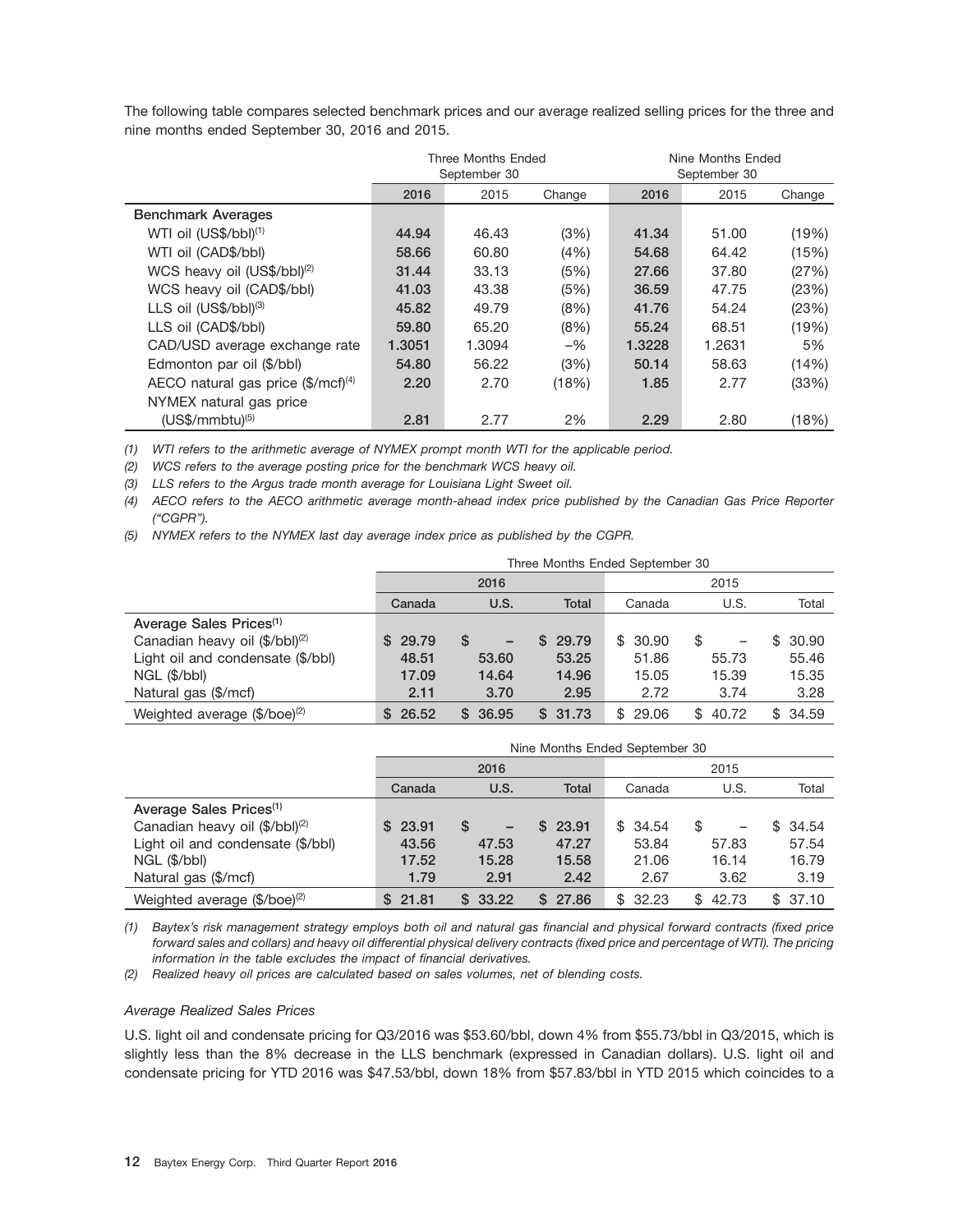19% decrease in the LLS benchmark (expressed in Canadian dollars) over the same period. Reduced supply along with increased pipeline capacity have tightened the pricing differential between our realized U.S. light oil and condensate pricing to LLS during 2016 compared to 2015.

During Q3/2016, our Canadian average sales price for light oil and condensate was \$48.51/bbl, down 6% from \$51.86/bbl in Q3/2015, as compared to a 3% decrease in the benchmark Edmonton par price. Canadian light oil and condensate pricing was \$43.56/bbl for YTD 2016 compared to \$53.84/bbl for YTD 2015, a 19% decrease compared to a 14% decrease in the benchmark Edmonton par price. Our Canadian realized price decreased slightly more than the benchmark when comparing 2016 to 2015 as a higher percentage of our Canadian light oil production in 2016 is comprised of medium grade crude which has a higher discount to the benchmark price.

Our realized heavy oil price for Q3/2016 was \$29.79/bbl, a \$1.11/bbl decrease from Q3/2015. YTD 2016, our realized heavy oil price was \$23.91/bbl, a \$10.63/bbl decrease from YTD 2015. The decrease in our realized heavy oil price during 2016 generally coincides with the decrease in the WCS benchmark price (expressed in Canadian dollars) which decreased from 2015 by \$2.35/bbl for Q3/2016 and by \$11.16/bbl for YTD 2016 as our heavy oil is generally sold at a fixed dollar differential to the benchmark. Our realized price decreased slightly less than the benchmark for both comparative periods as the volumes that were shut-in during 2016 have a higher discount to the benchmark price resulting in better price realizations in 2016.

Our Canadian average realized natural gas price for Q3/2016 was \$2.11/mcf, down 22% from Q3/2015. YTD 2016 our average realized natural gas price was \$1.79/mcf down 33% from the same period in 2015. The decrease in our realized prices during 2016 was consistent with the decrease in the AECO benchmarks of 18% and 33%, respectively, from the same periods in 2015.

Our U.S. average realized natural gas price for Q3/2016 was \$3.70/mcf relatively unchanged from \$3.74/mcf in Q3/2015 and comparable to the 2% change in the NYMEX benchmark over the same period. YTD 2016 our realized natural gas price was \$2.91/mcf down 20% from the same period in 2015 which is consistent with the decrease in the NYMEX benchmark of 18% over the same period.

Our realized NGL price was \$14.96/bbl or 26% of WTI (expressed in Canadian dollars) in Q3/2016 compared to \$15.35/bbl or 25% of WTI (expressed in Canadian dollars) in Q3/2015. For YTD 2016, our realized NGL price was 28% of WTI (expressed in Canadian dollars) which is slightly higher than 26% of WTI in YTD 2015. The change in percentage of WTI can vary from period to period based on the product mix.

|                             | Three Months Ended September 30 |           |           |           |           |           |  |  |  |  |  |
|-----------------------------|---------------------------------|-----------|-----------|-----------|-----------|-----------|--|--|--|--|--|
|                             |                                 | 2016      |           | 2015      |           |           |  |  |  |  |  |
| (\$ thousands)              | Canada                          | U.S.      | Total     | Canada    | U.S.      | Total     |  |  |  |  |  |
| Oil revenue                 |                                 |           |           |           |           |           |  |  |  |  |  |
| Heavy oil                   | \$66,129                        | \$<br>-   | \$66,129  | \$95.634  | \$        | \$95,634  |  |  |  |  |  |
| Light oil and condensate    | 5,896                           | 87,184    | 93,080    | 8,252     | 117,840   | 126,092   |  |  |  |  |  |
| <b>NGL</b>                  | 1,867                           | 10,721    | 12,588    | 1,365     | 10,647    | 12,012    |  |  |  |  |  |
| Total liquids revenue       | 73,892                          | 97,905    | 171,797   | 105,251   | 128,487   | 233,738   |  |  |  |  |  |
| Natural gas revenue         | 8,123                           | 16,141    | 24,264    | 10.308    | 17,405    | 27,713    |  |  |  |  |  |
| Total oil and natural gas   |                                 |           |           |           |           |           |  |  |  |  |  |
| revenue                     | 82,015                          | 114.046   | 196,061   | 115,559   | 145.892   | 261,451   |  |  |  |  |  |
| Heavy oil blending revenue  | 1,587                           |           | 1,587     | 4,425     |           | 4,425     |  |  |  |  |  |
| Total petroleum and natural |                                 |           |           |           |           |           |  |  |  |  |  |
| gas revenues                | \$83,602                        | \$114,046 | \$197,648 | \$119,984 | \$145,892 | \$265,876 |  |  |  |  |  |

#### **Gross Revenues**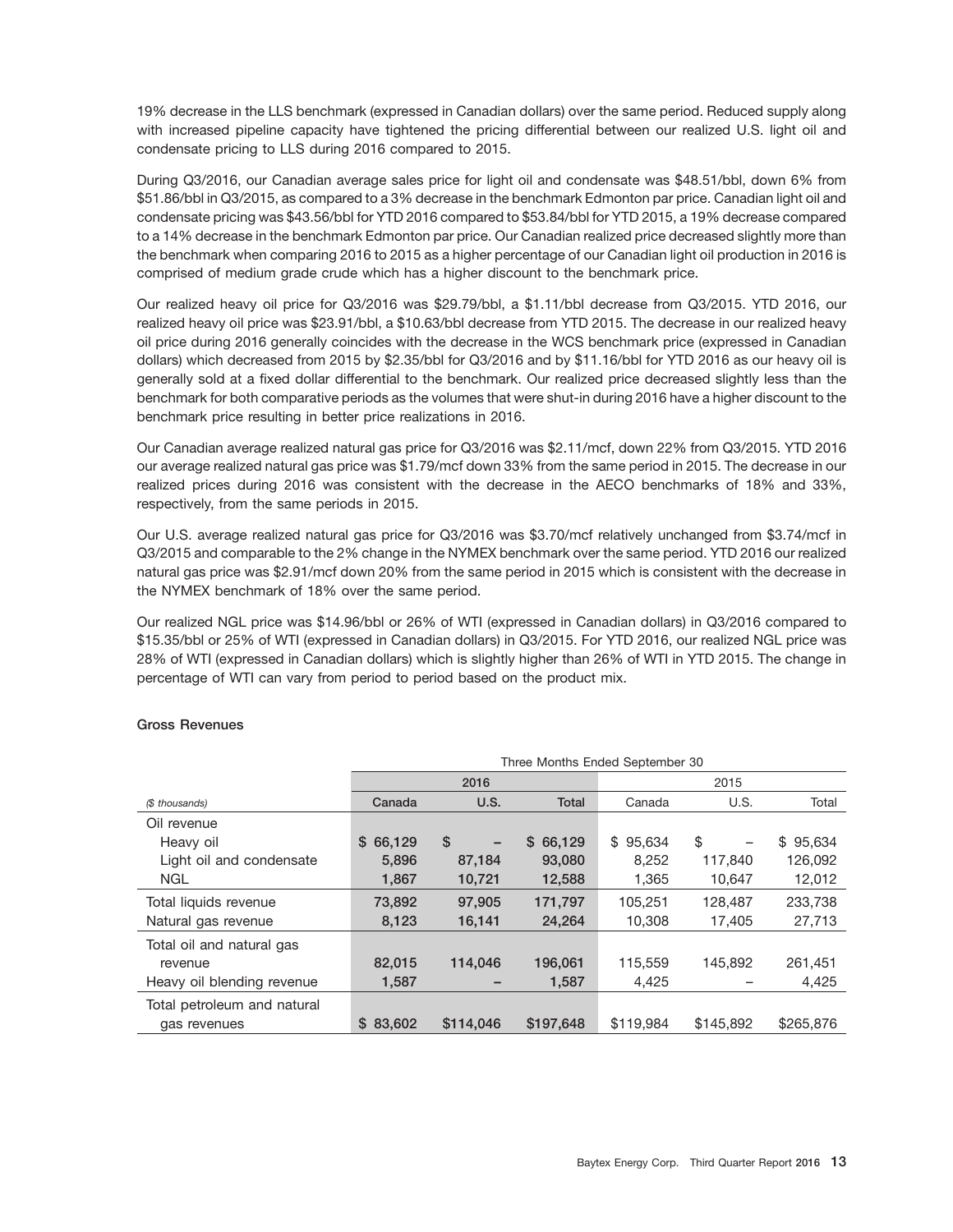|                             |           | Nine Months Ended September 30 |           |           |                                |           |  |  |  |  |
|-----------------------------|-----------|--------------------------------|-----------|-----------|--------------------------------|-----------|--|--|--|--|
|                             |           | 2016                           |           |           | 2015                           |           |  |  |  |  |
| (\$ thousands)              | Canada    | U.S.                           | Total     | Canada    | U.S.                           | Total     |  |  |  |  |
| Oil revenue                 |           |                                |           |           |                                |           |  |  |  |  |
| Heavy oil                   | \$155,832 | \$<br>-                        | \$155,832 | \$340,116 | \$<br>$\overline{\phantom{0}}$ | \$340,116 |  |  |  |  |
| Light oil and condensate    | 17,290    | 264,851                        | 282,141   | 28,004    | 383,683                        | 411,687   |  |  |  |  |
| <b>NGL</b>                  | 6,063     | 35,314                         | 41,377    | 6,337     | 31,814                         | 38,151    |  |  |  |  |
| Total liquids revenue       | 179,185   | 300,165                        | 479.350   | 374.457   | 415.497                        | 789,954   |  |  |  |  |
| Natural gas revenue         | 20.108    | 42.368                         | 62.476    | 30,230    | 49.317                         | 79.547    |  |  |  |  |
| Total oil and natural gas   |           |                                |           |           |                                |           |  |  |  |  |
| revenue                     | 199,293   | 342.533                        | 541.826   | 404.687   | 464.814                        | 869,501   |  |  |  |  |
| Heavy oil blending revenue  | 5,153     |                                | 5,153     | 22,561    |                                | 22,561    |  |  |  |  |
| Total petroleum and natural |           |                                |           |           |                                |           |  |  |  |  |
| gas revenues                | \$204,446 | \$342,533                      | \$546,979 | \$427,248 | \$464,814                      | \$892,062 |  |  |  |  |

Nine Months Ended September 30

Total oil and natural gas revenues for Q3/2016 of \$196.1 million decreased \$65.4 million from Q3/2015 with lower commodity prices contributing \$17.7 million of the decrease and the remaining \$47.7 million from lower production volumes. Oil and natural gas revenues of \$114.0 million in the U.S. decreased \$31.8 million from Q3/2015 with lower production volumes and lower pricing on all products.

In Canada, oil and natural gas revenues for Q3/2016 totaled \$82.0 million, a \$33.5 million decrease compared to Q3/2015 due to lower production volumes and lower realized prices.

Total oil and natural gas revenues for YTD 2016 of \$541.8 million decreased \$327.7 million from YTD 2015 with lower commodity prices contributing \$179.8 million of the decrease and the remaining \$147.9 million from lower production volumes. Oil and natural gas revenues of \$342.5 million in the U.S. decreased \$122.3 million from YTD 2015 mainly due to a decrease in realized prices on all products. In Canada, oil and natural gas revenues for YTD 2016 totaled \$199.3 million, a \$205.4 million decrease compared to YTD 2015 due to lower realized prices and lower production volumes.

Heavy oil transported through pipelines requires blending to reduce its viscosity in order to meet pipeline specifications. The cost of blending diluent is recovered in the sale price of the blended product. Our heavy oil transported by rail does not require blending diluent. The purchases and sales of blending diluent are recorded as heavy oil blending expense and revenue, respectively. Heavy oil blending revenue of \$1.6 million and \$5.2 million for the three and nine months ended September 30, 2016, respectively, decreased \$2.8 million and \$17.4 million compared to the same periods in 2015. Heavy oil blending revenue decreased in 2016 as we sold less diluent due to the decrease in heavy oil production in Canada.

#### **Royalties**

Royalties are paid to various government entities and to land and mineral rights owners. Royalties are calculated based on gross revenues, or on operating netbacks less capital investment for specific heavy oil projects, and are generally expressed as a percentage of gross revenue. The actual royalty rates can vary for a number of reasons, including the commodity produced, royalty contract terms, commodity price level, royalty incentives and the area or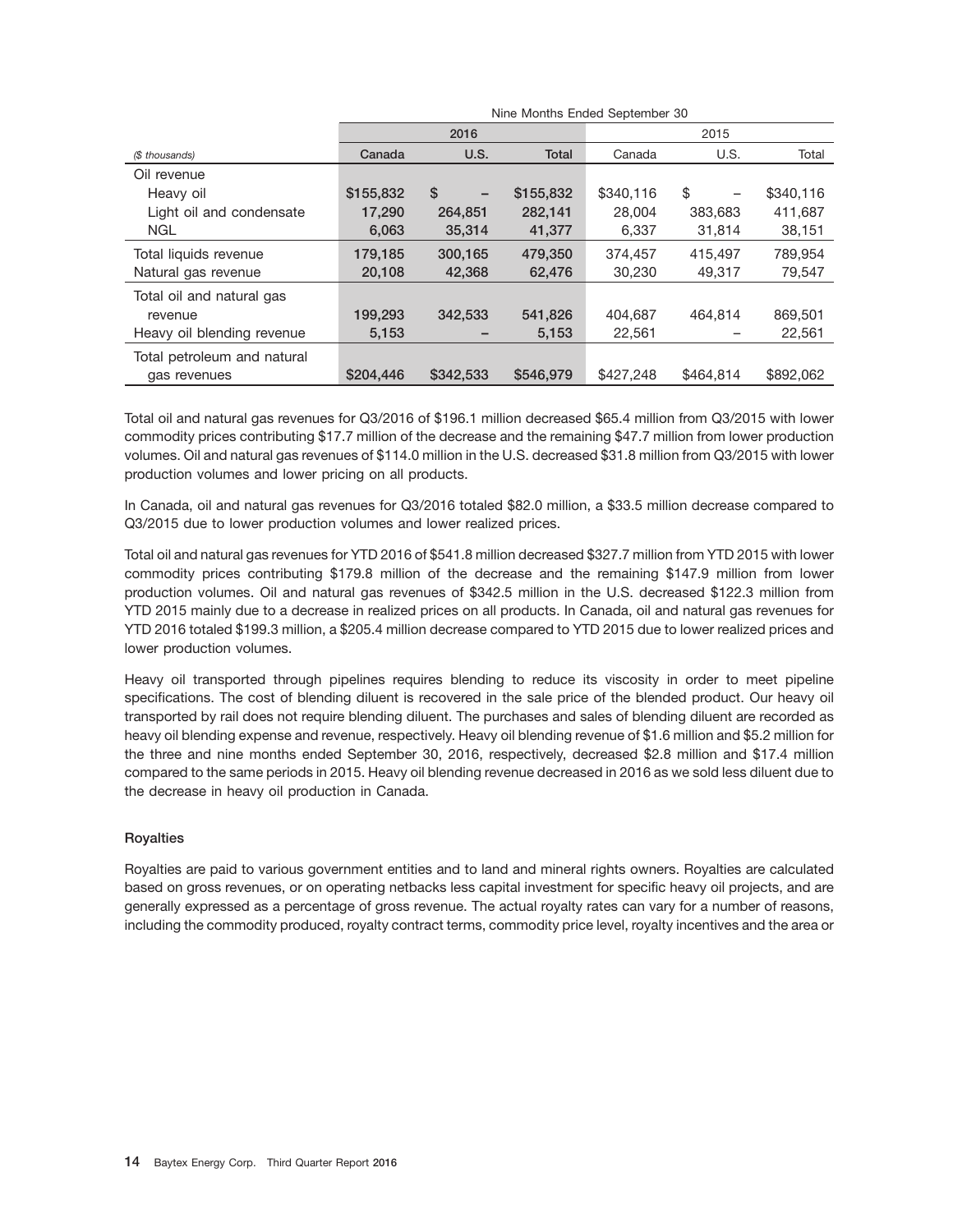jurisdiction. The following table summarizes our royalties and royalty rates for the three and nine months ended September 30, 2016 and 2015.

|                                         | Three Months Ended September 30 |          |          |            |          |          |  |  |  |  |
|-----------------------------------------|---------------------------------|----------|----------|------------|----------|----------|--|--|--|--|
|                                         |                                 | 2016     |          |            | 2015     |          |  |  |  |  |
| (\$ thousands except for % and per boe) | Canada                          | U.S.     | Total    | Canada     | U.S.     | Total    |  |  |  |  |
| Royalties                               | \$11,918                        | \$33.613 | \$45.531 | \$15.445   | \$42.058 | \$57.503 |  |  |  |  |
| Average royalty rate <sup>(1)</sup>     | 14.5%                           | 29.5%    | 23.2%    | 13.4%      | 28.8%    | 22.0%    |  |  |  |  |
| Royalty rate per boe                    | 3.85                            | 10.89    | 7.37     | 3.88<br>\$ | 11.74    | 7.61     |  |  |  |  |

|                                         | Nine Months Ended September 30 |              |           |            |           |           |  |  |  |  |
|-----------------------------------------|--------------------------------|--------------|-----------|------------|-----------|-----------|--|--|--|--|
|                                         |                                | 2016<br>2015 |           |            |           |           |  |  |  |  |
| (\$ thousands except for % and per boe) | Canada                         | U.S.         | Total     | Canada     | U.S.      | Total     |  |  |  |  |
| Royalties                               | \$23.673                       | \$98.826     | \$122,499 | \$57.122   | \$134,974 | \$192,096 |  |  |  |  |
| Average royalty rate <sup>(1)</sup>     | 11.9%                          | 28.9%        | 22.6%     | 14.1%      | 29.0%     | 22.1%     |  |  |  |  |
| Royalty rate per boe                    | 2.59                           | 9.59<br>S    | 6.30      | \$<br>4.55 | 12.41     | 8.20      |  |  |  |  |

*(1) Average royalty rate excludes sales of heavy oil blending diluents and the effects of financial derivatives.*

Total royalties for Q3/2016 of \$45.5 million decreased 21%, or \$12.0 million, from Q3/2015, due to the decline in gross revenues. The overall royalty rate in Q3/2016 of 23.2% was slightly higher than 22.0% in Q3/2015 as the royalty rate in Canada increased as we reflected a \$1.4 million increase to royalties on a heavy oil project that had certain capital deductions removed relating to a prior period. The royalty percentage on our U.S. assets does not vary with price and as a result the U.S. royalty rate in Q3/2016 of 29.5% has remained fairly consistent with the Q3/2015 rate of 28.8%.

Total royalties for YTD 2016 of \$122.5 million decreased 36%, or \$69.6 million, from YTD 2015, due to the decline in gross revenues. The overall royalty rate in YTD 2016 of 22.6% was consistent with 22.1% in YTD 2015. The Canadian royalty rate decreased, but a higher proportion of our revenue came from the U.S. in YTD 2016, which has higher royalty rates, offsetting the impact of the decrease in the Canadian rate on the overall royalty rate. Canadian royalties decreased to 11.9% of revenue for YTD 2016, compared to 14.1% of revenue in YTD 2015 due to lower commodity prices. The royalty percentage on our U.S. assets does not vary with price and as a result the YTD 2016 U.S. royalty rate of 28.9% has remained consistent with the YTD 2015 rate of 29.0% and overall royalties have decreased with the decrease in gross revenues.

#### **Operating Expenses**

|                                   | Three Months Ended September 30 |                                        |              |          |                     |           |  |  |  |  |  |
|-----------------------------------|---------------------------------|----------------------------------------|--------------|----------|---------------------|-----------|--|--|--|--|--|
|                                   |                                 | 2016<br>2015                           |              |          |                     |           |  |  |  |  |  |
| (\$ thousands except for per boe) | Canada                          | U.S. <sup>(1)</sup>                    | Total        | Canada   | U.S. <sup>(1)</sup> | Total     |  |  |  |  |  |
| Operating expenses                | \$38.115                        | \$17.958                               | 56,073<br>S. | \$48.946 | \$ 28.544           | \$ 77.490 |  |  |  |  |  |
| Operating expenses per boe        | 12.32                           | 5.82<br>9.07<br>12.31<br>7.97<br>10.25 |              |          |                     |           |  |  |  |  |  |

|                                   | Nine Months Ended September 30 |                     |           |           |                     |           |  |  |  |  |
|-----------------------------------|--------------------------------|---------------------|-----------|-----------|---------------------|-----------|--|--|--|--|
|                                   |                                | 2016<br>2015        |           |           |                     |           |  |  |  |  |
| (\$ thousands except for per boe) | Canada                         | U.S. <sup>(1)</sup> | Total     | Canada    | U.S. <sup>(1)</sup> | Total     |  |  |  |  |
| Operating expenses                | \$104,040                      | \$76,988            | \$181,028 | \$164,860 | \$ 82,465           | \$247.325 |  |  |  |  |
| Operating expenses per boe        | 11.39                          | 7.47                | 9.31      | 13.13     | 7.58                | 10.55     |  |  |  |  |

*(1) Operating expenses related to the Eagle Ford assets include transportation expenses.*

Operating expenses of \$56.1 million and \$181.0 million for Q3/2016 and YTD 2016, respectively, decreased by \$21.4 million and \$66.3 million compared to the same periods in 2015. Overall operating costs are down as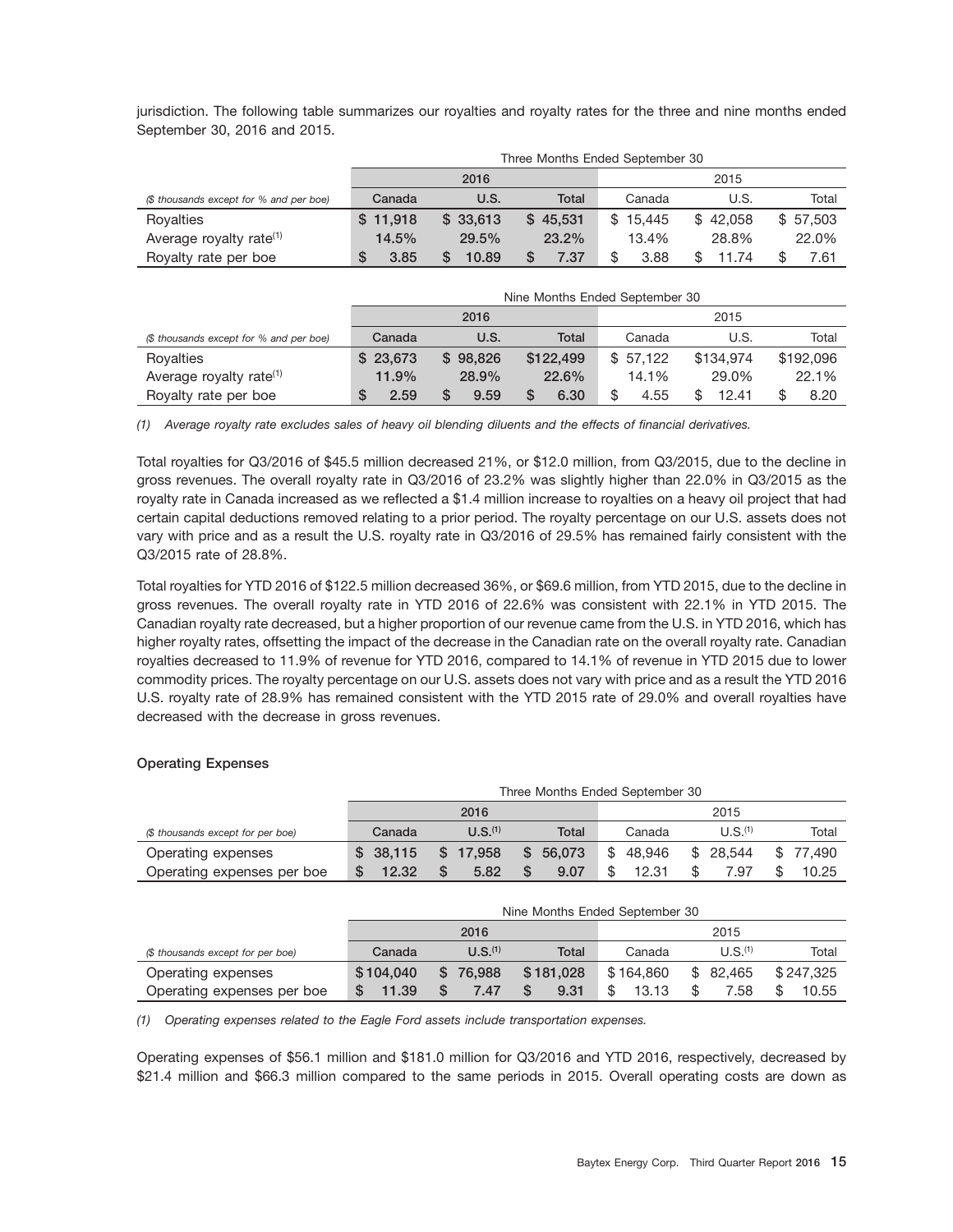production has decreased in 2016 compared to 2015. Operating expenses are also down on a unit of production basis with operating costs decreasing to \$9.07/boe and \$9.31/boe for Q3/2016 and YTD 2016, respectively, compared to \$10.25/boe and \$10.55/boe for the same periods in 2015. The lower cost Eagle Ford assets comprise a larger proportion of our overall volumes which has helped reduce our overall operating costs per boe. In Canada, the impacts of our cost savings initiatives along with the benefit of shutting-in higher cost properties resulted in lower operating expenses per unit of production for YTD 2016 compared to YTD 2015. For Q3/2016, operating expenses per unit of production in Canada were consistent with Q3/2015 as shut-in volumes were brought back on and cost savings initiatives mitigated the impact of fixed costs on lower production volumes.

U.S. operating expenses of \$18.0 million for Q3/2016 decreased \$10.6 million compared to Q3/2015 with the decrease in production and a lower per unit cost structure. Operating expenses on a per unit of production basis decreased to \$5.82/boe in Q3/2016 compared to \$7.97/boe in Q3/2015 reflecting the disposition of higher cost operated assets in the Eagle Ford in Q3/2016, a lower overall cost structure and prior period adjustments of approximately \$2.0 million or \$0.63/boe. On a unit of production basis, YTD 2016 operating expenses remained relatively unchanged at \$7.47/boe compared to \$7.58/boe in YTD 2015 as the Canadian dollar has weakened in YTD 2016 which has mitigated the impact of the lower cost operating structure.

Canadian operating expenses of \$38.1 million and \$104.0 million for Q3/2016 and YTD 2016, respectively, decreased \$10.8 million and \$60.8 million compared to the same periods in 2015. The decrease is a result of lower production volumes and realized cost savings across all of our operations. On a per boe basis, Canadian operating expenses were \$12.32/boe and \$11.39/boe for Q3/2016 and YTD 2016, respectively, compared to \$12.31/boe and \$13.13/boe for the same periods in 2015 reflecting the cost savings initiatives during 2016 and the impact of higher cost production being shut-in for part of YTD 2016.

#### **Transportation Expenses**

Transportation expenses include the costs to move production from the field to the sales point. The largest component of transportation expenses relates to the trucking of heavy oil to pipeline and rail terminals. The following table compares our transportation expenses for the three and nine months ended September 30, 2016 and 2015.

|                                   | Three Months Ended September 30        |      |   |      |       |          |  |                     |  |          |
|-----------------------------------|----------------------------------------|------|---|------|-------|----------|--|---------------------|--|----------|
|                                   |                                        | 2016 |   | 2015 |       |          |  |                     |  |          |
| (\$ thousands except for per boe) | U.S. <sup>(1)</sup><br>Total<br>Canada |      |   |      |       | Canada   |  | U.S. <sup>(1)</sup> |  | Total    |
| Transportation expenses           | 8.533                                  |      |   | S.   | 8.533 | \$11.456 |  |                     |  | \$11.456 |
| Transportation expense per boe    | 2.76                                   |      | - |      | 1.38  | 2.88     |  |                     |  | 1.52     |

|                                   |          | Nine Months Ended September 30 |           |          |                          |          |  |  |  |  |
|-----------------------------------|----------|--------------------------------|-----------|----------|--------------------------|----------|--|--|--|--|
|                                   |          | 2016<br>2015                   |           |          |                          |          |  |  |  |  |
| (\$ thousands except for per boe) | Canada   | U.S. <sup>(1)</sup>            | Total     | Canada   | U.S. <sup>(1)</sup>      | Total    |  |  |  |  |
| Transportation expenses           | \$20.454 |                                | \$ 20,454 | \$42.331 |                          | \$42,331 |  |  |  |  |
| Transportation expense per boe    | 2.24     |                                | 1.05      | 3.37     | $\overline{\phantom{0}}$ | 1.81     |  |  |  |  |

*(1) Transportation expenses related to the Eagle Ford assets have been included in operating expenses.*

Transportation expenses for Q3/2016 and YTD 2016 totaled \$8.5 million and \$20.5 million, respectively, a decrease of 26% and 52% from the same periods in 2015. The decrease is due to lower heavy oil volumes being transported to the sales point, decreased fuel costs and the increased use of lower cost internal trucking. On a per unit basis, YTD 2016 costs have decreased with the use of lower cost internal trucking and due to shut-in volumes which were generally subject to higher transportation charges. Q3/2016 transportation costs of \$1.38/boe were slightly lower than \$1.52/boe in Q3/2015 but higher than Q1/2016 and Q2/2016 which averaged \$0.90/boe. Costs increased over the first half of 2016 as we brought the shut-in volumes back online and from a third-party pipeline service interruption which resulted in approximately 3,000 bbl/d of additional trucked volumes in Q3/2016. Despite these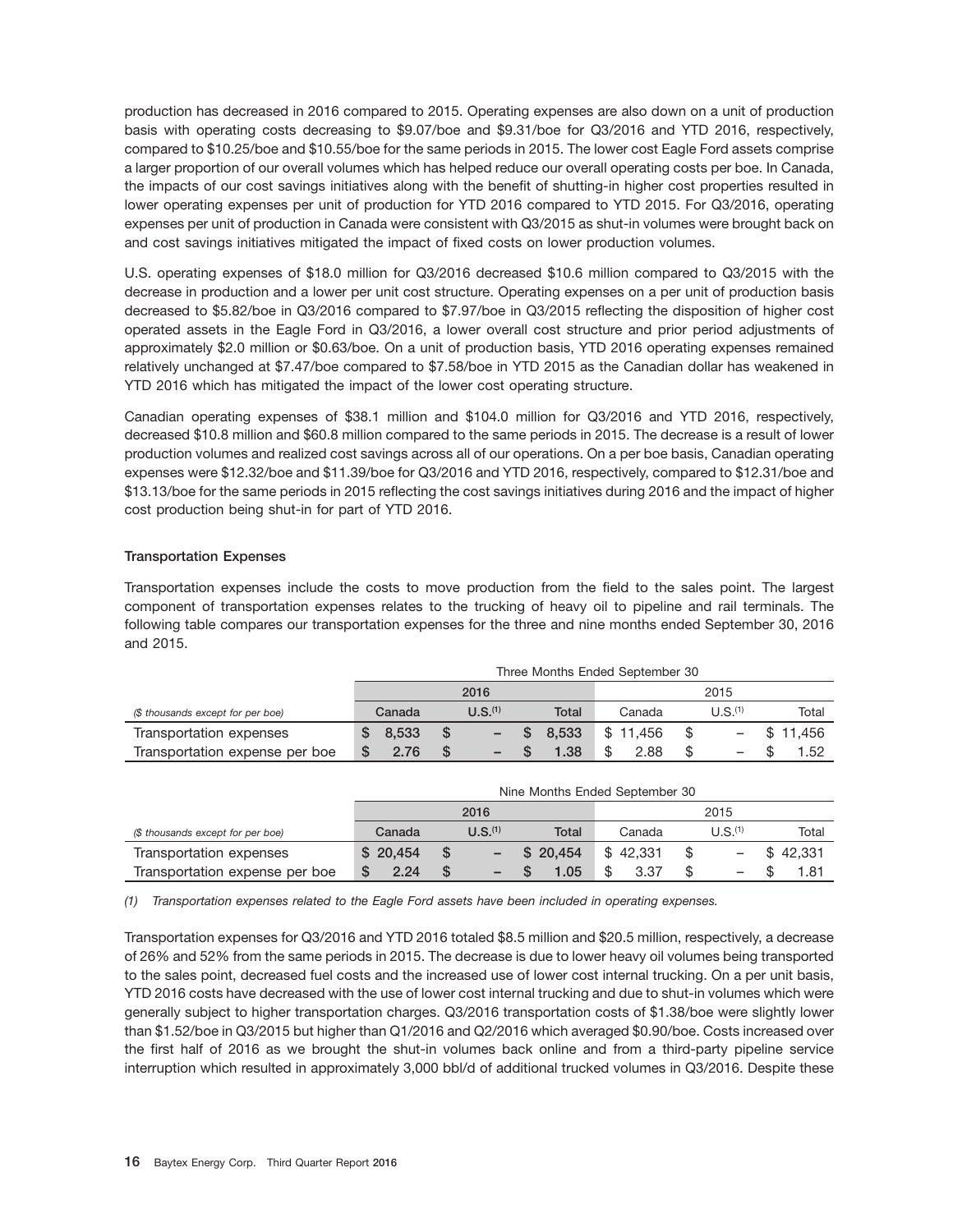increases, Q3/2016 per unit costs are lower than Q3/2015 with increased use of lower cost internal trucking and minimizing trucking distances.

#### **Blending Expenses**

Blending expenses for the Q3/2016 and YTD 2016 of \$1.6 million and \$5.2 million, respectively, have decreased compared to \$4.4 million and \$22.6 million for the same periods of 2015. Consistent with the decrease in heavy oil blending revenue, blending expenses decreased due to a decrease in both the volume of blending diluent required and the price of blending diluent.

#### **Financial Derivatives**

As part of our normal operations, we are exposed to movements in commodity prices, foreign exchange rates and interest rates. In an effort to manage these exposures, we utilize various financial derivative contracts which are intended to partially reduce the volatility in our funds from operations. Financial derivatives are managed at the corporate level and are not allocated between divisions. Contracts settled in the period result in realized gains or losses based on the market price compared to the contract price. Changes in the fair value of contracts are reported as unrealized gains or losses in the period as the forward markets for commodities and currencies fluctuate and as new contracts are executed. The following table summarizes the results of our financial derivative contracts for the three and nine months ended September 30, 2016 and 2015.

|                                       |              | Three Months Ended September 30 |                | Nine Months Ended September 30 |                 |                 |  |
|---------------------------------------|--------------|---------------------------------|----------------|--------------------------------|-----------------|-----------------|--|
| (\$ thousands)                        | 2016         | 2015                            | Change         | 2016                           | 2015            | Change          |  |
| Realized financial                    |              |                                 |                |                                |                 |                 |  |
| derivatives gain (loss)               |              |                                 |                |                                |                 |                 |  |
| Crude oil                             | 17,387<br>S. | \$36,628                        | \$ (19,241)    | \$<br>77,657                   | \$<br>193,439   | \$ (115, 782)   |  |
| Natural gas                           | 1,363        | 577                             | 786            | 9,535                          | 6.614           | 2,921           |  |
| Foreign currency                      |              | (12,053)                        | 12,053         |                                | (32, 995)       | 32,995          |  |
| Total                                 | \$18,750     | \$25,152                        | (6, 402)<br>\$ | \$<br>87,192                   | 167,058<br>\$   | \$<br>(79, 866) |  |
| Unrealized financial                  |              |                                 |                |                                |                 |                 |  |
| derivatives gain (loss)               |              |                                 |                |                                |                 |                 |  |
| Crude oil                             | \$<br>3,982  | 36,253<br>\$                    |                | \$                             | \$              | \$              |  |
|                                       |              |                                 | \$ (32,271)    | (95, 544)                      | (92, 871)       | (2,673)         |  |
| Natural gas                           | 1,657        | 3,510                           | (1, 853)       | (9, 504)                       | (1, 137)        | (8, 367)        |  |
| Foreign currency                      |              | 3,249                           | (3, 249)       |                                | 1,829           | (1,829)         |  |
| Interest and financing <sup>(1)</sup> |              | (5,778)                         | 5,778          |                                | (498)           | 498             |  |
| Total                                 | \$<br>5,639  | 37,234<br>\$                    | \$ (31,595)    | \$(105,048)                    | \$<br>(92, 677) | \$<br>(12, 371) |  |
| Total financial derivatives           |              |                                 |                |                                |                 |                 |  |
| gain (loss)                           |              |                                 |                |                                |                 |                 |  |
| Crude oil                             | 21,369<br>\$ | 72,881<br>\$                    | \$ (51, 512)   | (17, 887)<br>\$                | \$<br>100,568   | \$ (118, 455)   |  |
| Natural gas                           | 3,020        | 4,087                           | (1,067)        | 31                             | 5,477           | (5, 446)        |  |
|                                       |              |                                 |                |                                |                 |                 |  |
| Foreign currency                      |              | (8,804)                         | 8,804          |                                | (31, 166)       | 31,166          |  |
| Interest and financing                |              | (5, 778)                        | 5,778          |                                | (498)           | 498             |  |
| Total                                 | \$<br>24,389 | 62,386<br>\$                    | \$ (37,997)    | \$<br>(17, 856)                | \$<br>74,381    | \$<br>(92, 237) |  |

*(1) Unrealized interest and financing derivatives gain (loss) includes the change in fair value of the call options embedded in our long-term notes.*

The realized financial derivatives gain of \$18.8 million and \$87.2 million for Q3/2016 and YTD 2016, respectively, relate mainly to crude oil prices being at levels below those set in our fixed price contracts.

The unrealized financial derivatives gain of \$5.6 million for Q3/2016 is due to lower commodity futures price at September 30, 2016 as compared to June 30, 2016. The unrealized financial derivatives loss of \$105.0 million for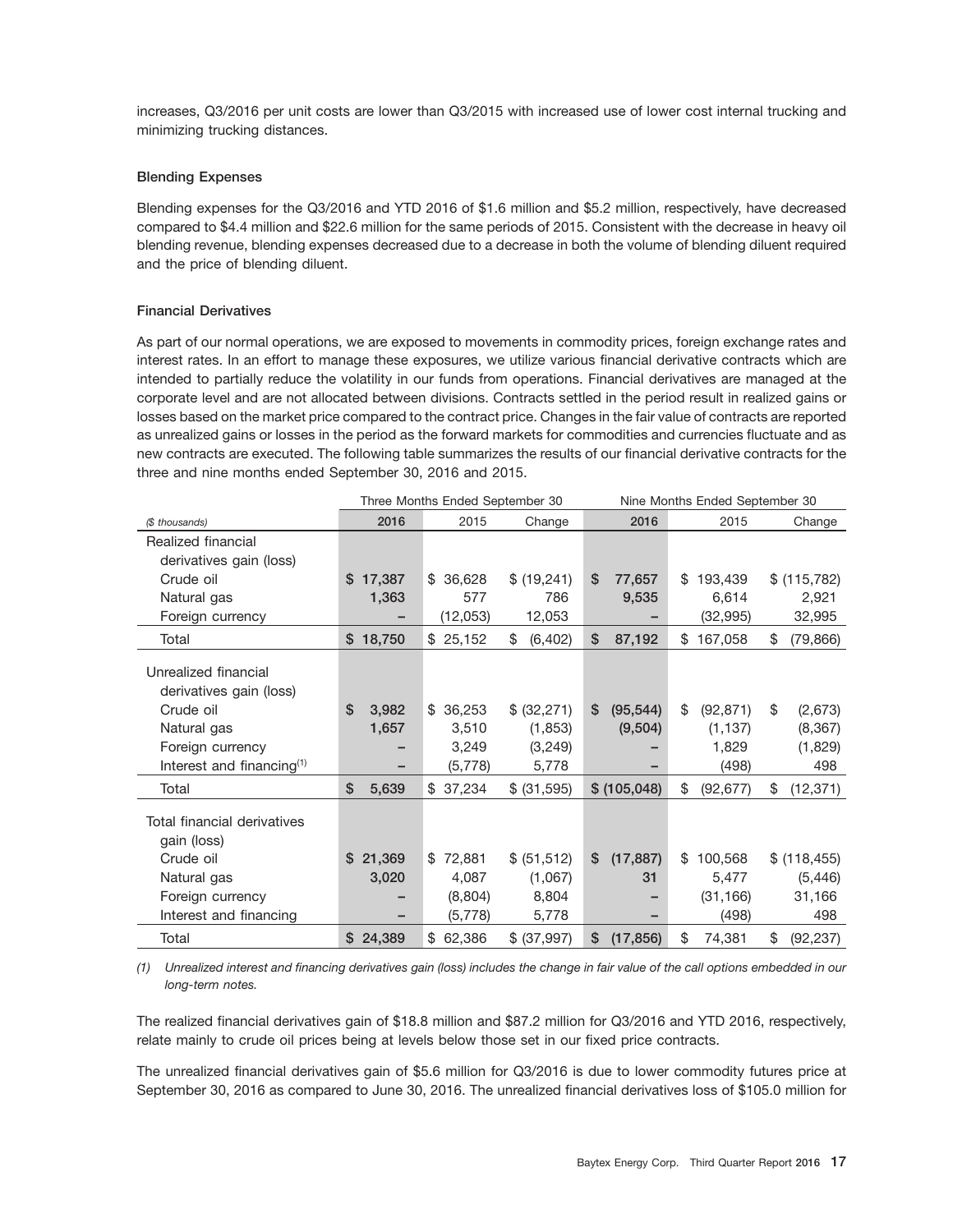YTD 2016 is due to the realization, or reversal, of previous unrealized gains recorded at December 31, 2015 and from the increase in WTI futures price at September 30, 2016 as compared to December 31, 2015.

A summary of the financial derivative contracts in place as at September 30, 2016 and the accounting treatment thereof are disclosed in note 15 to the consolidated financial statements.

#### **Operating Netback**

The following table summarizes our operating netback on a per boe basis for our Canadian and U.S. operations for the periods indicated:

|                                |            | Three Months Ended September 30 |              |             |             |             |  |  |  |  |
|--------------------------------|------------|---------------------------------|--------------|-------------|-------------|-------------|--|--|--|--|
|                                |            | 2016                            |              |             |             |             |  |  |  |  |
| (\$ per boe except for volume) | Canada     | U.S.                            | <b>Total</b> | Canada      | U.S.        | Total       |  |  |  |  |
| Sales volume (boe/d)           | 33,615     | 33,552                          | 67,167       | 43,229      | 38,941      | 82,170      |  |  |  |  |
| Operating netback:             |            |                                 |              |             |             |             |  |  |  |  |
| Oil and natural gas revenues   | 26.52<br>S | 36.95<br>\$                     | 31.73<br>S.  | \$<br>29.06 | \$<br>40.72 | \$<br>34.59 |  |  |  |  |
| Less:                          |            |                                 |              |             |             |             |  |  |  |  |
| Royalties                      | 3.85       | 10.89                           | 7.37         | 3.88        | 11.74       | 7.61        |  |  |  |  |
| Operating expenses             | 12.32      | 5.82                            | 9.07         | 12.31       | 7.97        | 10.25       |  |  |  |  |
| Transportation expenses        | 2.76       | $\overline{\phantom{0}}$        | 1.38         | 2.88        | -           | 1.52        |  |  |  |  |
| Operating netback              | \$<br>7.59 | 20.24<br>S                      | 13.91<br>\$  | \$<br>9.99  | \$<br>21.01 | \$<br>15.21 |  |  |  |  |
| Realized financial derivatives |            |                                 |              |             |             |             |  |  |  |  |
| gain                           |            |                                 | 3.04         |             |             | 3.33        |  |  |  |  |
| Operating netback after        |            |                                 |              |             |             |             |  |  |  |  |
| financial derivatives          | S<br>7.59  | \$<br>20.24                     | \$<br>16.95  | \$<br>9.99  | \$<br>21.01 | \$<br>18.54 |  |  |  |  |

|                                |             | Nine Months Ended September 30 |             |             |             |             |  |  |  |
|--------------------------------|-------------|--------------------------------|-------------|-------------|-------------|-------------|--|--|--|
|                                |             | 2016                           |             |             | 2015        |             |  |  |  |
| (\$ per boe except for volume) | Canada      | U.S.                           | Total       | Canada      | U.S.        | Total       |  |  |  |
| Sales volume (boe/d)           | 33,350      | 37,628                         | 70,978      | 45,993      | 39,847      | 85,840      |  |  |  |
| Operating netback:             |             |                                |             |             |             |             |  |  |  |
| Oil and natural gas revenues   | \$<br>21.81 | \$<br>33.22                    | \$<br>27.86 | \$<br>32.23 | \$<br>42.73 | \$<br>37.10 |  |  |  |
| Less:                          |             |                                |             |             |             |             |  |  |  |
| Royalties                      | 2.59        | 9.59                           | 6.30        | 4.55        | 12.41       | 8.20        |  |  |  |
| Operating expenses             | 11.39       | 7.47                           | 9.31        | 13.13       | 7.58        | 10.55       |  |  |  |
| Transportation expenses        | 2.24        | -                              | 1.05        | 3.37        |             | 1.81        |  |  |  |
| Operating netback              | \$<br>5.59  | \$<br>16.16                    | \$<br>11.20 | \$<br>11.18 | \$<br>22.74 | \$<br>16.54 |  |  |  |
| Realized financial derivatives |             |                                |             |             |             |             |  |  |  |
| gain                           |             | -                              | 4.49        |             |             | 7.13        |  |  |  |
| Operating netback after        |             |                                |             |             |             |             |  |  |  |
| financial derivatives          | \$<br>5.59  | S<br>16.16                     | 15.69<br>S  | \$<br>11.18 | \$<br>22.74 | \$<br>23.67 |  |  |  |

#### **Exploration and Evaluation Expense**

Exploration and evaluation expense will vary from period to period depending on the expiry of leases and assessment of our exploration programs and assets.

Exploration and evaluation expense was \$1.2 million for Q3/2016 compared to \$2.0 million in Q3/2015. Exploration and evaluation expense was \$4.6 million for YTD 2016 compared to \$6.5 million for YTD 2015. The decrease in expenses in 2016 compared to 2015 is due to lower expiries of undeveloped land.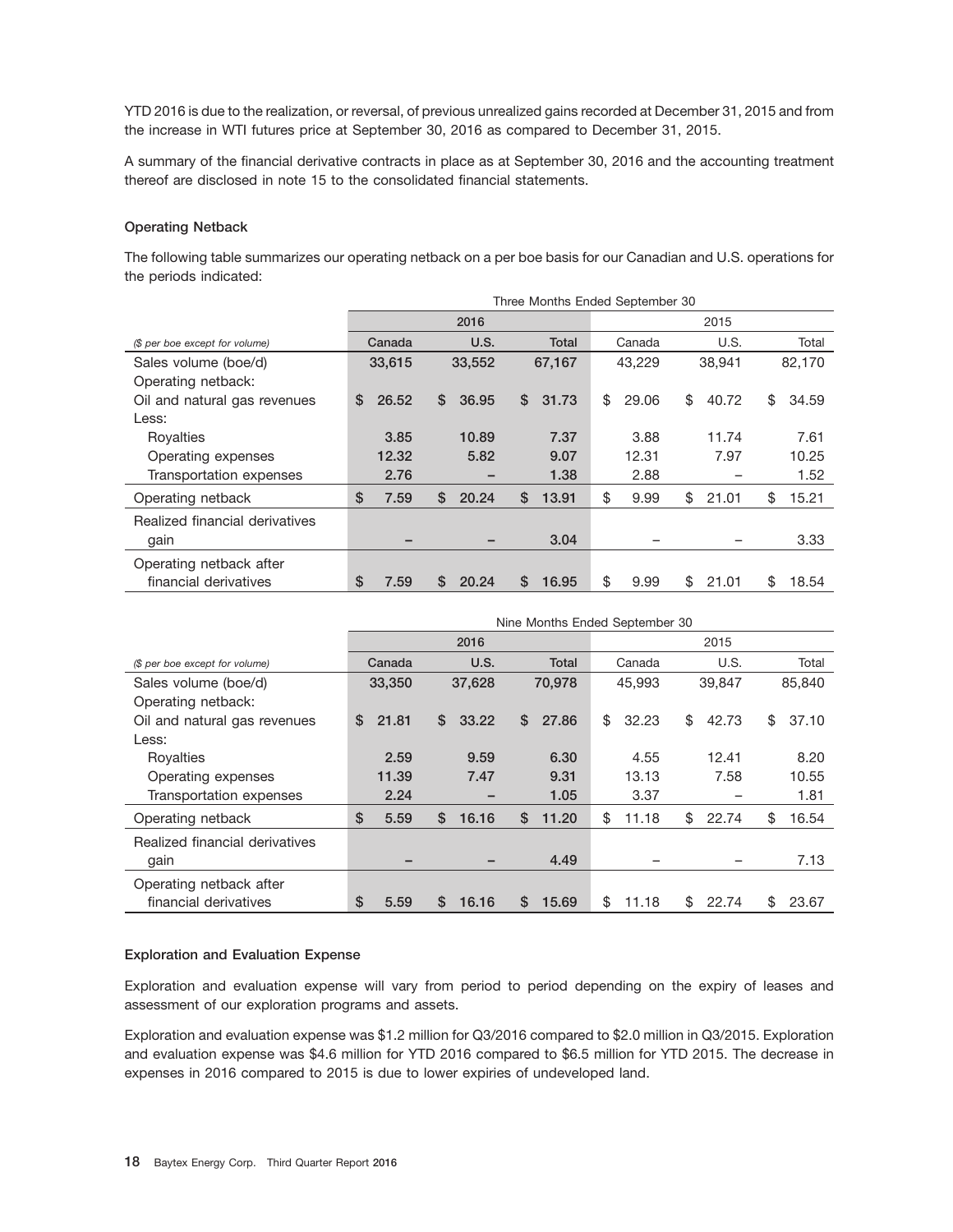#### **Depletion and Depreciation**

|                                           |          | Three Months Ended September 30           |          |    |           |  |    |          |    |          |       |           |
|-------------------------------------------|----------|-------------------------------------------|----------|----|-----------|--|----|----------|----|----------|-------|-----------|
|                                           |          | 2016<br>2015                              |          |    |           |  |    |          |    |          |       |           |
| (\$ thousands except for per boe)         |          | U.S.<br>Total<br>U.S.<br>Canada<br>Canada |          |    |           |  |    |          |    |          | Total |           |
| Depletion and depreciation <sup>(1)</sup> | \$53,411 |                                           | \$64.128 |    | \$118.231 |  |    | \$65.525 |    | \$95.827 |       | \$162,503 |
| Depletion and depreciation                |          |                                           |          |    |           |  |    |          |    |          |       |           |
| per boe                                   | 17.27    |                                           | 20.77    | S. | 19.13     |  | \$ | 16.48    | \$ | 26.75    |       | 21.50     |

|                                           | Nine Months Ended September 30 |           |           |           |           |           |  |  |  |  |  |
|-------------------------------------------|--------------------------------|-----------|-----------|-----------|-----------|-----------|--|--|--|--|--|
|                                           |                                | 2016      | 2015      |           |           |           |  |  |  |  |  |
| (\$ thousands except for per boe)         | Canada                         | U.S.      | Total     | Canada    | U.S.      | Total     |  |  |  |  |  |
| Depletion and depreciation <sup>(1)</sup> | \$155,039                      | \$224,737 | \$381.842 | \$208.354 | \$287,030 | \$498.106 |  |  |  |  |  |
| Depletion and depreciation                |                                |           |           |           |           |           |  |  |  |  |  |
| per boe                                   | 16.97                          | 21.80     | 19.63     | 16.59     | 26.39     | 21.26     |  |  |  |  |  |

*(1) Total includes corporate depreciation.*

Depletion and depreciation expense of \$118.2 million and \$381.8 million for Q3/2016 and YTD 2016, respectively, decreased by \$44.3 million and \$116.3 million from the same periods in 2015. Depletion has decreased due to a lower asset base from impairment charges recorded in 2015 combined with lower production. On a per boe basis, depletion and depreciation expense for Q3/2016 and YTD 2016 of \$19.13/boe and \$19.63/boe, respectively, decreased from \$21.50/boe and \$21.26/boe for the same periods in 2015. The overall depletion rate has decreased in 2016 as we recorded \$755.6 million of impairments on U.S. oil and gas properties in 2015 which reduced the depletable base and the depletion rate.

#### **Asset Dispositions and Impairment**

During Q3/2016, we sold our operated assets in the Eagle Ford along with some non-core Canadian assets for proceeds of \$63 million. We recognized a gain on dispositions totaling \$43.5 million for Q3/2016 and \$43.4 million for YTD 2016.

Subsequent to September 30, 2016, we disposed of certain assets in the Lloydminster area. As a result, we assessed the assets for impairment at September 30, 2016 resulting in a \$26.6 million impairment expense when these assets were reclassified to assets held for sale at their fair value. In Q3/2015, we recorded \$493.2 million of impairment expense related to our Eagle Ford assets. This was directly attributable to lower commodity prices as the Eagle Ford assets were originally recorded at their fair value in June 2014 when WTI oil price was more than US\$100/bbl.

#### **General and Administrative Expenses**

|                                         |          | Three Months Ended September 30 |        | Nine Months Ended September 30 |          |        |  |  |
|-----------------------------------------|----------|---------------------------------|--------|--------------------------------|----------|--------|--|--|
| (\$ thousands except for % and per boe) | 2016     | 2015                            | Change | 2016                           | 2015     | Change |  |  |
| General and administrative              |          |                                 |        |                                |          |        |  |  |
| expenses                                | \$12.102 | \$13.976                        | (13%)  | \$38,504                       | \$46.588 | (17%)  |  |  |
| General and administrative              |          |                                 |        |                                |          |        |  |  |
| expenses per boe                        | 1.96     | 1.85                            | 6%     | S<br>1.98                      | 1.99     | (1%)   |  |  |

General and administrative expenses for the three and nine months ended September 30, 2016 of \$12.1 million and \$38.5 million, respectively, decreased from \$14.0 million and \$46.6 million for the same periods in 2015. The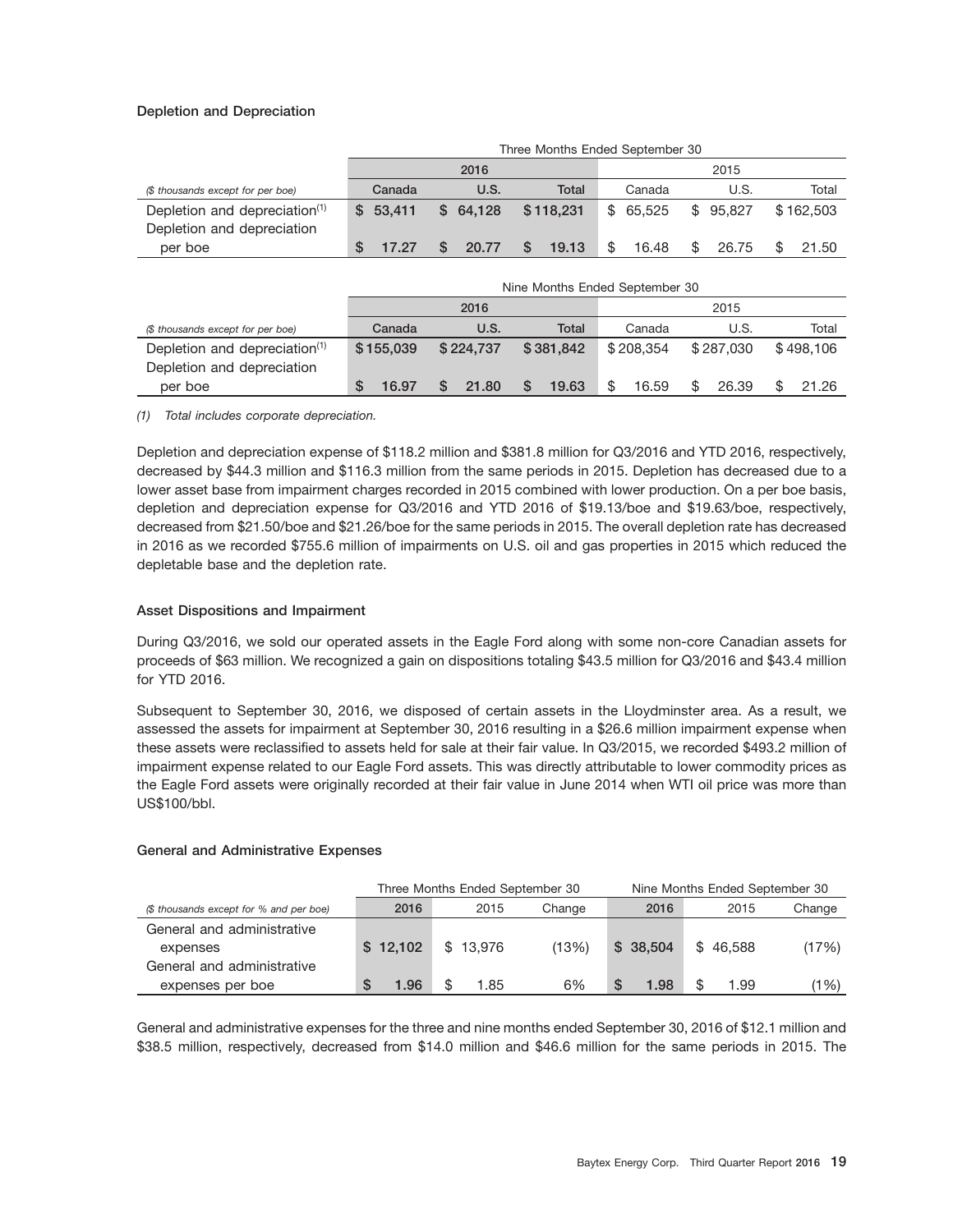decreases are attributable to reductions in staffing levels commensurate with lower activity levels combined with cost saving efforts.

#### **Share-Based Compensation Expense**

Compensation expense associated with the Share Award Incentive Plan is recognized in net income (loss) over the vesting period of the share awards with a corresponding increase in contributed surplus. The issuance of common shares upon the conversion of share awards is recorded as an increase in shareholders' capital with a corresponding reduction in contributed surplus.

Compensation expense related to the Share Award Incentive Plan was \$5.2 million and \$13.5 million for Q3/2016 and YTD 2016, respectively, compared to \$4.6 million and \$22.4 million for the same periods in 2015. For YTD 2016, compensation expense decreased \$8.9 million due to lower fair value of share awards granted resulting from a reduction in the Company's share price at grant date for new grants late in 2015 and 2016. Compensation expense for Q3/2016 increased \$0.6 million from Q3/2015 due to the recording of forfeitures related to staff reductions in Q3/2015 which reduced the expense during the period. This was partially offset by lower fair value of share awards granted in late 2015 and in 2016 compared to grants vesting from previous years.

During the third quarter, the Company identified an immaterial error relating to share-based compensation expense in our previously issued financial statements. The estimated forfeiture rate was improperly applied to share awards that had previously vested and transferred to share capital, thereby understating share-based compensation expense. The Company concluded that the error is not material to the Company's previously filed financial statements and the corrected adjustments have been applied to the comparative financial information in these interim consolidated financial statements.

For the three months and nine months ended September 30, 2015, an additional \$1.4 million and \$3.0 million, respectively, of share-based compensation expense has been recorded and reflected in the comparative figures above which increased the net loss per share (basic and diluted) by \$0.01 to \$2.50 per share for the three months ended September 30, 2015 and by \$0.02 to \$3.73 per share for the nine months ended September 30, 2015.

For the year ended December 31, 2015 an additional \$9.2 million of share-based compensation has been recorded resulting in a revised expense of \$24.6 million. Net loss per share (basic and diluted) increased by \$0.05 to \$5.77 per share for the year ended December 31, 2015. For the year ended December 31, 2014 an additional \$4.2 million of share-based compensation has been recorded resulting in a revised expense of \$31.7 million. Net loss per share (basic and diluted) increased by \$0.03 to \$0.92 per share for the year ended December 31, 2014. As at December 31, 2014, both deficit and contributed surplus were increased by \$8.2 million. A summary of the adjustment is disclosed in note 10 to the consolidated financial statements.

#### **Financing and Interest Expenses**

Financing and interest expenses include interest on bank loan and long-term notes, non-cash financing costs and accretion on asset retirement obligations.

Financing and interest expenses increased \$0.9 million to \$28.4 million for Q3/2016, compared to \$27.5 million in Q3/2015 due to higher outstanding bank debt during Q3/2016.

Financing and interest expenses increased slightly to \$85.4 million for YTD 2016, compared to \$83.7 million in YTD 2015. This increase relates to interest on long-term notes as the Canadian dollar was weaker against the U.S. dollar in YTD 2016 compared to YTD 2015 which increased our interest expense on our long-term notes denominated in U.S. dollars.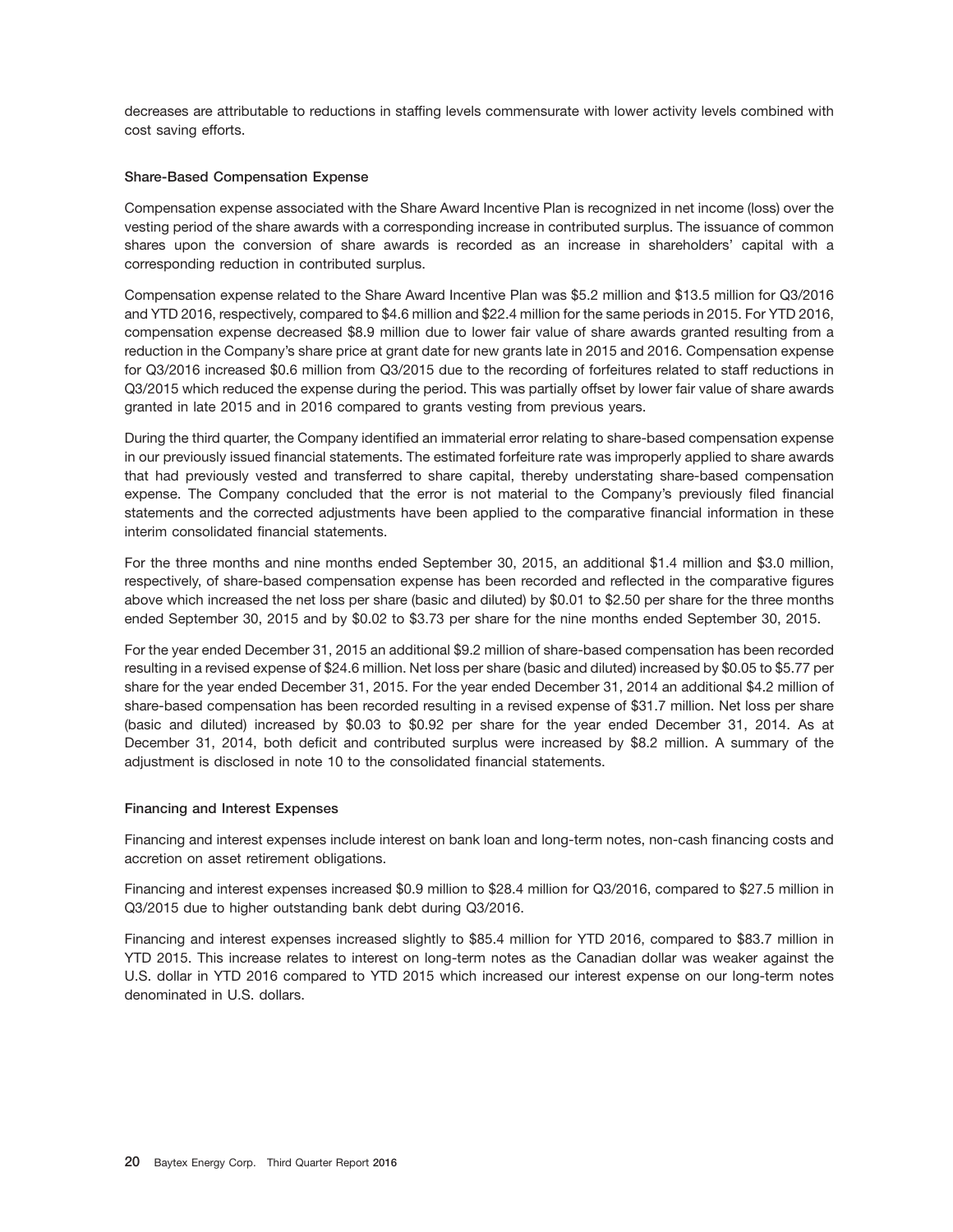#### **Foreign Exchange**

Unrealized foreign exchange gains and losses represent the change in the value of the long-term notes and bank loan denominated in U.S. dollars. The long-term notes and bank loan are translated to Canadian dollars on the balance sheet date. When the Canadian dollar strengthens against the U.S. dollar at the end of the current period compared to the previous period an unrealized gain is recorded and conversely when the Canadian dollar weakens at the end of the current period compared to the previous period an unrealized loss is recorded. Realized foreign exchange gains and losses are due to day-to-day U.S. dollar denominated transactions occurring in the Canadian operations.

|                                                   |          | Three Months Ended September 30 |        | Nine Months Ended September 30 |           |        |  |
|---------------------------------------------------|----------|---------------------------------|--------|--------------------------------|-----------|--------|--|
| (\$ thousands except for % and<br>exchange rates) | 2016     | 2015                            | Change | 2016                           | 2015      | Change |  |
| Unrealized foreign                                |          |                                 |        |                                |           |        |  |
| exchange loss (gain)                              | \$11,361 | \$89,215                        | (87%)  | (71, 891)<br>S                 | \$172,182 | (142%) |  |
| Realized foreign exchange                         |          |                                 |        |                                |           |        |  |
| (gain)                                            | (1, 248) | (1,696)                         | (26%)  | (2,012)                        | (1,583)   | 27%    |  |
| Foreign exchange loss                             |          |                                 |        |                                |           |        |  |
| (gain)                                            | \$10,113 | \$87,519                        | (88%)  | (73,903)<br>\$                 | \$170,599 | (143%) |  |
| CAD/USD exchange rates:                           |          |                                 |        |                                |           |        |  |
| At beginning of period                            | 1.3009   | 1.2474                          |        | 1.3840                         | 1.1601    |        |  |
| At end of period                                  | 1.3117   | 1.3394                          |        | 1.3117                         | 1.3394    |        |  |

The Company recorded an unrealized foreign exchange loss of \$11.4 million for Q3/2016 as the Canadian dollar weakened against the U.S. dollar at September 30, 2016 as compared to June 30, 2016. The Company recorded unrealized foreign exchange gain of \$71.9 million for YTD 2016 as the Canadian dollar strengthened against the U.S. dollar at September 30, 2016 as compared to December 31, 2015.

The Company realizes foreign exchange gains and losses from day-to-day U.S. dollar denominated transactions in its Canadian entities. For the three and nine months ended September 30, 2016, the Company recorded realized foreign exchange gains of \$1.2 million and \$2.0 million, respectively compared to gains of \$1.7 million and \$1.6 million for the comparative periods in 2015.

#### **Other Income/Expense**

For Q3/2016 and YTD 2016, we have other expense of \$10.3 million and \$10.2 million, respectively, compared to other income of \$2.7 million and \$7.6 million in the comparative periods in 2015. In Q3/2016, we entered into agreements to sublease a portion of our 2017 firm transportation commitment and a portion of our office space. We recorded an expense of \$6.7 million on the transportation agreement and \$3.5 million on our office space. These expenses represent the difference between the minimum future payments that we are required to make and the estimated recoveries. For Q3/2015 and YTD 2015, we were able to sublease a portion of our 2016 firm transportation commitment at a higher rate than our contract rate which generated other income of \$2.7 million and \$7.6 million, respectively. These gains were recognized as they were received in 2015.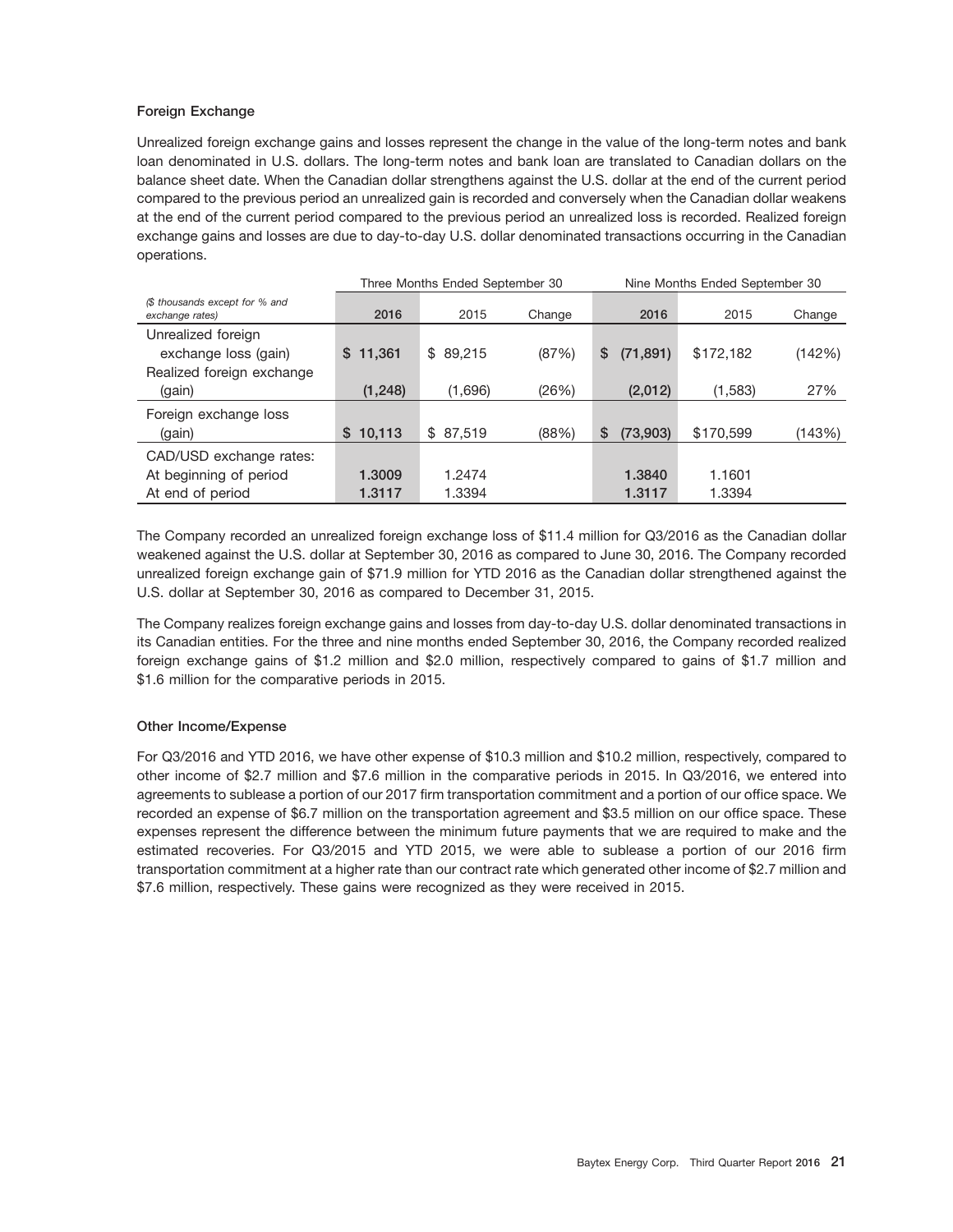#### **Income Taxes**

|                                                                 |                     | Three Months Ended September 30 |                | Nine Months Ended September 30 |              |              |  |
|-----------------------------------------------------------------|---------------------|---------------------------------|----------------|--------------------------------|--------------|--------------|--|
| (\$ thousands)                                                  | 2016                | 2015                            | Change         | 2016                           | 2015         | Change       |  |
| Current income tax<br>(recovery) expense<br>Deferred income tax | (4,261)<br><b>S</b> | \$<br>178                       | (4, 439)<br>\$ | \$<br>(7,987)                  | \$<br>16.560 | \$ (24, 547) |  |
| (recovery)                                                      | (14, 589)           | (91, 858)                       | 77.269         | (109, 494)                     | (145, 853)   | 36,359       |  |
| Total income tax<br>(recovery)                                  | \$ (18,850)         | \$ (91,680)                     | 72,830<br>S    | \$(117,481)                    | \$(129, 293) | \$11,812     |  |
|                                                                 |                     |                                 |                |                                |              |              |  |

In 2016, available tax deductions exceeded taxable income which allowed the Company to recover a portion of the prior year current income tax expense. For Q3/2016, this resulted in a current income tax recovery of \$4.3 million, an increase of \$4.4 million over the current income tax expense of \$0.2 million in Q3/2015. For YTD 2016, this resulted in a current income tax recovery of \$8.0 million, an increase of \$24.5 million over the current income tax expense of \$16.6 million for YTD 2015.

The Q3/2016 deferred income tax recovery of \$14.6 million decreased \$77.3 million from \$91.9 million in Q3/2015. The YTD 2016 income tax recovery of \$109.5 million decreased \$36.4 million from \$145.9 million in YTD 2015. The decreases during 2016 for both the quarter and YTD compared to 2015 are due to the impairment expense recorded in Q3/2015 of \$210.3 million related to lower commodity prices, compounded by a higher income tax rate in the U.S. The YTD 2016 decrease is partially offset by a decrease in the amount of tax pool claims required to shelter the lower taxable income.

In June 2016, certain indirect subsidiary entities received reassessments from the Canada Revenue Agency (the ''CRA'') that deny non-capital loss deductions relevant to the calculation of income taxes for the years 2011 through 2015. These reassessments follow the previously disclosed letter which we received in November 2014 from the CRA, proposing to issue such reassessments.

We remain confident that the tax filings of the affected entities are correct and are vigorously defending our tax filing positions. The reassessments do not require us to pay any amounts in order to participate in the appeals process.

We have filed a notice of objection for each notice of reassessment received. These notices of objection will be reviewed by the Appeals Division of the CRA; a process that we estimate could take up to two years. If the Appeals Division upholds the notices of reassessment, we have the right to appeal to the Tax Court of Canada; a process that we estimate could take a further two years. Should we be unsuccessful at the Tax Court of Canada, additional appeals are available; a process that we estimate could take another two years and potentially longer.

By way of background, we acquired several privately held commercial trusts in 2010 with accumulated non-capital losses of \$591 million (the ''Losses''). The Losses were subsequently used to reduce the taxable income of those trusts. The reassessments disallow the deduction of the Losses under the general anti-avoidance rule of the Income Tax Act (Canada). If, after exhausting available appeals, the deduction of Losses continues to be disallowed, we will owe cash taxes for the years 2012 through 2015 and an additional amount for late payment interest. The amount of cash taxes owing and the late payment interest are dependent upon the amount of unused tax shelter available to offset the reassessed income, including tax shelter from future years available for ''carry back'' to the years 2012 through 2015.

#### **Net Income (Loss) and Funds from Operations**

Net loss for Q3/2016 totaled \$39.4 million (\$0.19 per basic and diluted share) compared to net loss of \$519.2 million (\$2.50 per basic and diluted share) for Q3/2015. Net loss for YTD 2016 totaled \$125.8 million (\$0.60 per basic and diluted share) compared to net loss of \$723.7 million (\$3.73 per basic and diluted share) for YTD 2015. Funds from operations for Q3/2016 totaled \$72.1 million (\$0.34 per basic and diluted share) as compared to \$105.1 million (\$0.51 per basic and diluted share) for Q3/2015. Funds from operations for YTD 2016 totaled \$199.0 million (\$0.94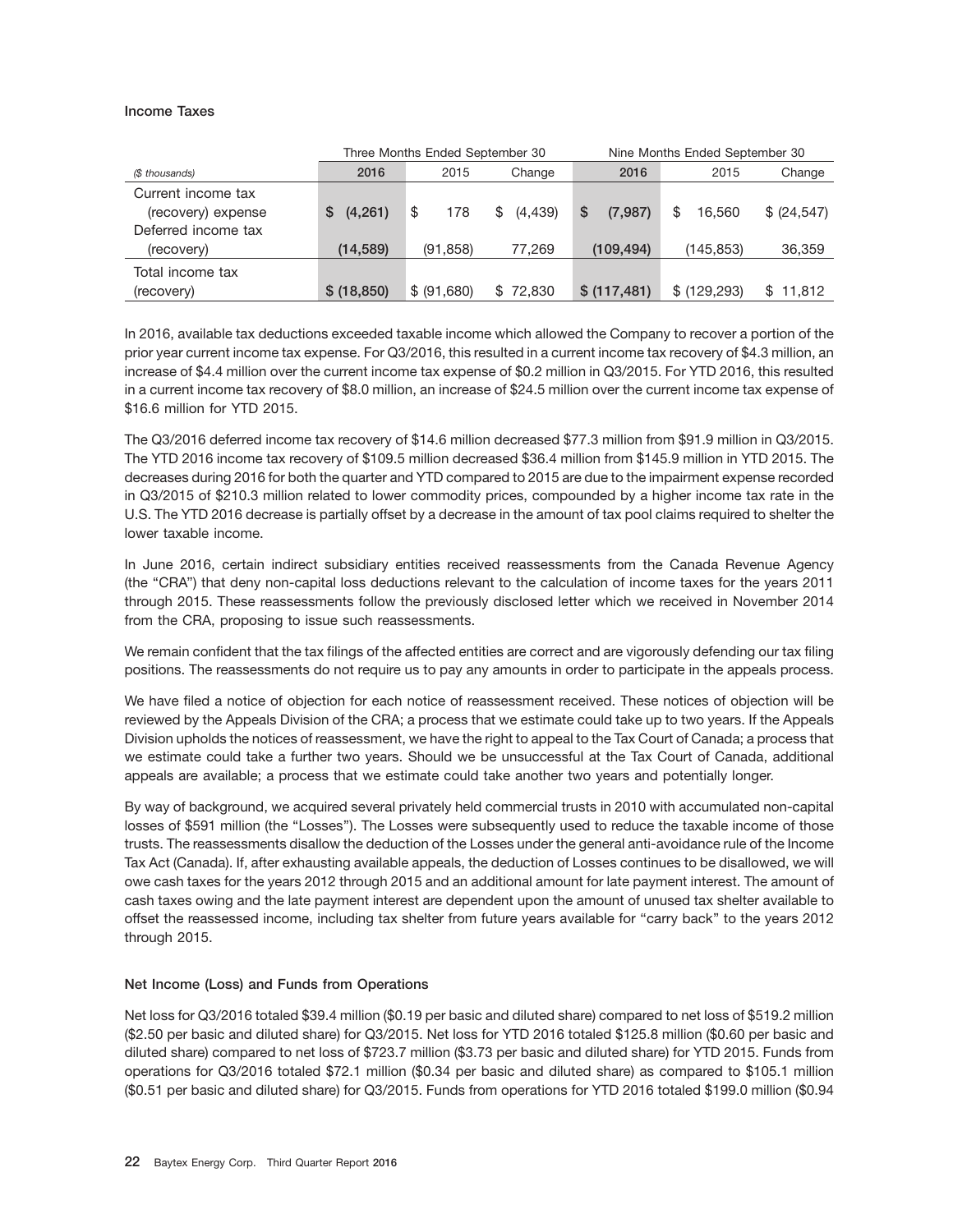per basic and diluted share) as compared to \$423.3 million (\$2.18 per basic and diluted share) for YTD 2015. The components of the change in net income (loss) and funds from operations from Q3/2015 to Q3/2016 and YTD 2015 to YTD 2016 are detailed in the following table:

|                                 |       | <b>Three Months Ended</b><br>September 30 |    |                          | Nine Months Ended<br>September 30 |                      |        |                          |  |
|---------------------------------|-------|-------------------------------------------|----|--------------------------|-----------------------------------|----------------------|--------|--------------------------|--|
| (\$ thousands)                  |       | Net income<br>(loss)                      |    | Funds from<br>operations |                                   | Net income<br>(loss) |        | Funds from<br>operations |  |
| 2015                            | \$    | (519, 247)                                |    | 105,052                  | \$                                | (723, 705)           |        | 423,322                  |  |
| Increase (decrease) in revenues |       |                                           |    |                          |                                   |                      |        |                          |  |
| Revenue, net of royalties       |       | (56, 256)                                 |    | (56, 256)                |                                   | (275, 486)           |        | (275, 486)               |  |
| (Increase) decrease in expenses |       |                                           |    |                          |                                   |                      |        |                          |  |
| Operating                       |       | 21,417                                    |    | 21,417                   |                                   | 66,297               | 66,297 |                          |  |
| Transportation                  |       | 2,923                                     |    | 2,923                    |                                   | 21,877               |        | 21,877                   |  |
| Blending                        | 2,837 |                                           |    | 2,837                    | 17,408                            |                      |        | 17,408                   |  |
| General and administrative      |       | 1,874                                     |    | 1,874                    |                                   | 8,084                |        | 8,084                    |  |
| Exploration and evaluation      |       | 798                                       |    |                          |                                   | 1,985                |        |                          |  |
| Depletion and depreciation      |       | 44,272                                    |    |                          |                                   | 116,264              |        |                          |  |
| Impairment                      |       | 466,668                                   |    |                          |                                   | 466,668              |        |                          |  |
| Share-based compensation        |       | (568)                                     |    |                          |                                   | 8,879                |        |                          |  |
| Financing and interest          |       | (867)                                     |    | (440)                    |                                   | (1,626)              |        | 96                       |  |
| <b>Financial derivatives</b>    |       | (37, 997)                                 |    | (6, 402)                 |                                   | (92, 237)            |        | (79, 866)                |  |
| Foreign exchange                |       | 77,406                                    |    | (448)                    |                                   | 244,502              |        | 429                      |  |
| Other $(1)(2)$                  |       | 30,140                                    |    | (2,890)                  |                                   | 27,142               |        | (7,696)                  |  |
| Current income tax              |       | 4,439                                     |    | 4,439                    | 24,547                            |                      |        | 24,547                   |  |
| Deferred income tax             |       | (77, 269)                                 |    |                          | (36, 359)                         |                      |        |                          |  |
| 2016                            | \$    | (39, 430)                                 | \$ | 72,106                   | \$                                | (125, 760)           | \$     | 199,012                  |  |

*(1) For net income (loss), ''other'' includes gain (loss) on disposition and other income/expense.*

*(2) For funds from operations, ''other'' includes the cash component of other income/expense.*

#### **Dividends**

In response to the prolonged low price commodity environment and in an effort to preserve liquidity, Baytex suspended the monthly dividend beginning September 2015. During 2015, we declared monthly dividends of \$0.10 per common share from January to August totaling \$0.80 per common share. In total \$96.6 million of the dividends were paid in cash and \$57.3 million were settled by issuing 4,707,914 common shares under the Company's dividend reinvestment plan during 2015.

#### **Other Comprehensive Income (Loss)**

Other comprehensive income (loss) is comprised of the foreign currency translation adjustment on U.S. net assets not recognized in profit or loss. The \$20.3 million foreign currency translation gain for Q3/2016 is due to the weakening of the Canadian dollar against the U.S. dollar at September 30, 2016 (1.3117 CAD/USD) as compared to June 30, 2016 (1.3009 CAD/USD). The \$132.4 million foreign currency translation loss for YTD 2016 is due to the strengthening of the Canadian dollar against the U.S. dollar at September 30, 2016 (1.3117 CAD/USD) as compared to December 31, 2015 (1.3840 CAD/USD).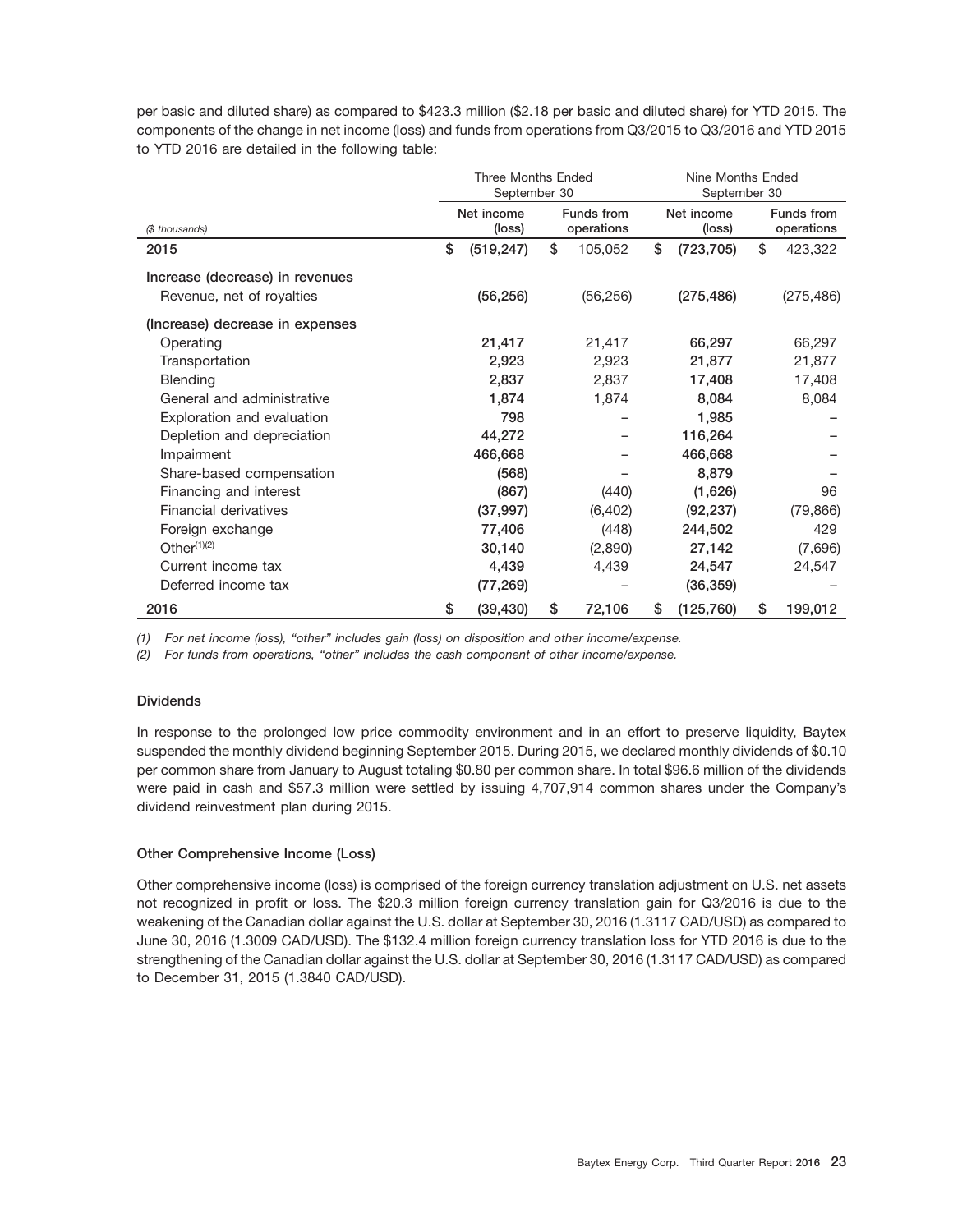#### **Capital Expenditures**

Capital expenditures for the three and nine months ended September 30, 2016 and 2015 are summarized as follows:

|                                              |    | Three Months Ended September 30 |    |                          |    |           |    |        |    |        |    |           |
|----------------------------------------------|----|---------------------------------|----|--------------------------|----|-----------|----|--------|----|--------|----|-----------|
|                                              |    |                                 |    | 2016                     |    |           |    |        |    | 2015   |    |           |
| (\$ thousands except for # of wells drilled) |    | Canada                          |    | U.S.                     |    | Total     |    | Canada |    | U.S.   |    | Total     |
| Land                                         | \$ | 997                             | \$ | $\overline{\phantom{0}}$ | \$ | 997       | \$ | 136    | \$ | 6,189  | \$ | 6,325     |
| Seismic                                      |    | 99                              |    |                          |    | 99        |    | 913    |    |        |    | 913       |
| Drilling, completion and equipping           |    | 2,161                           |    | 29,869                   |    | 32,030    |    | 26,565 |    | 71.042 |    | 97,607    |
| <b>Facilities</b>                            |    | 2,863                           |    | 3,590                    |    | 6,453     |    | 5,870  |    | 16,089 |    | 21,959    |
| Total exploration and development            | S. | 6,120                           | S  | 33,459                   | S  | 39,579    | \$ | 33,484 | \$ | 93,320 | \$ | 126,804   |
| Total acquisitions, net of proceeds          |    |                                 |    |                          |    |           |    |        |    |        |    |           |
| from divestitures                            |    | (8,619)                         |    | (54, 133)                |    | (62, 752) |    | (586)  |    | 89     |    | (497)     |
| Total oil and natural gas                    |    |                                 |    |                          |    |           |    |        |    |        |    |           |
| expenditures                                 |    | \$ (2,499)                      | S  | (20, 674)                | S  | (23, 173) | \$ | 32,898 | \$ | 93,409 |    | \$126,307 |
| Wells drilled (net)                          |    |                                 |    | 5.7                      |    | 5.7       |    | 20.3   |    | 9.2    |    | 29.5      |

|                                              |             | Nine Months Ended September 30 |              |             |             |             |  |  |  |  |  |  |
|----------------------------------------------|-------------|--------------------------------|--------------|-------------|-------------|-------------|--|--|--|--|--|--|
|                                              |             | 2016                           |              |             | 2015        |             |  |  |  |  |  |  |
| (\$ thousands except for # of wells drilled) | Canada      | U.S.                           | <b>Total</b> | Canada      | U.S.        | Total       |  |  |  |  |  |  |
| Land                                         | 3,234<br>S. | \$<br>6,097                    | \$<br>9.331  | 3.664<br>\$ | \$<br>6,186 | \$<br>9,850 |  |  |  |  |  |  |
| Seismic                                      | 212         |                                | 212          | 317         |             | 317         |  |  |  |  |  |  |
| Drilling, completion and equipping           | 5,971       | 125,835                        | 131,806      | 41,775      | 285,333     | 327,108     |  |  |  |  |  |  |
| <b>Facilities</b>                            | 4.308       | 11,097                         | 15,405       | 16.690      | 26,278      | 42,968      |  |  |  |  |  |  |
| Total exploration and development            | \$13,725    | \$143,029                      | \$156,754    | \$62,446    | \$317.797   | \$380,243   |  |  |  |  |  |  |
| Total acquisitions, net of proceeds          |             |                                |              |             |             |             |  |  |  |  |  |  |
| from divestitures                            | (8,665)     | (54, 133)                      | (62, 798)    | 2.234       | (12)        | 2,222       |  |  |  |  |  |  |
| Total oil and natural gas expenditures       | 5,060<br>S. | 88,896<br>S.                   | \$93,956     | \$64,680    | \$317,785   | \$382,465   |  |  |  |  |  |  |
| Wells drilled (net)                          | 1.0         | 29.5                           | 30.5         | 31.4        | 38.4        | 69.8        |  |  |  |  |  |  |

In Q3/2016, our capital expenditures totaled \$39.6 million compared to \$126.8 million in Q3/2015. The significant reduction period over period is due to reduced activity levels in Canada and the Eagle Ford and from cost savings on the Eagle Ford program that were recognized in Q3/2016 as actual costs incurred were less than previously estimated. Our activities were focused on our Eagle Ford assets with 85% of the total capital being deployed in the U.S. We did not drill any wells in Canada during Q3/2016 and spent \$6.1 million as compared to 20.3 net wells and \$33.5 million in Q3/2015.

YTD 2016 capital expenditures totaled \$156.8 million as compared to \$380.2 million in YTD 2015. Capital spending has been focused on our Eagle Ford assets with YTD 2016 capital spending of \$143.0 million down from \$317.8 million for YTD 2015. The decrease in spending is due to lower activity levels associated with lower commodity prices combined with significant cost savings achieved on our Eagle Ford program. Total costs in the Eagle Ford have continued to decrease with wells now being drilled, completed and equipped for approximately US\$5.2 million as compared to US\$8.2 million in 2014. We also recognized additional savings on drilling, completion and equipping expenditures in Q3/2016 as actual costs incurred were less than previously estimated. In Canada, we have drilled one well in YTD 2016 and have spent \$13.7 million compared to YTD 2015 where we drilled 31.4 net wells and spent \$62.4 million.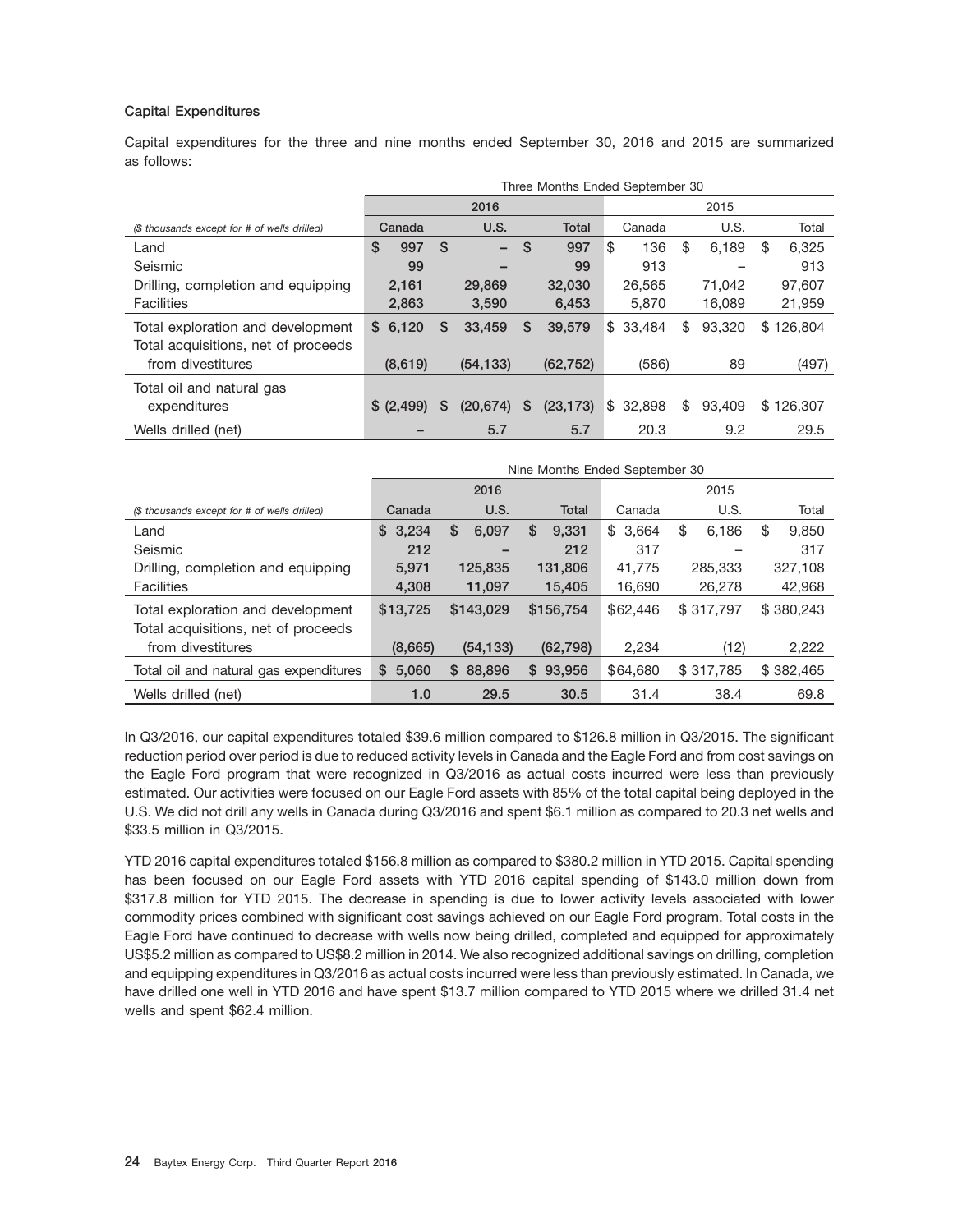#### **LIQUIDITY, CAPITAL RESOURCES AND RISK MANAGEMENT**

We regularly review our capital structure and liquidity sources to ensure that our capital resources will be sufficient to meet our on-going short, medium and long-term commitments. Specifically, we believe that our internally generated funds from operations and our existing undrawn credit facilities will provide sufficient liquidity to sustain our operations and planned capital expenditures.

We regularly review our exposure to counterparties to ensure they have the financial capacity to honor outstanding obligations to us in the normal course of business. We periodically review the financial capacity of our counterparties and, in certain circumstances, we will seek enhanced credit protection.

The current commodity price environment has reduced our internally generated funds from operations. As a result, we have taken several steps to protect our liquidity, which included reducing our 2016 capital program by approximately 40% from our initial plans and working with our lending syndicate to secure our bank credit facilities. We also shut-in low or negative margin production for part of 2016.

If commodity prices decline from current levels, we may need to make additional changes to our capital program. A sustained low price environment could lead to a default of certain financial covenants, which could impact our ability to borrow under existing credit facilities or obtain new financing. It could also restrict our ability to pay future dividends or sell assets and may result in our debt becoming immediately due and payable. Should our internally generated funds from operations be insufficient to fund the capital expenditures required to maintain operations, we may draw additional funds from our current credit facilities or we may consider seeking additional capital in the form of debt or equity. There is also no certainty that any of the additional sources of capital would be available when required.

At September 30, 2016, net debt was \$1,864.0 million, as compared to \$2,049.9 million at December 31, 2015, representing a decrease of \$185.9 million. This decrease is mainly due to the strengthening of the Canadian dollar against the U.S. dollar which reduced the carrying value of our U.S. dollar denominated long-term notes and bank loans at September 30, 2016 and \$63 million of proceeds from asset sales that were applied to outstanding bank indebtedness. Funds from operations exceeded capital spending by \$42.3 million for YTD 2016 further reducing net debt.

#### **Bank Loan**

On March 31, 2016, we amended our credit facilities to provide us with increased financial flexibility. The amendments included reducing our credit facilities to US\$575 million, granting our banking syndicate first priority security over our assets and restructuring our financial covenants. The amended revolving extendible secured credit facilities are comprised of a US\$25 million operating loan and a US\$350 million syndicated loan and a US\$200 million syndicated loan for our wholly-owned subsidiary, Baytex Energy USA, Inc. (collectively, the ''Revolving Facilities'').

The Revolving Facilities are not borrowing base facilities and do not require annual or semi-annual reviews. The facilities contain standard commercial covenants as detailed below and do not require any mandatory principal payments prior to maturity on June 4, 2019. Baytex may request an extension under the Revolving Facilities which could extend the revolving period for up to four years (subject to a maximum four-year term at any time). The agreement relating to the Revolving Facilities is accessible on the SEDAR website at www.sedar.com (filed under the category ''Material contracts – Credit agreements'' on April 13, 2016).

The weighted average interest rates on the credit facilities for the three and nine months ended September 30, 2016 were 3.5%, as compared to 4.2% for the three months ended September 30, 2015 and 3.2% for the nine months ended September 30, 2015.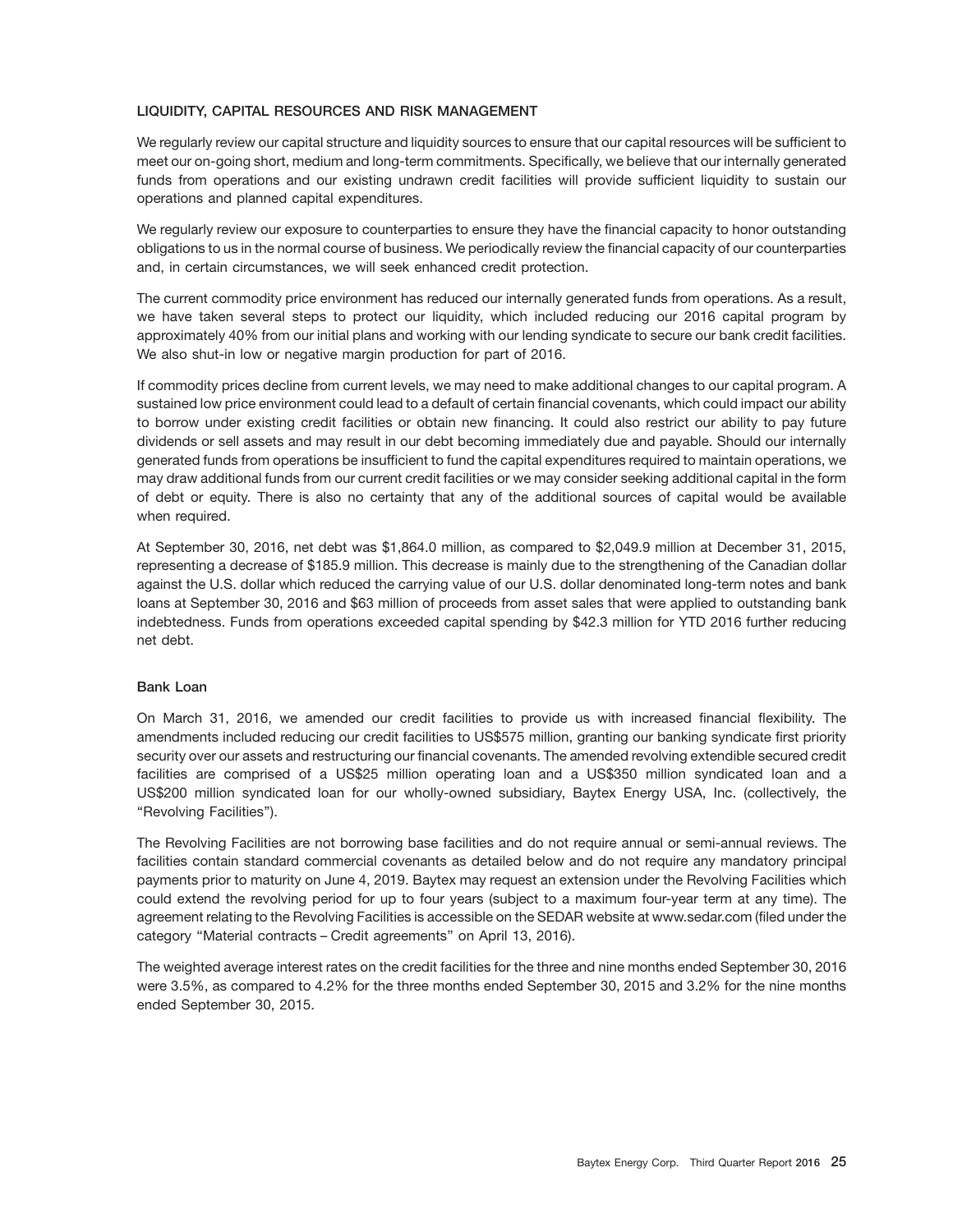#### **Covenants**

On March 31, 2016, we reached an agreement with the lending syndicate to restructure the financial covenants applicable to the Revolving Facilities. The following table summarizes the financial covenants contained in the amended credit agreement and our compliance therewith as at September 30, 2016.

|                                    |                    | Ratio for the Quarter(s) ending: |                                                                   |           |           |  |  |  |  |  |  |
|------------------------------------|--------------------|----------------------------------|-------------------------------------------------------------------|-----------|-----------|--|--|--|--|--|--|
|                                    | Position as at     | September 30, 2016               | June 30, 2018 to                                                  |           |           |  |  |  |  |  |  |
| <b>Covenant Description</b>        | September 30, 2016 |                                  | to March 31, 2018 September 30, 2018 December 31, 2018 Thereafter |           |           |  |  |  |  |  |  |
| Senior Secured Debt <sup>(1)</sup> |                    |                                  |                                                                   |           |           |  |  |  |  |  |  |
| to Bank EBITDA <sup>(2)</sup>      |                    |                                  |                                                                   |           |           |  |  |  |  |  |  |
| (Maximum Ratio)                    | 0.79:1.00          | 5.00:1.00                        | 4.50:1.00                                                         | 4.00:1.00 | 3.50:1.00 |  |  |  |  |  |  |
| Interest Coverage <sup>(3)</sup>   |                    |                                  |                                                                   |           |           |  |  |  |  |  |  |
| (Minimum Ratio)                    | 3.62:1.00          | 1.25:1.00                        | 1.50:1.00                                                         | 1.75:1.00 | 2.00:1.00 |  |  |  |  |  |  |

*(1) ''Senior Secured Debt'' is defined as the principal amount of the bank loan and other secured obligations identified in the credit agreement. As at September 30, 2016, our Senior Secured Debt totaled \$302 million.*

*(3) Interest coverage is computed as the ratio of Bank EBITDA to financing and interest expenses, excluding non-cash interest and accretion on asset retirement obligations, and is calculated on a trailing twelve month basis. Financing and interest expenses for the twelve months ended September 30, 2016 were \$105 million.*

If we exceed or breach any of the covenants under the Revolving Facilities or our long-term notes, we may be required to repay, refinance or renegotiate the loan terms and may be restricted from taking on further debt or paying dividends to our shareholders.

#### **Long-Term Notes**

Baytex has five series of long-term notes outstanding that total \$1.55 billion as at September 30, 2016. The long-term notes do not contain any significant financial maintenance covenants. The long-term notes contain a debt incurrence covenant that restricts our ability to raise additional debt beyond our existing credit facilities and long-term notes unless we maintain a minimum fixed charge coverage ratio (computed as the ratio of Bank EBITDA to financing and interest expenses on a trailing twelve month basis) of 2.5:1. As at September 30, 2016, the fixed charge coverage ratio was 3.62:1.

On February 17, 2011, we issued US\$150 million principal amount of senior unsecured notes bearing interest at 6.75% payable semi-annually with principal repayable on February 17, 2021. As of February 17, 2016, these notes are redeemable at our option, in whole or in part, at specified redemption prices.

On July 19, 2012, we issued \$300 million principal amount of senior unsecured notes bearing interest at 6.625% payable semi-annually with principal repayable on July 19, 2022. These notes are redeemable at our option, in whole or in part, commencing on July 19, 2017 at specified redemption prices.

On June 6, 2014, we issued US\$800 million of senior unsecured notes, comprised of US\$400 million of 5.125% notes due June 1, 2021 (the ''2021 Notes'') and US\$400 million of 5.625% notes due June 1, 2024 (the ''2024 Notes''). The 2021 Notes and the 2024 Notes pay interest semi-annually and are redeemable at our option, in whole or in part, commencing on June 1, 2017 (in the case of the 2021 Notes) and June 1, 2019 (in the case of the 2024 Notes) at specified redemption prices.

Pursuant to the acquisition of Aurora Oil & Gas Limited (''Aurora''), on June 11, 2014, we assumed all of Aurora's existing senior unsecured notes and then purchased and cancelled approximately 98% of the outstanding notes. On February 27, 2015, we redeemed one tranche of the remaining Aurora notes at a price of US\$8.3 million plus

*<sup>(2)</sup> Bank EBITDA is calculated based on terms and definitions set out in the credit agreement which adjusts net income (loss) for financing and interest expenses, income tax, certain specific unrealized and non-cash transactions (including depletion, depreciation, exploration and evaluation expenses, unrealized gains and losses on financial derivatives and foreign exchange and share-based compensation) and is calculated based on a trailing twelve month basis. Bank EBITDA for the twelve months ended September 30, 2016 was \$380 million.*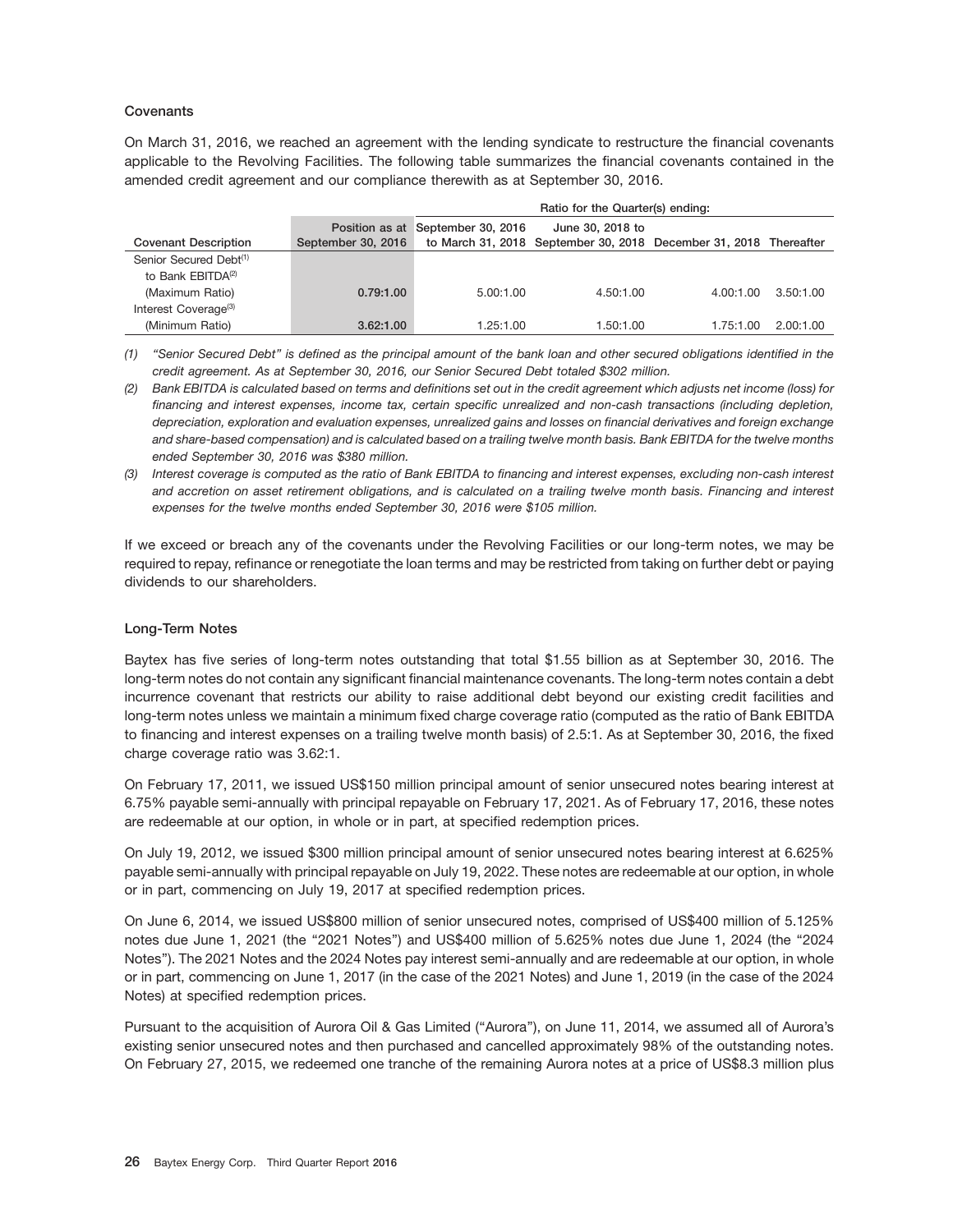accrued interest. As of April 1, 2016, the remaining Aurora notes (US\$6.4 million principal amount) are redeemable at our option, in whole or in part, at specified redemption prices.

#### **Financial Instruments**

As part of our normal operations, we are exposed to a number of financial risks, including liquidity risk, credit risk and market risk. Liquidity risk is the risk that the Company will encounter difficulty in meeting obligations associated with financial liabilities. We manage liquidity risk through cash and debt management. Credit risk is the risk that a counterparty to a financial asset will default, resulting in the Company incurring a loss. Credit risk is managed by entering into sales contracts with creditworthy entities and reviewing our exposure to individual entities on a regular basis. Market risk is the risk that the fair value of future cash flows will fluctuate due to movements in market prices, and is comprised of foreign currency risk, interest rate risk and commodity price risk. Market risk is partially mitigated through a series of derivative contracts intended to reduce some of the volatility of our funds from operations.

A summary of the risk management contracts in place as at September 30, 2016 and the accounting treatment thereof is disclosed in note 15 to the consolidated financial statements.

#### **Shareholders' Capital**

We are authorized to issue an unlimited number of common shares and 10,000,000 preferred shares. The rights and terms of preferred shares are determined upon issuance. As at November 1, 2016, we had 211,541,490 common shares and no preferred shares issued and outstanding. During the three and nine months ended September 30, 2016, we issued 826,718 and 958,516 common shares, respectively, pursuant to our share-based compensation program.

#### **Contractual Obligations**

We have a number of financial obligations that are incurred in the ordinary course of business. These obligations are of a recurring nature and impact the Company's funds from operations in an ongoing manner. A significant portion of these obligations will be funded by funds from operations. These obligations as of September 30, 2016 and the expected timing for funding these obligations are noted in the table below.

|                             | Less than    |              |           |               |    |         |  |  |  |  |
|-----------------------------|--------------|--------------|-----------|---------------|----|---------|--|--|--|--|
| (\$ thousands)              | <b>Total</b> | 1 year       | 1-3 years | 3-5 years     |    | 5 years |  |  |  |  |
| Trade and other payables    | S<br>120.191 | 120.191<br>S | \$        | S<br>—        | S  |         |  |  |  |  |
| Bank $\text{Ioan}^{(1)(2)}$ | 289,859      |              | 289,859   | -             |    |         |  |  |  |  |
| Long-term notes $(2)$       | 1,554,510    |              |           | 729,830       |    | 824,680 |  |  |  |  |
| Interest on long-term notes | 410,261      | 63.299       | 126.598   | 125.654       |    | 94,710  |  |  |  |  |
| Operating leases            | 41,015       | 8.248        | 15.584    | 12.979        |    | 4,204   |  |  |  |  |
| Processing agreements       | 52,252       | 10.540       | 12,503    | 9.043         |    | 20,166  |  |  |  |  |
| Transportation agreements   | 60,200       | 10,982       | 22,492    | 22,151        |    | 4,575   |  |  |  |  |
| Total                       | \$2,528,288  | 213,260      | \$467.036 | 899.657<br>\$ | \$ | 948.335 |  |  |  |  |

*(1) The bank loan is covenant-based with a revolving period that is extendible annually for up to a four-year term. Unless extended, the revolving period will end on June 4, 2019, with all amounts to be repaid on such date.*

*(2) Principal amount of instruments.*

We also have ongoing obligations related to the abandonment and reclamation of well sites and facilities when they reach the end of their economic lives. Programs to abandon and reclaim well sites and facilities are undertaken regularly in accordance with applicable legislative requirements.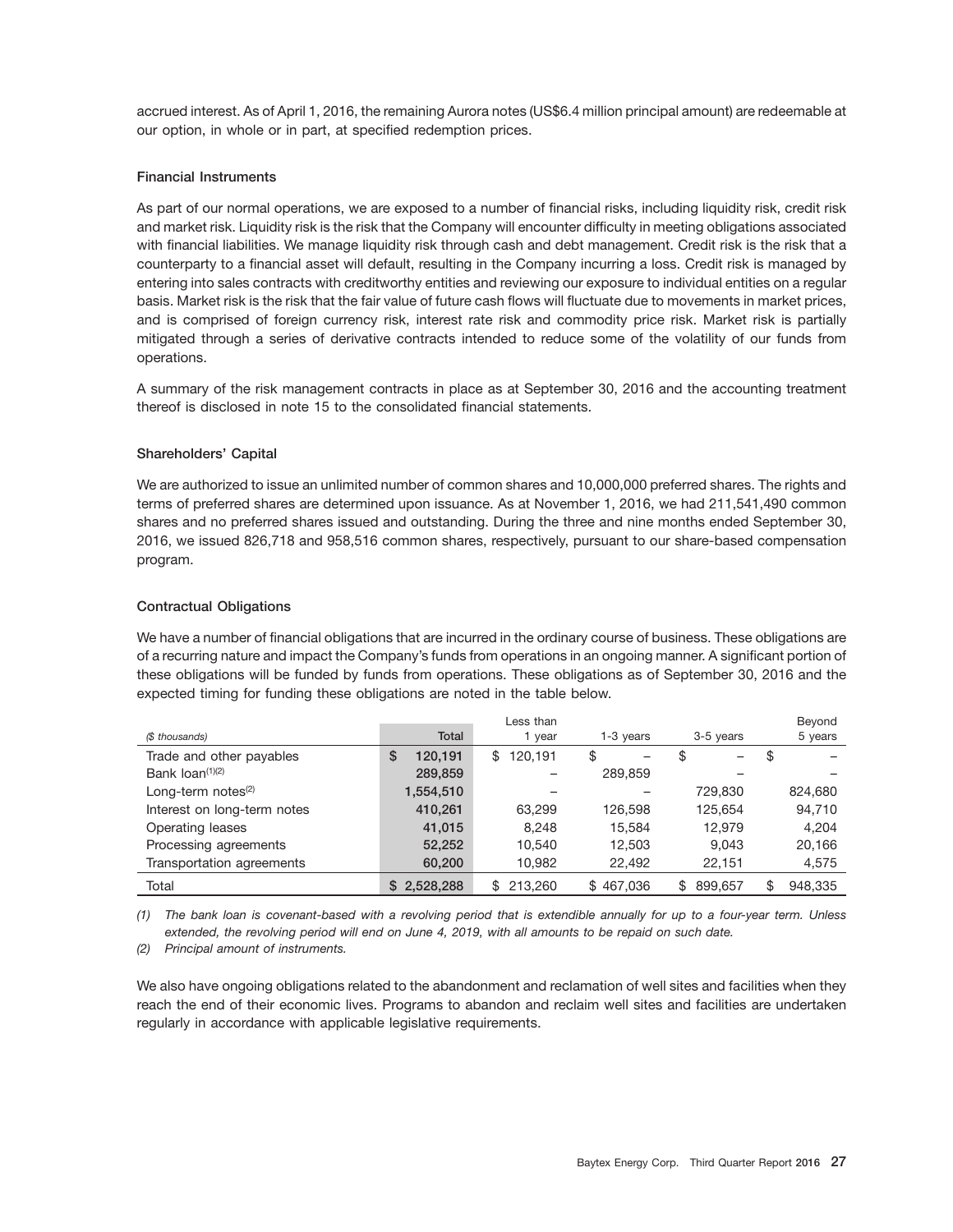#### **OFF BALANCE SHEET TRANSACTIONS**

We do not have any financial arrangements that are excluded from the consolidated financial statements as at September 30, 2016, nor are any such arrangements outstanding as of the date of this MD&A.

#### **CRITICAL ACCOUNTING ESTIMATES**

There have been no changes in our critical accounting estimates in the nine months ended September 30, 2016. Further information on our critical accounting policies and estimates can be found in the notes to the annual consolidated financial statements and MD&A for the year ended December 31, 2015.

#### **CHANGES IN ACCOUNTING STANDARDS**

We did not adopt any new accounting standards for the nine months ended September 30, 2016. A description of accounting standards that will be effective in the future is included in the notes to the audited consolidated financial statements and MD&A for the year ended December 31, 2015.

#### **INTERNAL CONTROL OVER FINANCIAL REPORTING**

We are required to comply with Multilateral Instrument 52-109 "Certification of Disclosure in Issuers' Annual and Interim Filings''. This instrument requires us to disclose in our interim MD&A any weaknesses in or changes to our internal control over financial reporting during the period that may have materially affected, or are reasonably likely to materially affect, our internal controls over financial reporting. We confirm that no such weaknesses were identified in, or changes were made to, internal controls over financial reporting during the three and nine months ended September 30, 2016.

#### **QUARTERLY FINANCIAL INFORMATION**

|                                                    |                | 2016     |         |           | 2015            |          |            |           |  |
|----------------------------------------------------|----------------|----------|---------|-----------|-----------------|----------|------------|-----------|--|
| (\$ thousands, except per common<br>share amounts) | Q <sub>3</sub> | O2       | Q1      | O4        | O3              | O2       | Ο1         | Q4        |  |
| Gross revenues                                     | 197.648        | 195.733  | 153.598 | 229.361   | 265,876 342,802 |          | 283.384    | 465.917   |  |
| Net income (loss)                                  | (39, 430)      | (86.937) | 607     | (419.175) | (519, 247)      | (27,096) | (177, 362) | (363,019) |  |
| Per common share – basic                           | (0.19)         | (0.41)   | 0.00    | (1.99)    | (2.50)          | (0.13)   | (1.05)     | (2.17)    |  |
| Per common share – diluted                         | (0.19)         | (0.41)   | 0.00    | (1.99)    | (2.50)          | (0.13)   | (1.05)     | (2.17)    |  |

#### **FORWARD-LOOKING STATEMENTS**

*In the interest of providing our shareholders and potential investors with information regarding Baytex, including management's assessment of the Company's future plans and operations, certain statements in this document are ''forward-looking statements'' within the meaning of the United States Private Securities Litigation Reform Act of 1995 and ''forward-looking information'' within the meaning of applicable Canadian securities legislation (collectively, ''forward-looking statements''). In some cases, forward-looking statements can be identified by terminology such as ''anticipate'', ''believe'', ''continue'', ''could'', ''estimate'', ''expect'', ''forecast'', ''intend'', ''may'', ''objective'', ''ongoing'', ''outlook'', ''potential'', ''plan'', ''project'', ''should'', ''target'', ''would'', ''will'' or similar words suggesting future outcomes, events or performance. The forward-looking statements contained in this document speak only as of the date of this document and are expressly qualified by this cautionary statement.*

*Specifically, this document contains forward-looking statements relating to but not limited to: our business strategies, plans and objectives; crude oil and natural gas prices and the price differentials between light, medium and heavy oil prices; our ability to reduce the volatility in our funds from operations by utilizing financial derivative contracts; the reassessment of our tax filings by the Canada Revenue Agency; our intention to defend the reassessments; our view of our tax filing position; the length of time it would take to resolve the reassessments; that*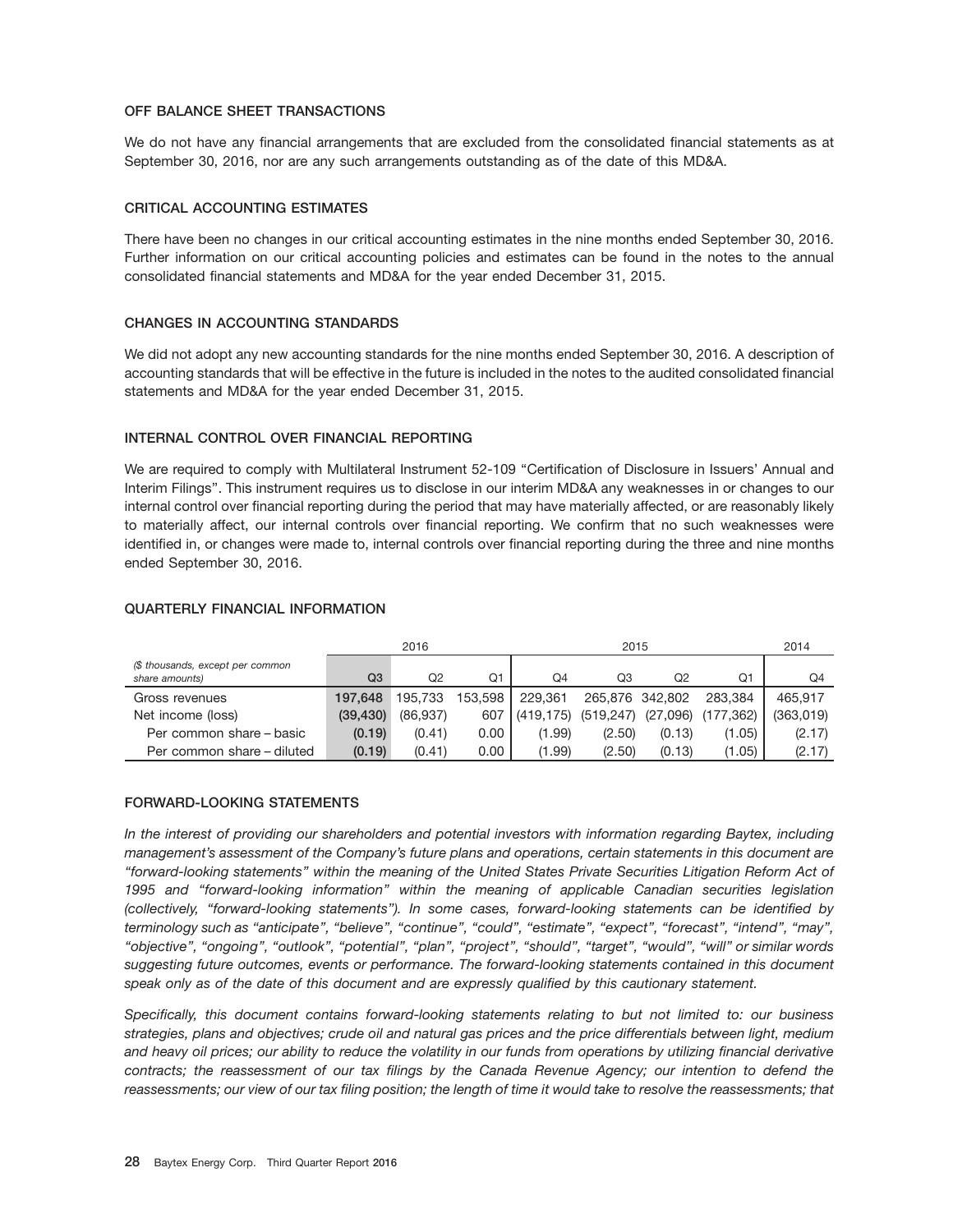*we would owe cash taxes and late payment interest if the reassessment is successful; the cost to drill, complete and equip a well in the Eagle Ford; the sufficiency of our capital resources to meet our on-going short, medium and long-term commitments; the financial capacity of counterparties to honor outstanding obligations to us in the normal course of business; our belief that the amended credit facilities provide increased financial flexibility; and the existence, operation and strategy of our risk management program. In addition, information and statements relating to reserves are deemed to be forward-looking statements, as they involve implied assessment, based on certain estimates and assumptions, that the reserves described exist in quantities predicted or estimated, and that the reserves can be profitably produced in the future.*

*These forward-looking statements are based on certain key assumptions regarding, among other things: petroleum and natural gas prices and differentials between light, medium and heavy oil prices; well production rates and reserve volumes; our ability to add production and reserves through our exploration and development activities; capital expenditure levels; our ability to borrow under our credit agreements; the receipt, in a timely manner, of regulatory and other required approvals for our operating activities; the availability and cost of labour and other industry services; interest and foreign exchange rates; the continuance of existing and, in certain circumstances, proposed tax and royalty regimes; our ability to develop our crude oil and natural gas properties in the manner currently contemplated; and current industry conditions, laws and regulations continuing in effect (or, where changes are proposed, such changes being adopted as anticipated). Readers are cautioned that such assumptions, although considered reasonable by Baytex at the time of preparation, may prove to be incorrect.*

*Actual results achieved will vary from the information provided herein as a result of numerous known and unknown risks and uncertainties and other factors. Such factors include, but are not limited to: the volatility of oil and natural gas prices; further declines or an extended period of the currently low oil and natural gas prices; failure to comply with the covenants in our debt agreements; that our credit facilities may not provide sufficient liquidity or may not be renewed; uncertainties in the capital markets that may restrict or increase our cost of capital or borrowing; risks associated with a third-party operating our Eagle Ford properties; changes in government regulations that affect the oil and gas industry; changes in environmental, health and safety regulations; restrictions or costs imposed by climate change initiatives; variations in interest rates and foreign exchange rates; risks associated with our hedging activities; the cost of developing and operating our assets; risks related to the accessibility, availability, proximity and capacity of gathering, processing and pipeline systems; depletion of our reserves; risks associated with the exploitation of our properties and our ability to acquire reserves; changes in income tax or other laws or government incentive programs; uncertainties associated with estimating petroleum and natural gas reserves; our inability to fully insure against all risks; risks of counterparty default; risks associated with acquiring, developing and exploring for oil and natural gas and other aspects of our operations; risks associated with large projects; risks related to our thermal heavy oil projects; risks associated with the ownership of our securities, including changes in market-based factors and the discretionary nature of dividend payments; risks for United States and other non-resident shareholders, including the ability to enforce civil remedies, differing practices for reporting reserves and production, additional taxation applicable to non-residents and foreign exchange risk; and other factors, many of which are beyond our control. These and additional risk factors are discussed in our Annual Information Form, Annual Report on Form 40-F and Management's Discussion and Analysis for the year ended December 31, 2015, as filed with Canadian securities regulatory authorities and the U.S. Securities and Exchange Commission.*

*The above summary of assumptions and risks related to forward-looking statements has been provided in order to provide shareholders and potential investors with a more complete perspective on Baytex's current and future operations and such information may not be appropriate for other purposes.*

*There is no representation by Baytex that actual results achieved will be the same in whole or in part as those referenced in the forward-looking statements and Baytex does not undertake any obligation to update publicly or to revise any of the included forward-looking statements, whether as a result of new information, future events or otherwise, except as may be required by applicable securities law.*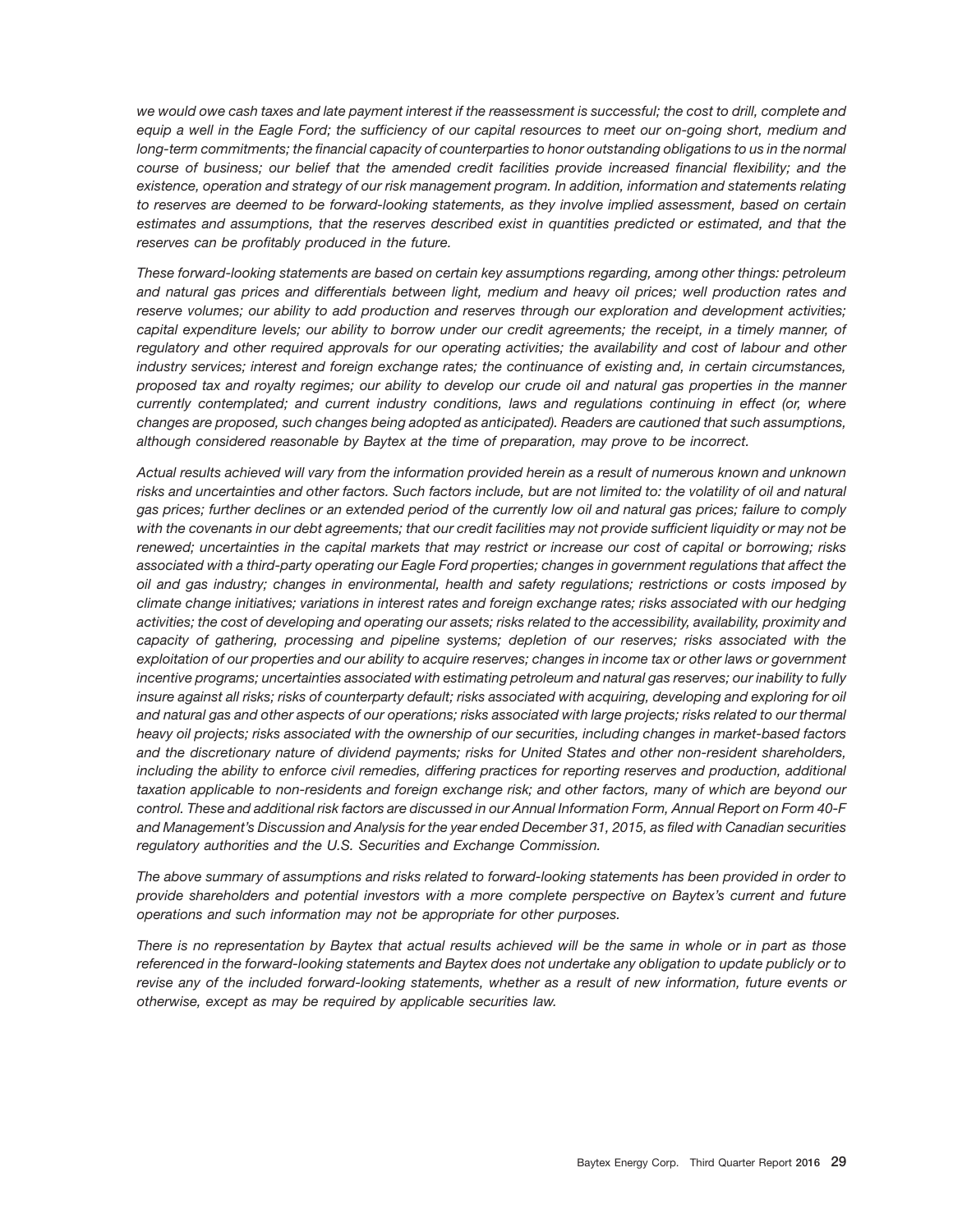# CONDENSED CONSOLIDATED STATEMENTS OF FINANCIAL POSITION

| As at<br>(thousands of Canadian dollars) (unaudited)  | September 30,<br>2016 | December 31,<br>2015 |
|-------------------------------------------------------|-----------------------|----------------------|
| <b>ASSETS</b>                                         |                       |                      |
| Current assets                                        |                       |                      |
| Cash                                                  | \$<br>896             | \$<br>247            |
| Trade and other receivables                           | 99,642                | 98,093               |
| Financial derivatives                                 | 17,975                | 106,573              |
| Assets held for sale (note 16)                        | 7,400                 |                      |
|                                                       | 125,913               | 204,913              |
| Non-current assets                                    |                       |                      |
| Financial derivatives                                 | 1,036                 | 4,417                |
| Exploration and evaluation assets (note 4)            | 543,756               | 578,969              |
| Oil and gas properties (note 5)                       | 4,301,184             | 4,674,175            |
| Other plant and equipment                             | 23,987                | 26,024               |
|                                                       | \$4,995,876           | \$5,488,498          |
| <b>LIABILITIES</b>                                    |                       |                      |
| <b>Current liabilities</b>                            |                       |                      |
| Trade and other payables                              | \$<br>120,191         | \$<br>267,838        |
| Financial derivatives                                 | 10,929                |                      |
| Onerous contracts                                     | 10,118                |                      |
| Liabilities related to assets held for sale (note 16) | 4,360                 |                      |
|                                                       | 145,598               | 267,838              |
| Non-current liabilities                               |                       |                      |
| Bank loan (note 6)                                    | 286,034               | 252,172              |
| Long-term notes (note 7)                              | 1,536,191             | 1,602,757            |
| Asset retirement obligations (note 8)                 | 331,301               | 296,002              |
| Deferred income tax liability                         | 524,754               | 655,255              |
| <b>Financial derivatives</b>                          | 2,140                 |                      |
|                                                       | 2,826,018             | 3,074,024            |
| <b>SHAREHOLDERS' EQUITY</b>                           |                       |                      |
| Shareholders' capital (note 9)                        | 4,313,072             | 4,296,831            |
| Contributed surplus (note 10)                         | 19,345                | 22,045               |
| Accumulated other comprehensive income                | 572,985               | 705,382              |
| Deficit (note 10)                                     | (2,735,544)           | (2,609,784)          |
|                                                       | 2,169,858             | 2,414,474            |
|                                                       | \$4,995,876           | \$5,488,498          |

Subsequent event (note 16)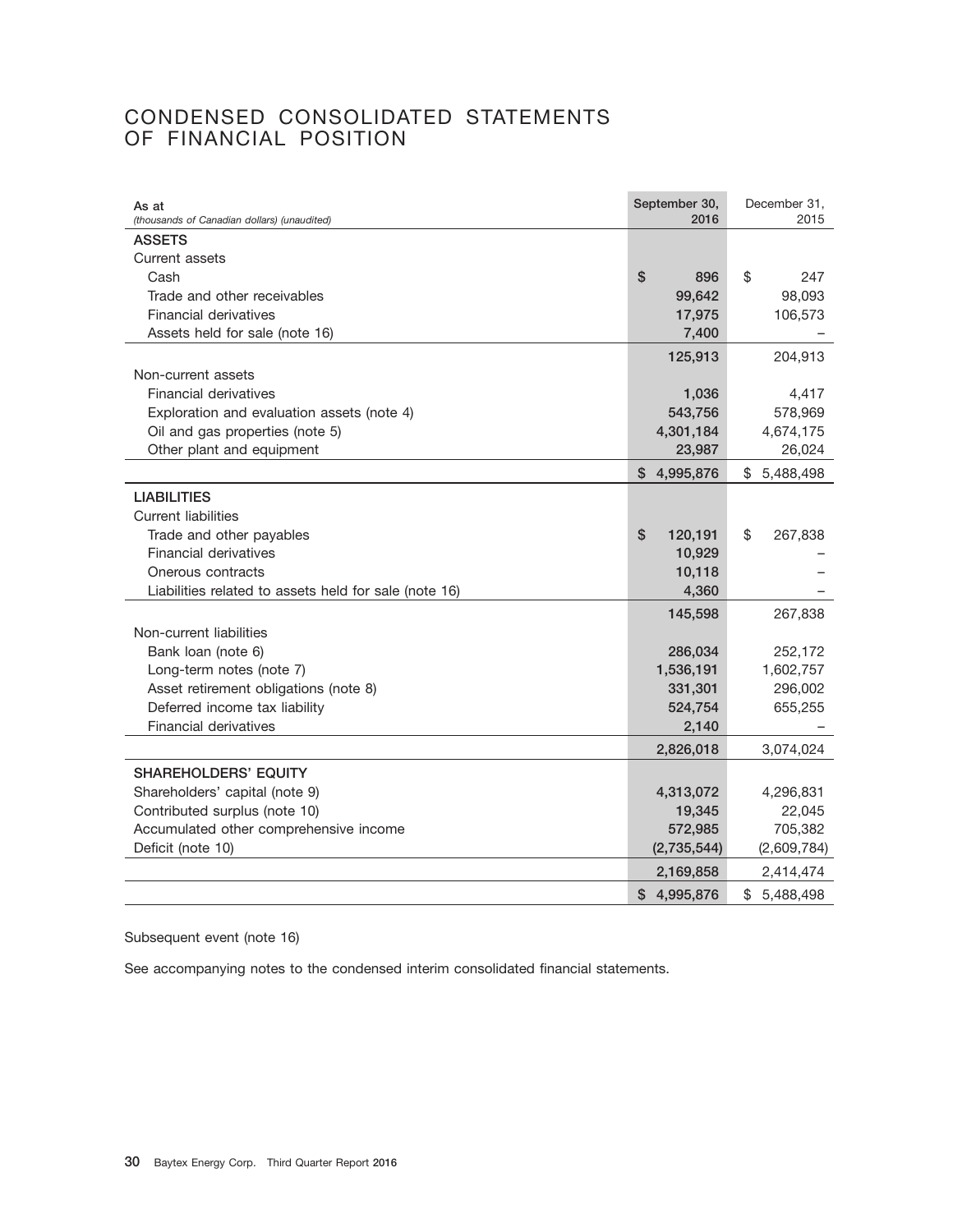# CONDENSED CONSOLIDATED STATEMENTS OF INCOME (LOSS) AND COMPREHENSIVE INCOME (LOSS)

|                                                                                 | <b>Three Months Ended</b><br>September 30 |               | Nine Months Ended<br>September 30 |               |    |               |
|---------------------------------------------------------------------------------|-------------------------------------------|---------------|-----------------------------------|---------------|----|---------------|
| (thousands of Canadian dollars, except per common share amounts)<br>(unaudited) | 2016                                      | 2015          |                                   | 2016          |    | 2015          |
| Revenue, net of royalties                                                       |                                           |               |                                   |               |    |               |
| Petroleum and natural gas sales                                                 | \$<br>197,648                             | \$<br>265,876 | \$                                | 546,979       | \$ | 892,062       |
| Royalties                                                                       | (45, 531)                                 | (57, 503)     |                                   | (122, 499)    |    | (192,096)     |
|                                                                                 | 152,117                                   | 208,373       |                                   | 424,480       |    | 699,966       |
| <b>Expenses</b>                                                                 |                                           |               |                                   |               |    |               |
| Operating                                                                       | 56,073                                    | 77,490        |                                   | 181,028       |    | 247,325       |
| Transportation                                                                  | 8,533                                     | 11,456        |                                   | 20,454        |    | 42,331        |
| Blending                                                                        | 1,587                                     | 4,424         |                                   | 5,153         |    | 22,561        |
| General and administrative                                                      | 12,102                                    | 13,976        |                                   | 38,504        |    | 46,588        |
| Exploration and evaluation (note 4)                                             | 1,205                                     | 2,003         |                                   | 4,564         |    | 6,549         |
| Depletion and depreciation                                                      | 118,231                                   | 162,503       |                                   | 381,842       |    | 498,106       |
| Impairment (note 16)                                                            | 26,559                                    | 493,227       |                                   | 26,559        |    | 493,227       |
| Share-based compensation (note 10)                                              | 5,168                                     | 4,600         |                                   | 13,541        |    | 22,420        |
| Financing and interest (note 13)                                                | 28,409                                    | 27,542        |                                   | 85,350        |    | 83,724        |
| Financial derivatives (gain) loss (note 15)                                     | (24, 389)                                 | (62, 386)     |                                   | 17,856        |    | (74, 381)     |
| Foreign exchange loss (gain) (note 14)                                          | 10,113                                    | 87,519        |                                   | (73,903)      |    | 170,599       |
| Disposition of oil and gas properties (gain) loss (note 5)                      | (43, 453)                                 | (305)         |                                   | (43, 431)     |    | 1,525         |
| Other expense (income)                                                          | 10,259                                    | (2,749)       |                                   | 10,204        |    | (7,610)       |
|                                                                                 | 210,397                                   | 819,300       |                                   | 667,721       |    | 1,552,964     |
| Net income (loss) before income taxes                                           | (58, 280)                                 | (610, 927)    |                                   | (243, 241)    |    | (852, 998)    |
| Income tax (recovery) expense (note 12)                                         |                                           |               |                                   |               |    |               |
| Current income tax (recovery) expense                                           | (4, 261)                                  | 178           |                                   | (7,987)       |    | 16,560        |
| Deferred income tax (recovery)                                                  | (14, 589)                                 | (91, 858)     |                                   | (109, 494)    |    | (145, 853)    |
|                                                                                 | (18, 850)                                 | (91,680)      |                                   | (117, 481)    |    | (129, 293)    |
| Net income (loss) attributable to shareholders                                  | \$<br>(39, 430)                           | \$ (519, 247) |                                   | \$(125,760)   |    | $$$ (723,705) |
| Other comprehensive income (loss)                                               |                                           |               |                                   |               |    |               |
| Foreign currency translation adjustment                                         | 20,250                                    | 217,122       |                                   | (132, 397)    |    | 416,375       |
| Comprehensive income (loss)                                                     | \$<br>(19, 180)                           | \$ (302, 125) |                                   | \$ (258, 157) |    | \$ (307, 330) |
| Net income (loss) per common share (note 11)                                    |                                           |               |                                   |               |    |               |
| <b>Basic</b>                                                                    | \$<br>(0.19)                              | \$<br>(2.50)  | \$                                | (0.60)        | \$ | (3.73)        |
| <b>Diluted</b>                                                                  | \$<br>(0.19)                              | \$<br>(2.50)  | \$                                | (0.60)        | \$ | (3.73)        |
| Weighted average common shares (note 11)                                        |                                           |               |                                   |               |    |               |
| <b>Basic</b>                                                                    | 211,479                                   | 207,988       |                                   | 210,953       |    | 194,143       |
| <b>Diluted</b>                                                                  | 211,479                                   | 207,988       |                                   | 210,953       |    | 194,143       |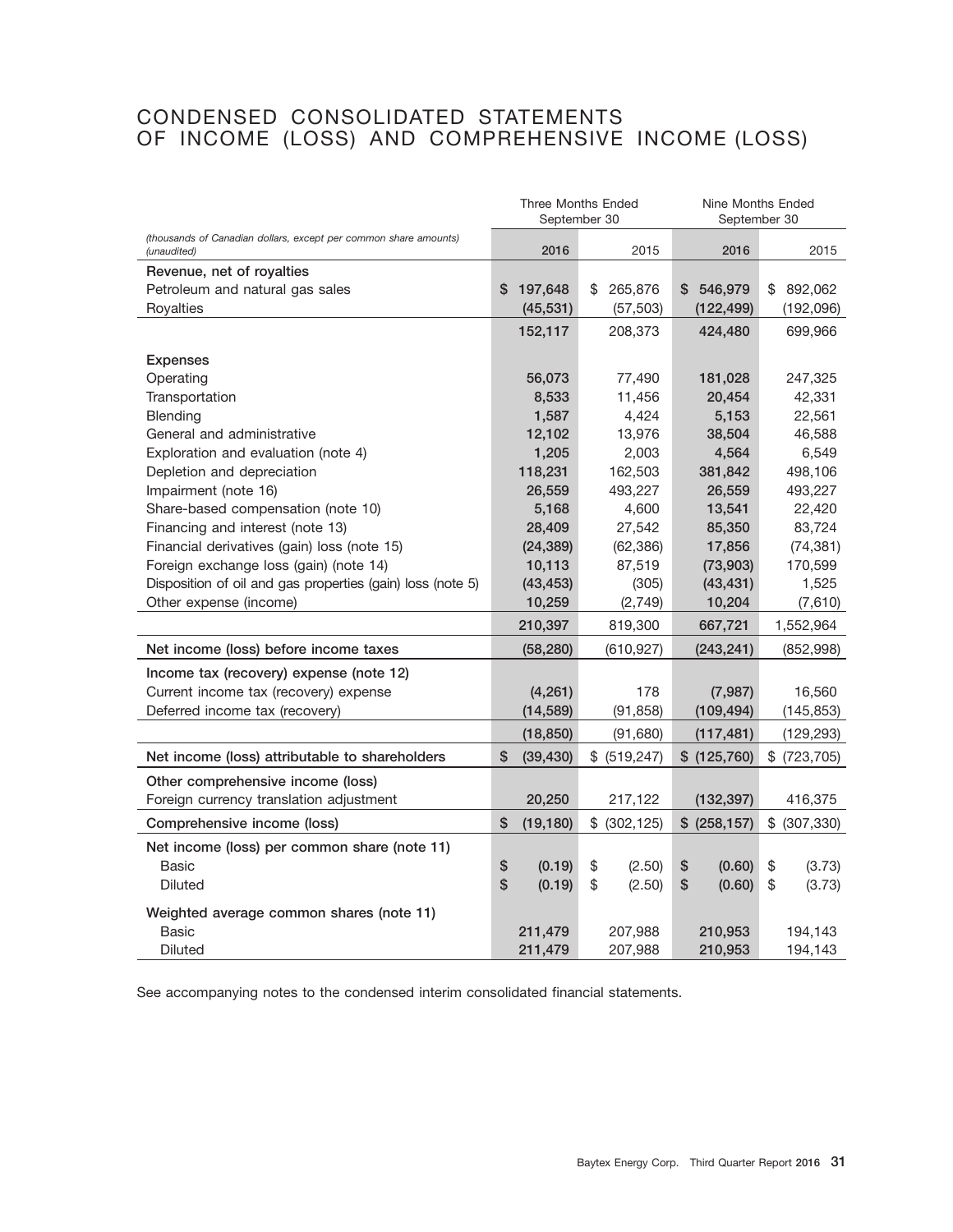# CONDENSED CONSOLIDATED STATEMENTS OF CHANGES IN EQUITY

|                                         |                 |              | Accumulated            |                |              |
|-----------------------------------------|-----------------|--------------|------------------------|----------------|--------------|
| (thousands of Canadian dollars)         | Shareholders'   | Contributed  | other<br>comprehensive |                | <b>Total</b> |
| (unaudited)                             | capital         | surplus      | income (loss)          | Deficit        | equity       |
| Balance at December 31, 2014 (note 10)  | \$<br>3,580,825 | \$<br>39,308 | \$<br>199,575          | \$ (1,312,931) | 2,506,777    |
| Dividends to shareholders               |                 |              |                        | (153, 973)     | (153, 973)   |
| Vesting of share awards                 | 28,856          | (28, 856)    |                        |                |              |
| Share-based compensation (note 10)      |                 | 22,420       |                        |                | 22,420       |
| Issued for cash                         | 632,494         |              |                        |                | 632,494      |
| Issuance costs, net of tax              | (19, 301)       |              |                        |                | (19, 301)    |
| Issued pursuant to dividend             |                 |              |                        |                |              |
| reinvestment plan                       | 60,977          |              |                        |                | 60,977       |
| Comprehensive income (loss) for the     |                 |              |                        |                |              |
| period                                  |                 |              | 416,375                | (723,705)      | (307, 330)   |
| Balance at September 30, 2015 (note 10) | \$<br>4,283,851 | \$<br>32,872 | \$<br>615,950          | \$(2,190,609)  | 2,742,064    |
| Balance at December 31, 2015 (note 10)  | 4,296,831       | 22,045       | 705,382                | (2,609,784)    | 2,414,474    |
| Vesting of share awards                 | 16,241          | (16, 241)    |                        |                |              |
| Share-based compensation                |                 | 13,541       |                        |                | 13,541       |
| Comprehensive income (loss) for the     |                 |              |                        |                |              |
| period                                  |                 |              | (132, 397)             | (125, 760)     | (258, 157)   |
| Balance at September 30, 2016           | \$<br>4,313,072 | \$<br>19,345 | \$<br>572,985          | \$ (2,735,544) | 2,169,858    |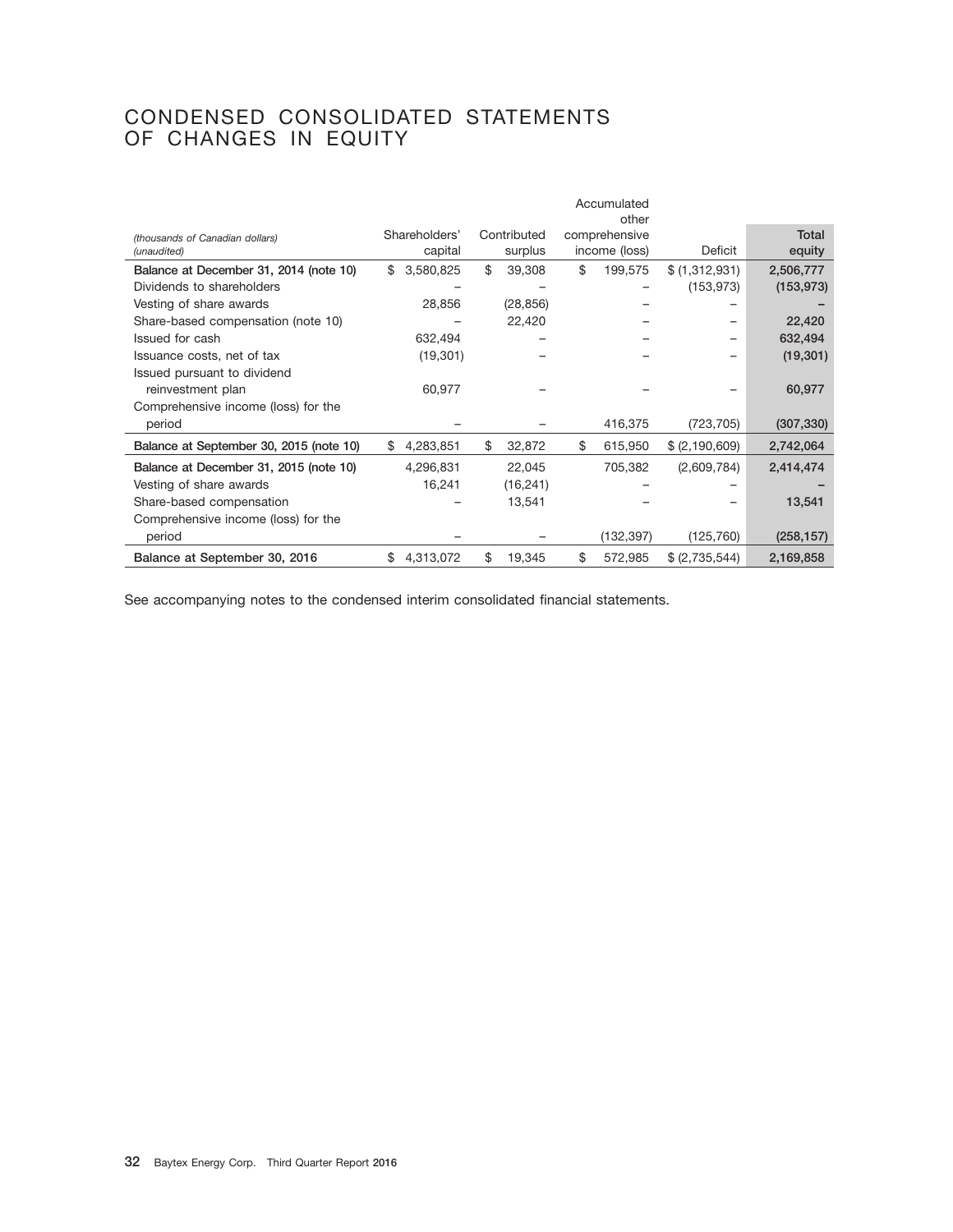# CONDENSED CONSOLIDATED STATEMENTS OF CASH FLOWS

|                                                                 | Three Months Ended<br>September 30 |                          | Nine Months Ended<br>September 30 |               |  |  |
|-----------------------------------------------------------------|------------------------------------|--------------------------|-----------------------------------|---------------|--|--|
| (thousands of Canadian dollars)<br>(unaudited)                  | 2016                               | 2015                     | 2016                              | 2015          |  |  |
| CASH PROVIDED BY (USED IN):                                     |                                    |                          |                                   |               |  |  |
|                                                                 |                                    |                          |                                   |               |  |  |
| <b>Operating activities</b><br>Net income (loss) for the period | \$<br>(39, 430)                    | \$ (519, 247)            | \$(125,760)                       | \$ (723, 705) |  |  |
| Adjustments for:                                                |                                    |                          |                                   |               |  |  |
| Share-based compensation (note 10)                              | 5,168                              | 4,600                    | 13,541                            | 22,420        |  |  |
| Unrealized foreign exchange loss (gain) (note 14)               | 11,361                             | 89,215                   | (71, 891)                         | 172,182       |  |  |
| Exploration and evaluation (note 4)                             | 1,205                              | 2,003                    | 4,564                             | 6,549         |  |  |
| Depletion and depreciation                                      | 118,231                            | 162,503                  | 381,842                           | 498,106       |  |  |
| Impairment (note 16)                                            | 26,559                             | 493,227                  | 26,559                            | 493,227       |  |  |
| Non-cash financing and interest (note 13)                       | 2,575                              | 2,148                    | 7,916                             | 6,194         |  |  |
| Non-cash other expense                                          | 10,118                             | $\overline{\phantom{0}}$ | 10,118                            |               |  |  |
| Unrealized financial derivatives (gain) loss (note 15)          | (5,639)                            | (37, 234)                | 105,048                           | 92,677        |  |  |
| Disposition of oil and gas properties (gain) loss (note 5)      | (43, 453)                          | (305)                    | (43, 431)                         | 1,525         |  |  |
| Deferred income tax (recovery)                                  | (14, 589)                          | (91, 858)                | (109, 494)                        | (145, 853)    |  |  |
| Change in non-cash working capital                              | 17,180                             | 46,132                   | 11,997                            | 61,216        |  |  |
| Asset retirement obligations settled (note 8)                   | (399)                              | (2, 273)                 | (2,808)                           | (9, 879)      |  |  |
|                                                                 | 88,887                             | 148,911                  | 208,201                           | 474,659       |  |  |
|                                                                 |                                    |                          |                                   |               |  |  |
| <b>Financing activities</b>                                     |                                    |                          |                                   |               |  |  |
| Payment of dividends                                            |                                    | (26, 655)                |                                   | (109, 806)    |  |  |
| Increase (decrease) in bank loan                                | (60, 883)                          | 2,989                    | 43,724                            | (479, 593)    |  |  |
| Tenders of long-term notes                                      |                                    |                          |                                   | (10, 372)     |  |  |
| Issuance of common shares, net of issuance costs                |                                    |                          |                                   | 606,095       |  |  |
|                                                                 | (60, 883)                          | (23,666)                 | 43,724                            | 6,324         |  |  |
| Investing activities                                            |                                    |                          |                                   |               |  |  |
| Additions to exploration and evaluation assets (note 4)         | (971)                              | (834)                    | (3, 544)                          | (4,532)       |  |  |
| Additions to oil and gas properties (note 5)                    | (38,608)                           | (125, 970)               | (153, 210)                        | (375, 711)    |  |  |
| Property acquisitions                                           | (108)                              | 498                      | (62)                              | (2, 222)      |  |  |
| Proceeds from disposition of oil and gas properties             | 62,860                             |                          | 62,860                            |               |  |  |
| Current income tax paid on dispositions                         |                                    |                          |                                   | (8, 181)      |  |  |
| Additions to other plant and equipment, net of disposals        | 164                                | 425                      | (210)                             | 5,131         |  |  |
| Change in non-cash working capital                              | (51, 075)                          | 399                      | (155, 393)                        | (97, 408)     |  |  |
|                                                                 | (27, 738)                          | (125, 482)               | (249, 559)                        | (482, 923)    |  |  |
| Impact of foreign currency translation on cash balances         | 211                                | 196                      | (1, 717)                          | 1,031         |  |  |
| Change in cash                                                  | 477                                | (41)                     | 649                               | (909)         |  |  |
| Cash, beginning of period                                       | 419                                | 274                      | 247                               | 1,142         |  |  |
| Cash, end of period                                             | \$<br>896                          | \$<br>233                | \$<br>896                         | \$<br>233     |  |  |
| Supplementary information                                       |                                    |                          |                                   |               |  |  |
| Interest paid                                                   | \$<br>20,868                       | 18,732<br>\$             | \$<br>72,744                      | 69,082<br>\$  |  |  |
| Income taxes paid                                               | \$<br>116                          | \$<br>(293)              | \$<br>5,254                       | 7,888<br>\$   |  |  |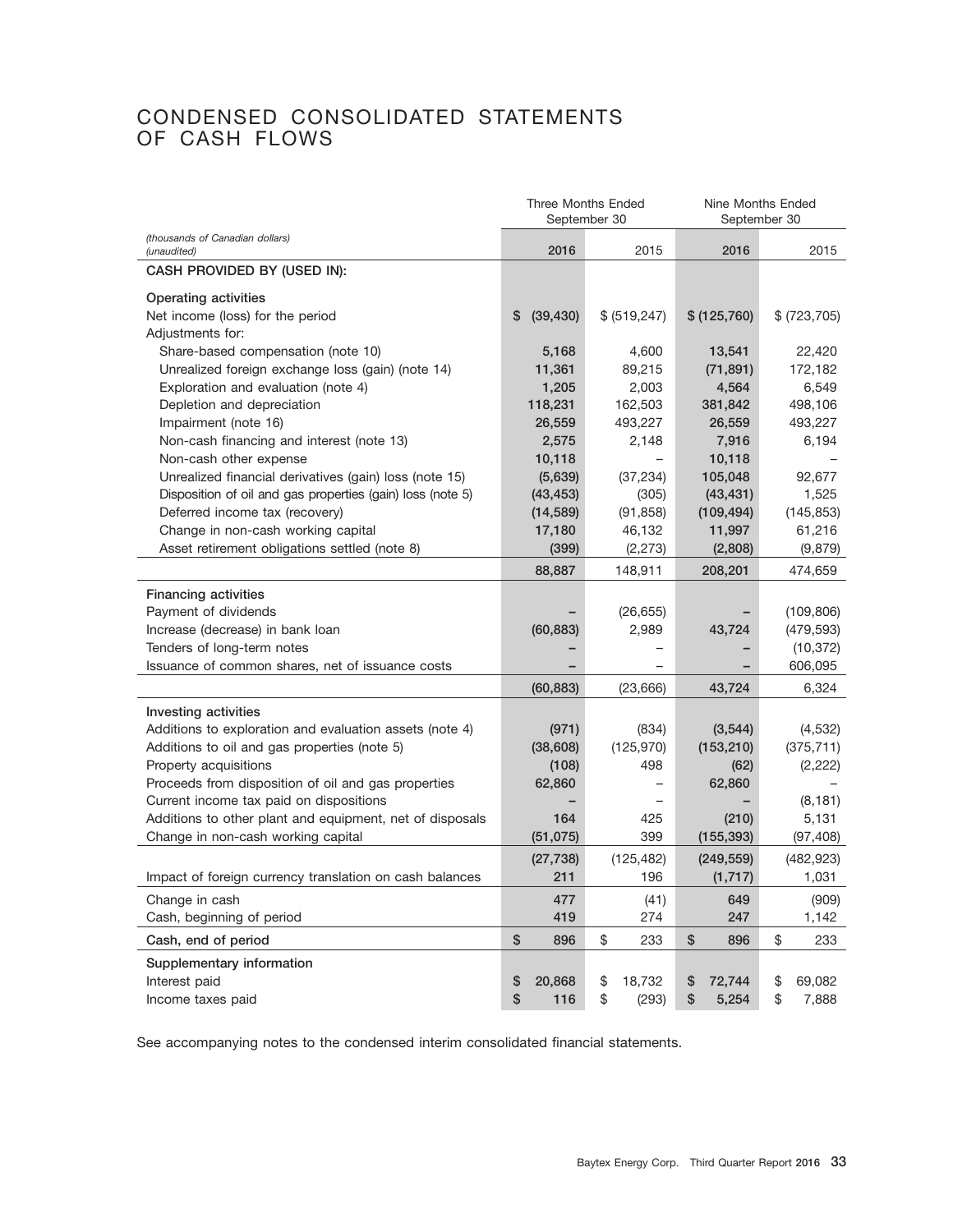# NOTES TO THE CONDENSED CONSOLIDATED INTERIM FINANCIAL STATEMENTS

For the three and nine months ended September 30, 2016 and 2015 *(all tabular amounts in thousands of Canadian dollars, except per common share amounts) (unaudited)*

#### **1. REPORTING ENTITY**

Baytex Energy Corp. (the "Company" or "Baytex") is an oil and gas corporation engaged in the acquisition, development and production of oil and natural gas in the Western Canadian Sedimentary Basin and the United States. The Company's common shares are traded on the Toronto Stock Exchange and the New York Stock Exchange under the symbol BTE. The Company's head and principal office is located at 2800, 520 – 3rd Avenue S.W., Calgary, Alberta, T2P 0R3, and its registered office is located at 2400, 525 – 8th Avenue S.W., Calgary, Alberta, T2P 1G1.

*The audited consolidated financial statements of the Company as at and for the year ended December 31, 2015 are available through our filings on SEDAR at www.sedar.com and through the U.S. Securities and Exchange Commission at www.sec.gov.*

#### **2. BASIS OF PRESENTATION**

The condensed interim unaudited consolidated financial statements (''consolidated financial statements'') have been prepared in accordance with International Accounting Standard 34, Interim Financial Reporting, as issued by the International Accounting Standards Board. These consolidated financial statements should be read in conjunction with the annual audited consolidated financial statements as of December 31, 2015. The Company's accounting policies are unchanged compared to December 31, 2015. The use of estimates and judgments is also consistent with the December 31, 2015 financial statements.

The consolidated financial statements were approved by the Board of Directors of Baytex on November 1, 2016.

The consolidated financial statements have been prepared on a historical cost basis, except for derivative financial instruments which have been measured at fair value. The consolidated financial statements are presented in Canadian dollars, which is the Company's functional currency. All financial information is rounded to the nearest thousand, except per share amounts and when otherwise indicated. Prior period financial statement amounts have been reclassified to conform with current period presentation, including the adjustments relating to share-based compensation (see note 10).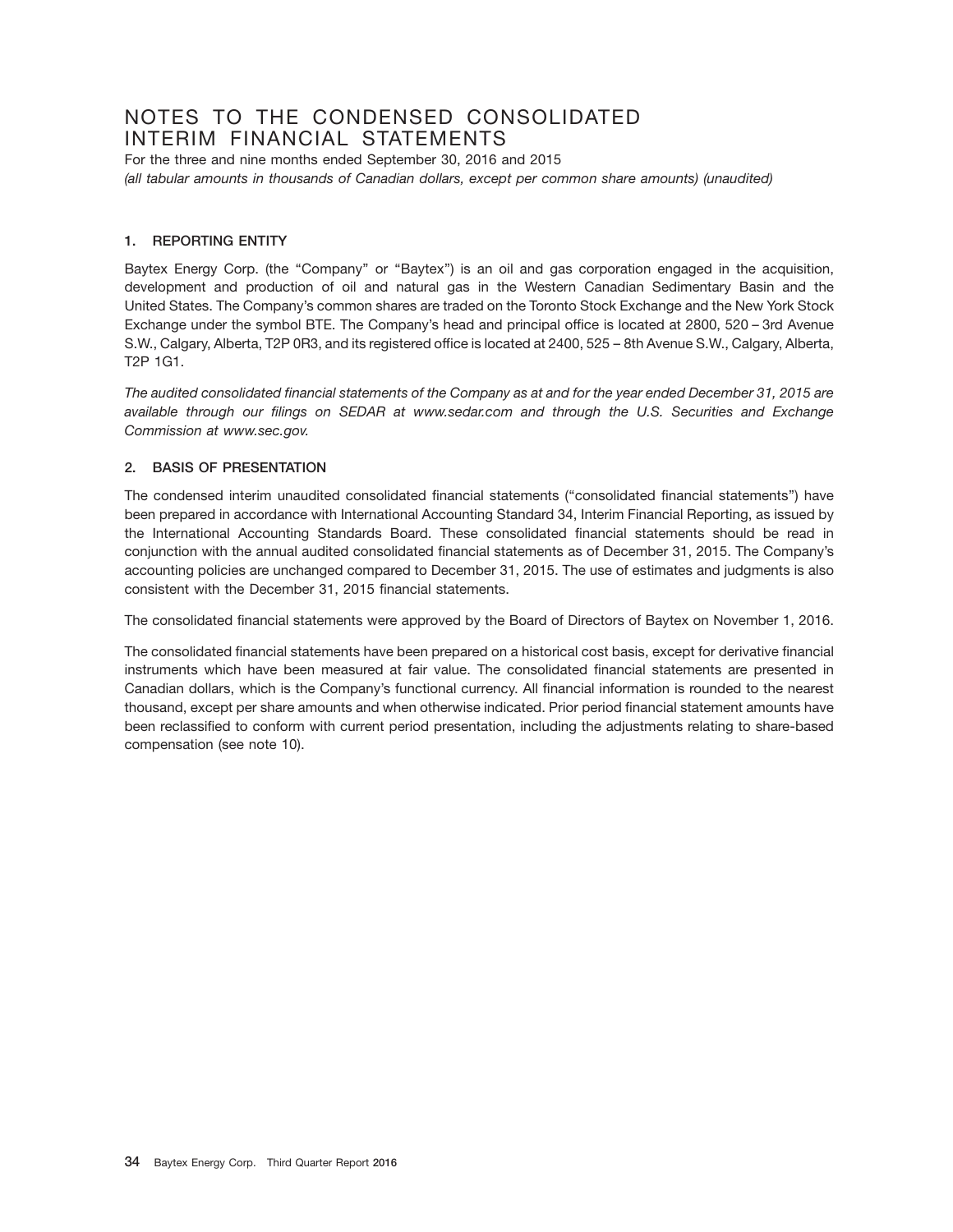#### **3. SEGMENTED FINANCIAL INFORMATION**

Baytex's reportable segments are determined based on the Company's geographic locations.

- Canada includes the exploration for, and the development and production of, crude oil and natural gas in Western Canada.
- U.S. includes the exploration for, and the development and production of, crude oil and natural gas in the USA.
- Corporate includes corporate activities and items not allocated between operating segments.

|                                     | Canada               |                          |                                            | U.S.                     |                 | Corporate                      | Consolidated               |               |  |
|-------------------------------------|----------------------|--------------------------|--------------------------------------------|--------------------------|-----------------|--------------------------------|----------------------------|---------------|--|
| <b>Three Months Ended</b>           |                      |                          |                                            |                          |                 |                                |                            |               |  |
| September 30                        | 2016                 | 2015                     | 2016                                       | 2015                     | 2016            | 2015                           | 2016                       | 2015          |  |
| Revenue, net of royalties           |                      |                          |                                            |                          |                 |                                |                            |               |  |
| Petroleum and natural gas sales     | 83,602<br>\$         | \$119,984                | \$114,046                                  | \$145,892                | \$              | \$<br>$\overline{\phantom{0}}$ | \$197,648                  | \$265,876     |  |
| Royalties                           | (11, 918)            | (15, 445)                | (33, 613)                                  | (42, 058)                |                 | $\overline{\phantom{0}}$       | (45, 531)                  | (57, 503)     |  |
|                                     | 71,684               | 104,539                  | 80,433                                     | 103,834                  |                 | $\overline{\phantom{0}}$       | 152,117                    | 208,373       |  |
| Expenses                            |                      |                          |                                            |                          |                 |                                |                            |               |  |
| Operating                           | 38,115               | 48,946                   | 17,958                                     | 28,544                   |                 | $\overline{\phantom{0}}$       | 56,073                     | 77,490        |  |
| Transportation                      | 8,533                | 11,456                   |                                            |                          |                 |                                | 8,533                      | 11,456        |  |
| Blending                            | 1,587                | 4,424                    |                                            |                          |                 |                                | 1,587                      | 4,424         |  |
| General and administrative          |                      |                          |                                            |                          | 12,102          | 13,976                         | 12,102                     | 13,976        |  |
| Exploration and evaluation          | 1,205                | 2,003                    |                                            |                          |                 | $\overline{\phantom{0}}$       | 1,205                      | 2,003         |  |
| Depletion and depreciation          | 53,411               | 65,525                   | 64,128                                     | 95,827                   | 692             | 1,151                          | 118,231                    | 162,503       |  |
| Impairment                          | 26,559               |                          |                                            | 493,227                  |                 | $\overline{\phantom{0}}$       | 26,559                     | 493,227       |  |
| Share-based compensation            |                      |                          |                                            |                          |                 |                                |                            |               |  |
| (note 10)                           |                      | $\overline{\phantom{0}}$ |                                            | $\overline{\phantom{0}}$ | 5,168           | 4,600                          | 5,168                      | 4,600         |  |
| Financing and interest              |                      |                          |                                            | $\overline{\phantom{0}}$ | 28,409          | 27,542                         | 28,409                     | 27,542        |  |
| Financial derivatives (gain)        |                      |                          |                                            | $\overline{\phantom{0}}$ | (24, 389)       | (62, 386)                      | (24, 389)                  | (62, 386)     |  |
| Foreign exchange loss               |                      |                          |                                            |                          | 10,113          | 87,519                         | 10,113                     | 87,519        |  |
| Disposition of oil and gas          |                      |                          |                                            |                          |                 |                                |                            |               |  |
| properties (gain) loss              | (3,510)              | (305)                    | (39, 921)                                  | -                        | (22)            | $\overline{\phantom{m}}$       | (43, 453)                  | (305)         |  |
| Other expense (income)              |                      | $\qquad \qquad -$        |                                            | -                        | 10,259          | (2,749)                        | 10,259                     | (2,749)       |  |
|                                     | 125,900              | 132,049                  | 42,165                                     | 617,598                  | 42,332          | 69,653                         | 210,397                    | 819,300       |  |
| Net income (loss) before            |                      |                          |                                            |                          |                 |                                |                            |               |  |
| income taxes                        | (54, 216)            | (27, 510)                | 38,268                                     | (513, 764)               | (42, 332)       | (69, 653)                      | (58, 280)                  | (610, 927)    |  |
| Income tax (recovery) expense       |                      |                          |                                            |                          |                 |                                |                            |               |  |
| Current income tax (recovery)       |                      |                          |                                            |                          |                 |                                |                            |               |  |
| expense                             | (4, 261)             | (1, 852)                 |                                            | 2,030                    |                 |                                | (4, 261)                   | 178           |  |
| Deferred income tax (recovery)      |                      |                          |                                            |                          |                 |                                |                            |               |  |
| expense                             | (10, 142)            | 64,820                   | 1,718                                      | (147, 892)               | (6, 165)        | (8,786)                        | (14, 589)                  | (91, 858)     |  |
|                                     | (14, 403)            | 62,968                   | 1,718                                      | (145, 862)               | (6, 165)        | (8,786)                        | (18, 850)                  | (91,680)      |  |
| Net income (loss)                   | \$<br>$(39, 813)$ \$ | (90, 478)                | \$<br>36,550                               | \$(367,902)              | \$<br>(36, 167) | \$<br>(60, 867)                | $\frac{3}{2}$<br>(39, 430) | \$ (519, 247) |  |
| Total oil and natural gas           |                      |                          |                                            |                          |                 |                                |                            |               |  |
| capital expenditures <sup>(1)</sup> | \$<br>$(2,499)$ \$   | 32,898                   | $\boldsymbol{\mathsf{S}}$<br>$(20,674)$ \$ | 93,409                   | \$              | \$<br>-                        | $$$ (23,173) $$$ 126,307   |               |  |

*(1) Includes acquisitions, net of proceeds from divestitures.*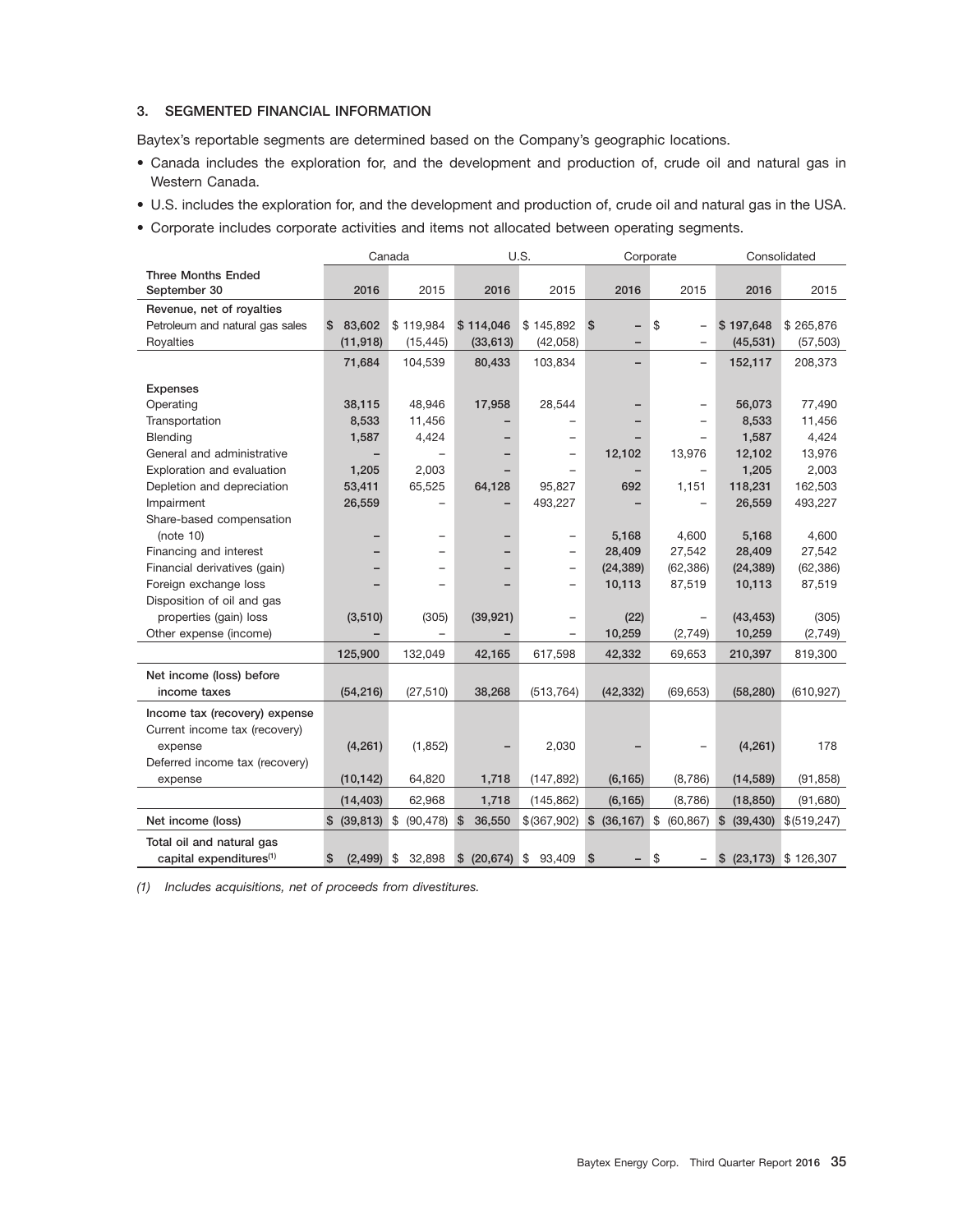|                                     | Canada            |                            |              | U.S.                     |                         | Corporate                | Consolidated |             |
|-------------------------------------|-------------------|----------------------------|--------------|--------------------------|-------------------------|--------------------------|--------------|-------------|
| <b>Nine Months Ended</b>            |                   |                            |              |                          |                         |                          |              |             |
| September 30                        | 2016              | 2015                       | 2016         | 2015                     | 2016                    | 2015                     | 2016         | 2015        |
| Revenue, net of royalties           |                   |                            |              |                          |                         |                          |              |             |
| Petroleum and natural gas sales     | \$204,446         | \$427,248                  | \$342,533    | \$464,814                | \$                      | \$                       | \$546,979    | \$892,062   |
| Royalties                           | (23, 673)         | (57, 122)                  | (98, 826)    | (134, 974)               |                         |                          | (122, 499)   | (192, 096)  |
|                                     | 180,773           | 370,126                    | 243,707      | 329,840                  |                         | $\overline{\phantom{0}}$ | 424,480      | 699,966     |
| <b>Expenses</b>                     |                   |                            |              |                          |                         |                          |              |             |
| Operating                           | 104,040           | 164,860                    | 76,988       | 82,465                   |                         |                          | 181,028      | 247,325     |
| Transportation                      | 20,454            | 42,331                     |              |                          |                         |                          | 20,454       | 42,331      |
| Blending                            | 5,153             | 22,561                     |              |                          |                         |                          | 5,153        | 22,561      |
| General and administrative          | $\qquad \qquad -$ |                            |              |                          | 38,504                  | 46,588                   | 38,504       | 46,588      |
| Exploration and evaluation          | 4,564             | 6,549                      |              |                          |                         | $\overline{\phantom{0}}$ | 4,564        | 6,549       |
| Depletion and depreciation          | 155,039           | 208,354                    | 224,737      | 287,030                  | 2,066                   | 2,722                    | 381,842      | 498,106     |
| Impairment                          | 26,559            |                            |              | 493,227                  |                         |                          | 26,559       | 493,227     |
| Share-based compensation            |                   |                            |              |                          |                         |                          |              |             |
| (note 10)                           |                   |                            |              | $\overline{\phantom{0}}$ | 13,541                  | 22,420                   | 13,541       | 22,420      |
| Financing and interest              |                   |                            |              | $\qquad \qquad -$        | 85,350                  | 83,724                   | 85,350       | 83,724      |
| Financial derivatives loss (gain)   |                   |                            |              | $\qquad \qquad -$        | 17,856                  | (74, 381)                | 17,856       | (74, 381)   |
| Foreign exchange (gain) loss        |                   |                            |              |                          | (73,903)                | 170,599                  | (73,903)     | 170,599     |
| Disposition of oil and gas          |                   |                            |              |                          |                         |                          |              |             |
| properties (gain) loss              | (3,510)           | 1,769                      | (39, 921)    | (244)                    |                         |                          | (43, 431)    | 1,525       |
| Other expense (income)              |                   |                            |              |                          | 10,204                  | (7,610)                  | 10,204       | (7,610)     |
|                                     | 312,299           | 446,424                    | 261,804      | 862,478                  | 93,618                  | 244,062                  | 667,721      | 1,552,964   |
| Net income (loss) before            |                   |                            |              |                          |                         |                          |              |             |
| income taxes                        | (131, 526)        | (76, 298)                  | (18,097)     | (532, 638)               | (93, 618)               | (244, 062)               | (243, 241)   | (852, 998)  |
| Income tax (recovery) expense       |                   |                            |              |                          |                         |                          |              |             |
| Current income tax (recovery)       |                   |                            |              |                          |                         |                          |              |             |
| expense                             | (7,661)           | 12,673                     |              | 3,887                    | (326)                   |                          | (7,987)      | 16,560      |
| Deferred income tax (recovery)      |                   |                            |              |                          |                         |                          |              |             |
| expense                             | (28, 690)         | 24,711                     | (43, 610)    | (129, 631)               | (37, 194)               | (40, 933)                | (109, 494)   | (145, 853)  |
|                                     | (36, 351)         | 37,384                     | (43, 610)    | (125, 744)               | (37, 520)               | (40, 933)                | (117, 481)   | (129, 293)  |
| Net income (loss)                   |                   | $$$ (95,175) $$$ (113,682) | \$<br>25,513 | \$(406,894)              | \$<br>(56,098)          | \$(203, 129)             | \$(125,760)  | \$(723,705) |
| Total oil and natural gas           |                   |                            |              |                          |                         |                          |              |             |
| capital expenditures <sup>(1)</sup> | 5,060<br>\$       | \$<br>64,680               | 88,896<br>\$ | \$317,785                | \$<br>$\qquad \qquad -$ | \$<br>$\qquad \qquad -$  | \$93,956     | \$382,465   |
|                                     |                   |                            |              |                          |                         |                          |              |             |

*(1) Includes acquisitions, net of proceeds from divestitures.*

| As at                     | September 30,<br>2016 | December 31,<br>2015 |
|---------------------------|-----------------------|----------------------|
| Canadian assets           | 1,910,728<br>S        | 2,059,903            |
| U.S. assets               | 3,055,007             | 3,304,647            |
| Corporate assets          | 30,141                | 123,948              |
| Total consolidated assets | 4,995,876<br>S        | 5,488,498            |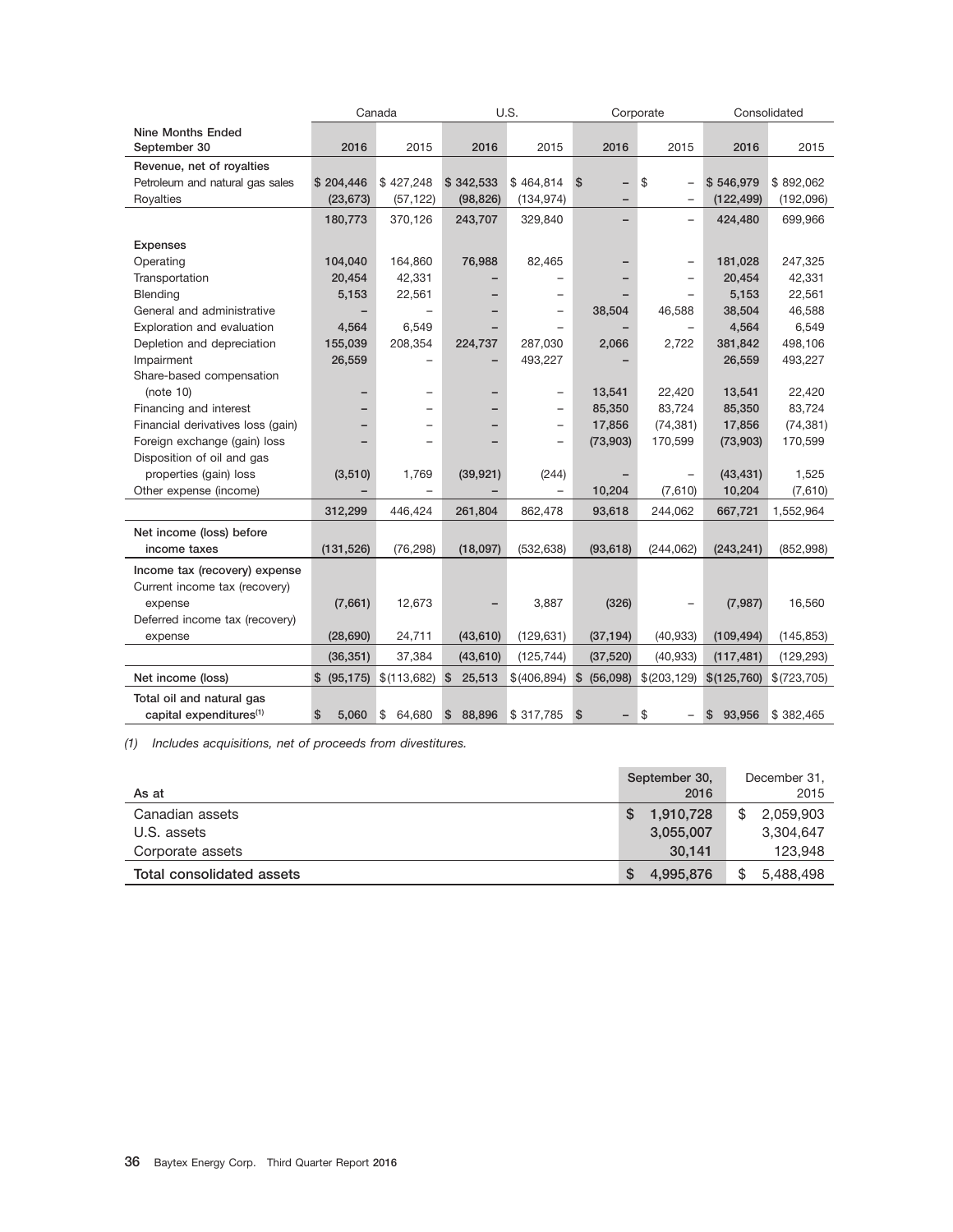#### **4. EXPLORATION AND EVALUATION ASSETS**

|                                            | September 30, |           | December 31.  |
|--------------------------------------------|---------------|-----------|---------------|
|                                            |               | 2016      | 2015          |
| Balance, beginning of period               | S             | 578,969   | \$<br>542,040 |
| Capital expenditures                       |               | 3,544     | 5,642         |
| Property acquisitions, net of divestitures |               | 62        | 1,813         |
| Exploration and evaluation expense         |               | (4, 564)  | (8, 775)      |
| Transfer to oil and gas properties         |               | (7, 595)  | (38,062)      |
| <b>Divestitures</b>                        |               | (2,618)   | (1,588)       |
| Foreign currency translation               |               | (24, 042) | 77,899        |
| Balance, end of period                     | \$            | 543,756   | 578,969       |

## **5. OIL AND GAS PROPERTIES**

|                                                    |             | Accumulated     |                |
|----------------------------------------------------|-------------|-----------------|----------------|
|                                                    | Cost        | depletion       | Net book value |
| Balance, December 31, 2014                         | \$6,431,760 | \$(1,447,844)   | \$4,983,916    |
| Capital expenditures                               | 515,397     |                 | 515,397        |
| Property acquisitions                              | 551         |                 | 551            |
| Transferred from exploration and evaluation assets | 38,062      |                 | 38,062         |
| Change in asset retirement obligations             | 10,722      |                 | 10,722         |
| <b>Divestitures</b>                                | (20,096)    | 19,449          | (647)          |
| Impairment                                         |             | (755, 613)      | (755, 613)     |
| Foreign currency translation                       | 607,885     | (68, 509)       | 539,376        |
| Depletion                                          |             | (657, 589)      | (657, 589)     |
| Balance, December 31, 2015                         | \$7,584,281 | $$$ (2,910,106) | \$4,674,175    |
| Capital expenditures                               | 153,210     |                 | 153,210        |
| Transferred from exploration and evaluation assets | 7,595       |                 | 7,595          |
| Change in asset retirement obligations             | 39,673      |                 | 39,673         |
| <b>Divestitures</b>                                | (18, 843)   | 5,497           | (13, 346)      |
| Impairment (note 16)                               |             | (26, 559)       | (26, 559)      |
| Transferred to assets held for sale (note 16)      | (44, 863)   | 37,463          | (7,400)        |
| Foreign currency translation                       | (182, 059)  | 35,497          | (146, 562)     |
| Depletion                                          |             | (379, 602)      | (379,602)      |
| Balance, September 30, 2016                        | \$7,538,994 | \$ (3,237,810)  | \$4,301,184    |

On July 27, 2016, the Company disposed of its operated interest in certain Eagle Ford properties for proceeds of \$54.6 million, which consisted of \$11.8 million of oil and gas properties and \$2.4 million of exploration and evaluations assets for a gain on disposition of \$39.9 million.

In 2016, the Company disposed of certain non-core assets in Canada for total proceeds of \$8.3 million, which consisted of \$1.5 million of oil and gas properties and \$0.3 million of evaluation and exploration assets, for a gain on disposition of \$6.5 million.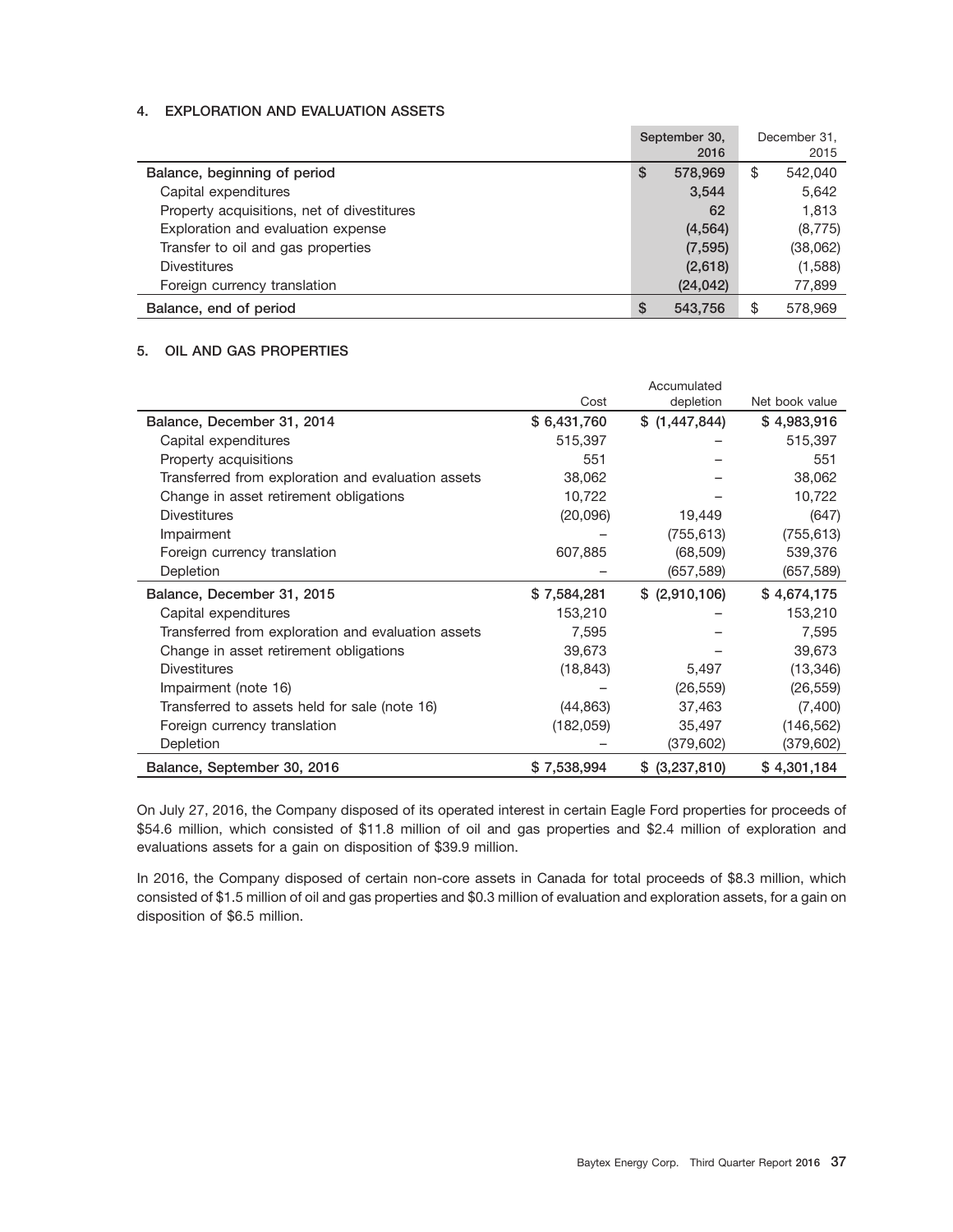#### **6. BANK LOAN**

|                                         | September 30,<br>2016 | December 31,<br>2015 |
|-----------------------------------------|-----------------------|----------------------|
| Bank Joan – U.S. dollar denominated     | 276,486               | 237,861              |
| Bank Ioan - Canadian dollar denominated | 13,373                | 18,888               |
| Bank loan – principal                   | 289,859               | 256,749              |
| Unamortized debt issuance costs         | (3,825)               | (4, 577)             |
| Bank loan                               | 286,034               | 252.172              |

On March 31, 2016, Baytex amended its credit facilities to grant the banking syndicate first priority security over its assets. The amended revolving extendible secured credit facilities are comprised of a US\$25 million operating loan and a US\$350 million syndicated loan for Baytex and a US\$200 million syndicated loan for Baytex's wholly-owned subsidiary, Baytex Energy USA, Inc. (collectively, the "Revolving Facilities").

The Revolving Facilities are not borrowing base facilities and do not require annual or semi-annual reviews. The facilities contain standard commercial covenants as detailed below and do not require any mandatory principal payments prior to maturity on June 4, 2019. Baytex may request an extension of the Revolving Facilities which could extend the revolving period for up to four years (subject to a maximum four-year period at any time). Advances (including letters of credit) under the Revolving Facilities can be drawn in either Canadian or U.S. funds and bear interest at the bank's prime lending rate, bankers' acceptance discount rates or London Interbank Offered Rates, plus applicable margins. In the event that Baytex exceeds any of the covenants under the Revolving Facilities, Baytex may be required to repay, refinance or renegotiate the loan terms and may be restricted from taking on further debt or paying dividends to shareholders.

At September 30, 2016, Baytex was in compliance with all of the covenants contained in the Revolving Facilities. The following table summarizes the financial covenants contained in the Revolving Facilities and Baytex's compliance therewith as at September 30, 2016.

|                                    | Ratio for the Quarter(s) ending: |                       |                                                               |           |           |  |  |  |  |
|------------------------------------|----------------------------------|-----------------------|---------------------------------------------------------------|-----------|-----------|--|--|--|--|
|                                    | Position as at                   | September 30, 2016 to | June 30, 2018 to                                              |           |           |  |  |  |  |
| <b>Covenant Description</b>        | September 30, 2016               |                       | June 30, 2018 September 30, 2018 December 31, 2018 Thereafter |           |           |  |  |  |  |
| Senior Secured Debt <sup>(1)</sup> |                                  |                       |                                                               |           |           |  |  |  |  |
| to Bank EBITDA <sup>(2)</sup>      |                                  |                       |                                                               |           |           |  |  |  |  |
| (Maximum Ratio)                    | 0.79:1.00                        | 5.00:1.00             | 4.50:1.00                                                     | 4.00:1.00 | 3.50:1.00 |  |  |  |  |
| Interest Coverage <sup>(3)</sup>   |                                  |                       |                                                               |           |           |  |  |  |  |
| (Minimum Ratio)                    | 3.62:1.00                        | 1.25:1.00             | 1.50:1.00                                                     | 1.75:1.00 | 2.00:1.00 |  |  |  |  |

*(1) ''Senior Secured Debt'' is defined as the principal amount of the bank loan and other secured obligations identified in the credit agreement. As at September 30, 2016, our Senior Secured Debt totaled \$302 million.*

*(2) Bank EBITDA is calculated based on terms and definitions set out in the credit agreement which adjusts net income (loss) for financing and interest expenses, income tax, certain specific unrealized and non-cash transactions (including depletion, depreciation, exploration and evaluation expenses, unrealized gains and losses on financial derivatives and foreign exchange and share-based compensation) and is calculated based on a trailing twelve month basis. Bank EBITDA for the twelve months ended September 30, 2016 was \$380 million.*

*(3) Interest coverage is computed as the ratio of Bank EBITDA to financing and interest expenses excluding non-cash interest and accretion on asset retirement obligations, and is calculated on a trailing twelve month basis. Financing and interest expenses for the twelve months ended September 30, 2016 were \$105 million.*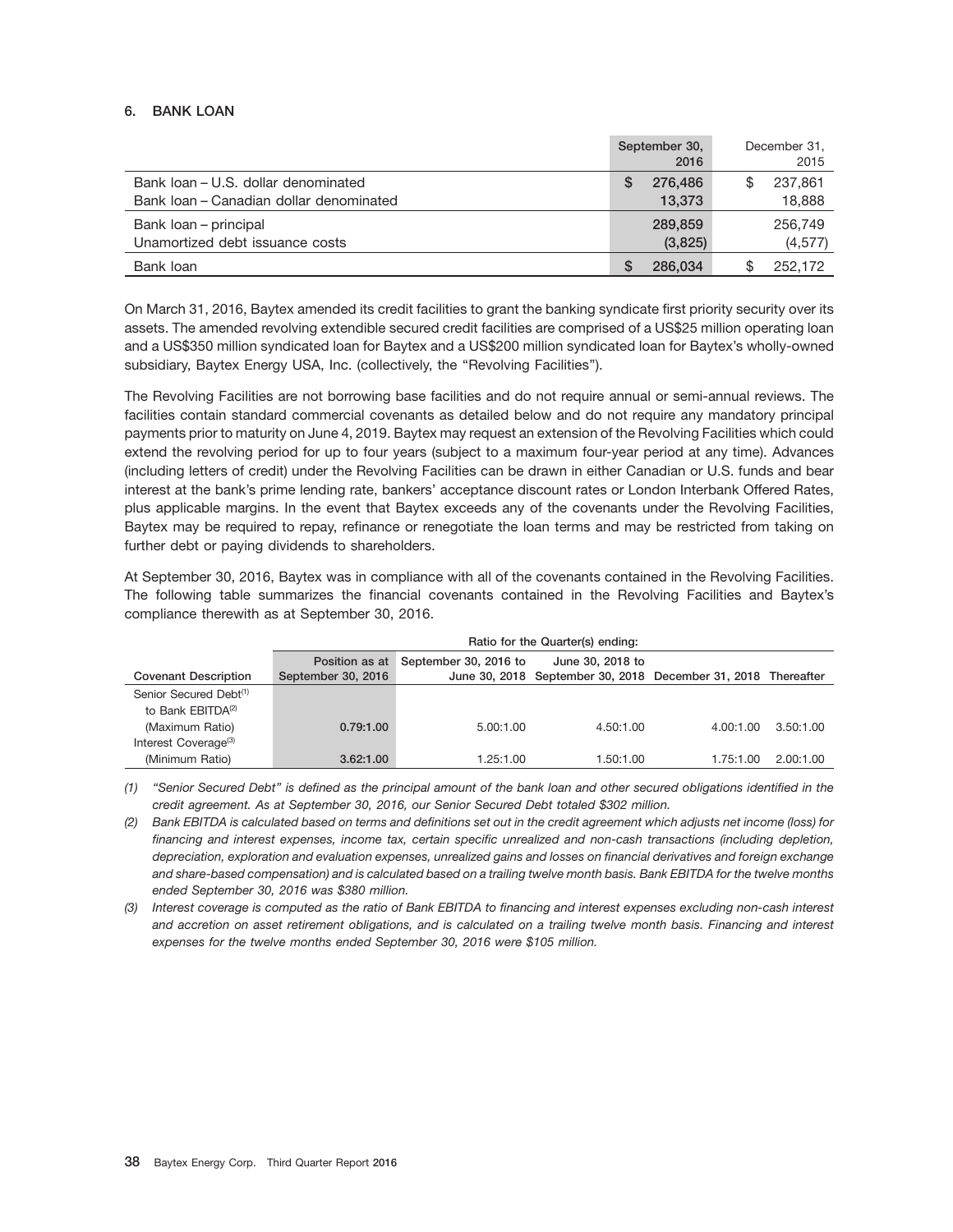#### **7. LONG-TERM NOTES**

|                                                                | September 30,<br>2016 | December 31,<br>2015 |
|----------------------------------------------------------------|-----------------------|----------------------|
| 7.5% notes (US\$6,400 - principal) due April 1, 2020           | 8,395<br>S            | \$<br>8,858          |
| 6.75% notes (US\$150,000 - principal) due February 17, 2021    | 196,755               | 207,600              |
| 5.125% notes (US\$400,000 - principal) due June 1, 2021        | 524,680               | 553,600              |
| 6.625% notes (Cdn\$300,000 - principal) due July 19, 2022      | 300,000               | 300,000              |
| 5.625% notes (US\$400,000 - principal) due June 1, 2024        | 524,680               | 553,600              |
| Total long-term notes - principal                              | 1,554,510             | 1,623,658            |
| Unamortized debt issuance costs                                | (18, 319)             | (20, 901)            |
| Total long-term notes – net of unamortized debt issuance costs | 1,536,191             | \$1,602,757          |

#### **8. ASSET RETIREMENT OBLIGATIONS**

|                                                              | September 30, | December 31.  |
|--------------------------------------------------------------|---------------|---------------|
|                                                              | 2016          | 2015          |
| Balance, beginning of period                                 | S<br>296,002  | \$<br>286,032 |
| Liabilities incurred                                         | 4.130         | 4.964         |
| Liabilities settled                                          | (2,808)       | (10, 888)     |
| Liabilities acquired                                         |               | 593           |
| Liabilities divested                                         | (5, 114)      | (10, 578)     |
| Accretion                                                    | 4,702         | 6.262         |
| Change in estimate <sup>(1)</sup>                            | (279)         | 33,266        |
| Changes in discount rates and inflation rates <sup>(2)</sup> | 40,936        | (17, 523)     |
| Liabilities related to assets held for sale (note 16)        | (4,360)       |               |
| Foreign currency translation                                 | (1,908)       | 3,874         |
| Balance, end of period                                       | S<br>331.301  | \$<br>296.002 |

*(1) Changes in the estimated costs, the timing of abandonment and reclamation and the status of wells are factors resulting in a change in estimate.*

*(2) The discount rate and inflation rate at September 30, 2016 are 1.75% and 1.5%, respectively, compared to 2.25% and 1.5% at December 31, 2015.*

#### **9. SHAREHOLDERS' CAPITAL**

The authorized capital of Baytex consists of an unlimited number of common shares without nominal or par value and 10,000,000 preferred shares without nominal or par value, issuable in series. Baytex establishes the rights and terms of the preferred shares upon issuance. As at September 30, 2016, no preferred shares have been issued by the Company and all common shares issued were fully paid.

|                                                                | Number of     |             |
|----------------------------------------------------------------|---------------|-------------|
|                                                                | Common Shares |             |
|                                                                | (000s)        | Amount      |
| Balance, December 31, 2014                                     | 168,107       | \$3,580,825 |
| Transfer from contributed surplus on vesting and conversion of |               |             |
| share awards                                                   | 1,092         | 41,836      |
| Issued for cash                                                | 36,455        | 632.494     |
| Issuance costs, net of tax                                     |               | (19, 301)   |
| Issued pursuant to dividend reinvestment plan                  | 4.929         | 60,977      |
| Balance, December 31, 2015                                     | 210,583       | \$4,296,831 |
| Transfer from contributed surplus on vesting and conversion of |               |             |
| share awards                                                   | 959           | 16,241      |
| Balance, September 30, 2016                                    | 211.542       | \$4.313.072 |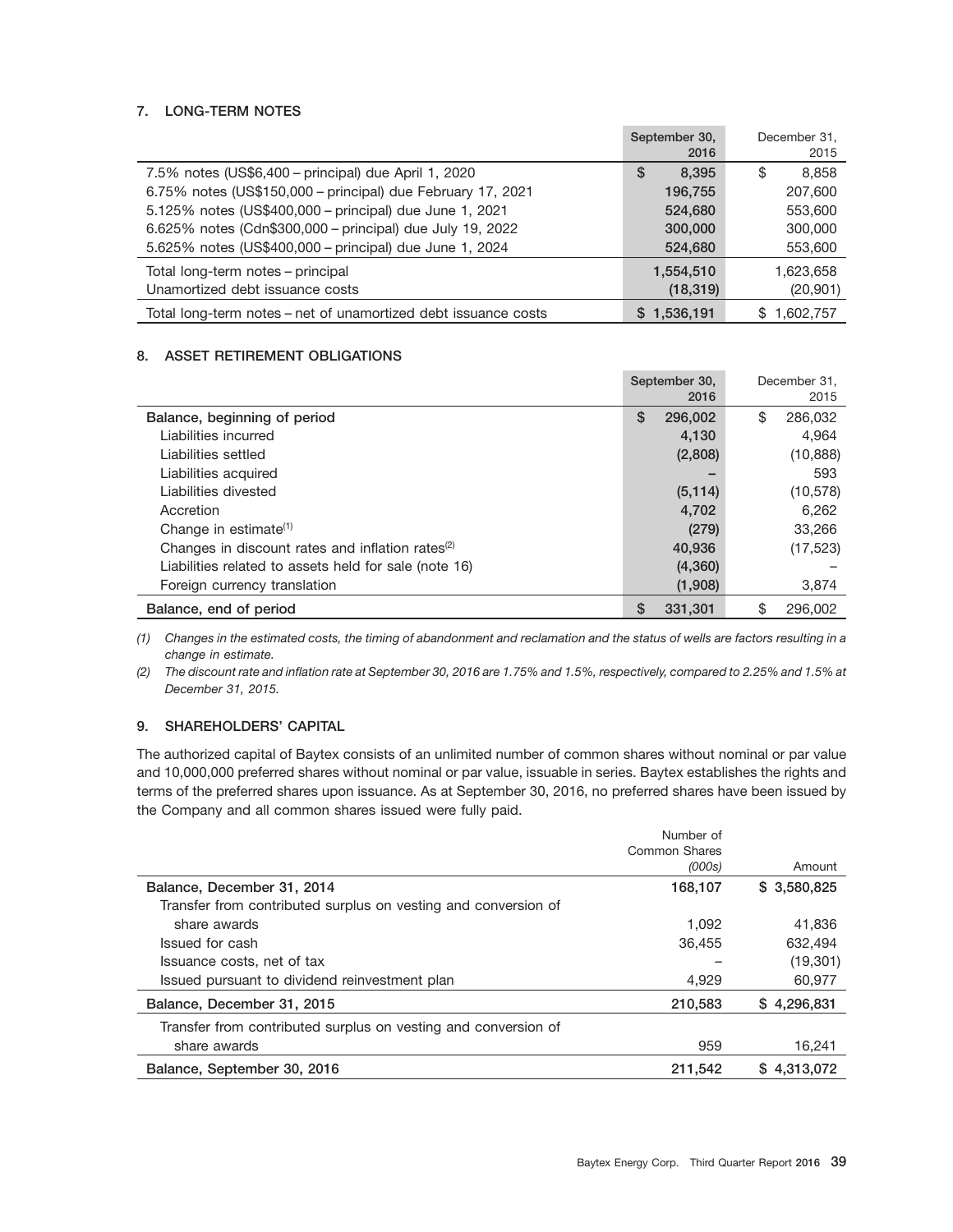#### **10. SHARE AWARD INCENTIVE PLAN**

The Company has a full-value award plan (the ''Share Award Incentive Plan'') pursuant to which restricted awards and performance awards (collectively, ''share awards'') may be granted to the directors, officers and employees of the Company and its subsidiaries. The maximum number of common shares issuable under the Share Award Incentive Plan (and any other long-term incentive plans of the Company) shall not at any time exceed 3.8% of the then-issued and outstanding common shares.

Each restricted award entitles the holder to be issued the number of common shares designated in the restricted award (plus dividend equivalents). Each performance award entitles the holder to be issued the number of common shares designated in the performance award (plus dividend equivalents) multiplied by a payout multiplier. Both awards are expensed over the vesting period.

The Company recorded compensation expense related to the share awards of \$5.2 million for the three months ended September 30, 2016 (\$4.6 million for the three months ended September 30, 2015) and \$13.5 million for the nine months ended September 30, 2016 (\$22.4 million for the nine months ended September 30, 2015).

The weighted average fair value of share awards granted during the nine months ended September 30, 2016 was \$3.05 per restricted and performance award (for the nine months ended September 30, 2015, \$17.17 per restricted and performance award).

Number of Mumber of Total number restricted performance of share *(000s)* awards awards(1) awards **Balance, December 31, 2014 1,362 747 615 1,362** Granted 615 503 1,118 Vested and converted to common shares (432) (382) (814) Forfeited (201) (123) (324) **Balance, December 31, 2015 1,342 1,342** Granted 2,891 2,891 2,891 2,891 2,891 2,892 2,892 2,892 2,892 2,892 2,892 2,892 2,892 2,892 2,892 2,892 2,892 Vested and converted to common shares (450) (409) (859) Forfeited (74) (41) (115) **Balance, September 30, 2016** 1,518 1,518 1,741 3,259

The number of share awards outstanding is detailed below:

*(1) Based on underlying awards before applying the payout multiplier which can range from 0x to 2x.*

During the third quarter, the Company identified an immaterial error relating to share-based compensation expense in the previously issued financial statements. The estimated forfeiture rate was improperly applied to share awards that had previously vested and transferred to share capital, thereby understating share-based compensation expense. The Company concluded that the error is not material to the Company's previously filed financial statements and the corrected adjustments have been applied to the comparative financial information in these interim consolidated financial statements.

For the three and nine month periods ended September 30, 2015, an additional \$1.4 million and \$3.0 million, respectively, have been recorded to share-based compensation expense. Net loss per share (basic and diluted) increased by \$0.01 per share to \$2.50 per share for the three months ended September 30, 2015 and \$0.02 per share to \$3.73 per share for the nine months ended September 30, 2015. For the year ended December 31, 2015, an additional \$9.2 million has been recorded to share-based compensation expense and contributed surplus. Net loss per share (basic and diluted) increased by \$0.05 per share to \$5.77 per share for the year ended December 31, 2015. As at December 31, 2014, both deficit and contributed surplus were increased by \$8.2 million.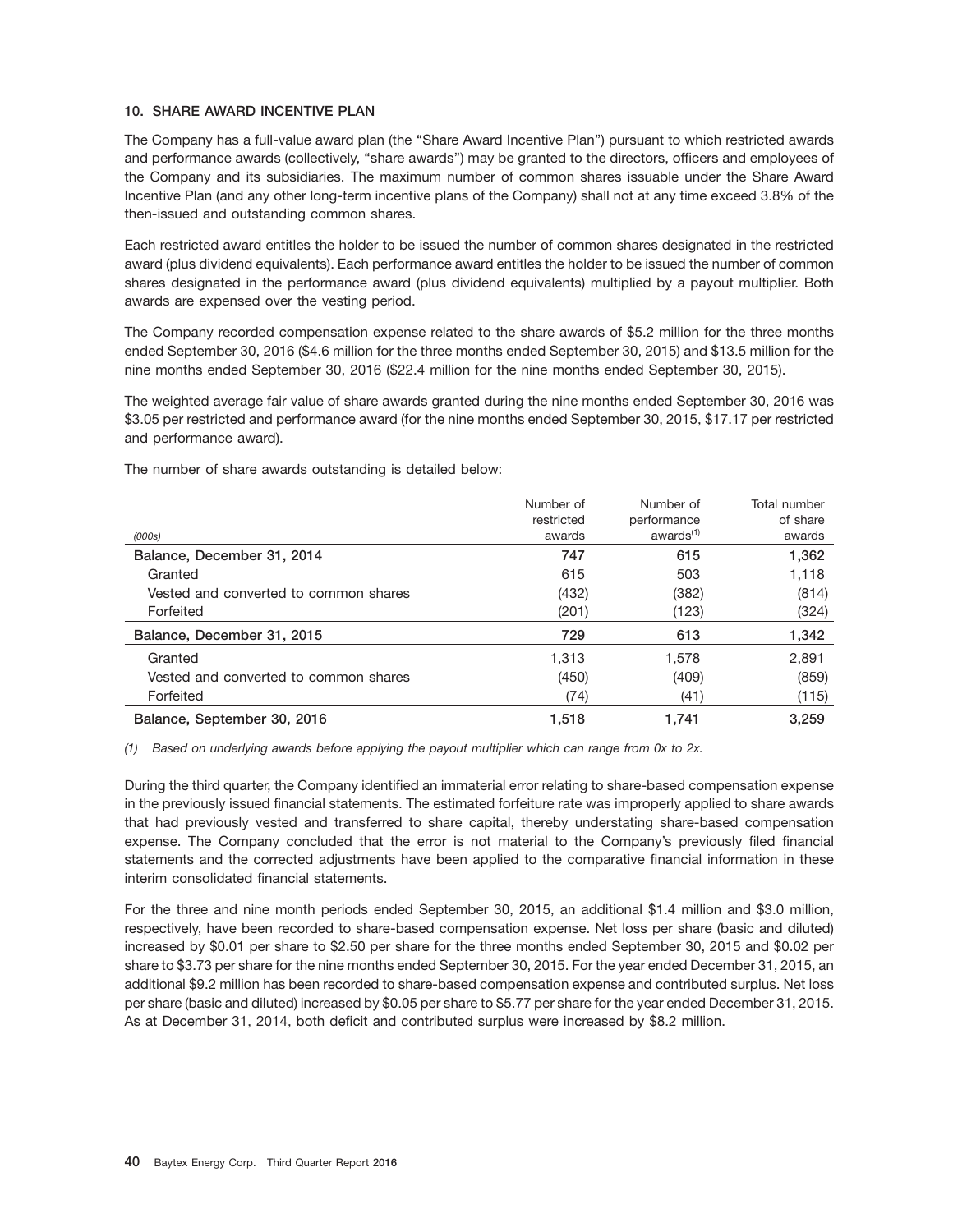#### **11. NET INCOME (LOSS) PER SHARE**

|                                 |      | Three Months Ended September 30 |         |          |            |                       |         |    |           |
|---------------------------------|------|---------------------------------|---------|----------|------------|-----------------------|---------|----|-----------|
|                                 | 2016 |                                 |         | 2015     |            |                       |         |    |           |
|                                 |      |                                 | Common  |          | <b>Net</b> |                       | Common  |    | Net       |
|                                 |      | <b>Net</b>                      | shares  |          | loss       | Net                   | shares  |    | loss      |
|                                 |      | loss                            | (000s)  |          | per share  | loss                  | (000s)  |    | per share |
| Net income (loss) – basic       | S    | (39, 430)                       | 211,479 | \$       |            | $(0.19)$ \$ (519,247) | 207,988 | \$ | (2.50)    |
| Dilutive effect of share awards |      |                                 |         |          |            |                       |         |    |           |
| Net income (loss) – diluted     | S    | (39, 430)                       | 211.479 | <b>S</b> |            | $(0.19)$ \$ (519,247) | 207.988 |    | (2.50)    |

|                                 | Nine Months Ended September 30 |              |    |           |                      |            |      |           |
|---------------------------------|--------------------------------|--------------|----|-----------|----------------------|------------|------|-----------|
|                                 | 2016                           |              |    | 2015      |                      |            |      |           |
|                                 | <b>Net</b><br>Common           |              |    |           | Common               |            | Net  |           |
|                                 | <b>Net</b>                     | shares       |    | loss      | Net                  | shares     |      | loss      |
|                                 | loss                           | (000s)       |    | per share | loss                 | (000s)     |      | per share |
| Net income (loss) – basic       | \$(125,760)                    | $210,953$ \$ |    |           | $(0.60)$ \$(723,705) | 194.143 \$ |      | (3.73)    |
| Dilutive effect of share awards |                                |              |    |           |                      |            |      |           |
| Net income (loss) – diluted     | \$(125,760)                    | 210.953      | -S |           | $(0.60)$ \$(723,705) | 194,143    | - \$ | (3.73)    |

For the three months ended September 30, 2016, 3.3 million share awards were anti-dilutive (September 30, 2015 – 1.7 million share awards). For the nine months ended September 30, 2016, 3.3 million share awards were anti-dilutive (September 30, 2015 – 1.7 million share awards).

#### **12. INCOME TAXES**

The provision for income taxes has been computed as follows:

|                                                                        | Nine Months Ended<br>September 30 |                  |
|------------------------------------------------------------------------|-----------------------------------|------------------|
|                                                                        | 2016                              | 2015             |
| Net income (loss) before income taxes                                  | (243, 241)<br>S                   | (852,998)<br>\$  |
| Expected income taxes at the statutory rate of 27.00%                  |                                   |                  |
| $(2015 - 26.23\%)^{(1)}$                                               | (65, 675)                         | (223, 741)       |
| Increase (decrease) in income tax recovery resulting from:             |                                   |                  |
| Share-based compensation                                               | 3,590                             | 5,881            |
| Non-taxable portion of foreign exchange (gain) loss                    | (9,271)                           | 22,340           |
| Effect of change in income tax rates $(1)$                             |                                   | 10.621           |
| Effect of rate adjustments for foreign jurisdictions                   | (38, 342)                         | (57, 119)        |
| Effect of change in deferred tax benefit not recognized <sup>(2)</sup> | (9,271)                           | 34,414           |
| Impairment of goodwill                                                 |                                   | 74,215           |
| Other                                                                  | 1,488                             | 4,096            |
| Income tax (recovery)                                                  | (117, 481)<br>\$                  | \$<br>(129, 293) |

*(1) Expected income tax rate increased due to an increase in the corporate income tax rate in Alberta (from 10% to 12%), offset by a decrease in the Texas franchise tax rate (from 1.00% to 0.75%).*

*(2) A deferred income tax asset has not been recognized for allowable capital losses of \$114 million related to the unrealized foreign exchange losses arising from the translation of U.S. dollar denominated long-term notes (\$149 million as at December 31, 2015).*

In June 2016, certain indirect subsidiary entities received reassessments from the Canada Revenue Agency (the ''CRA'') that deny non-capital loss deductions relevant to the calculation of income taxes for the years 2011 through 2015. These reassessments follow the previously disclosed letter from the CRA received by Baytex in November 2014 proposing to issue such reassessments.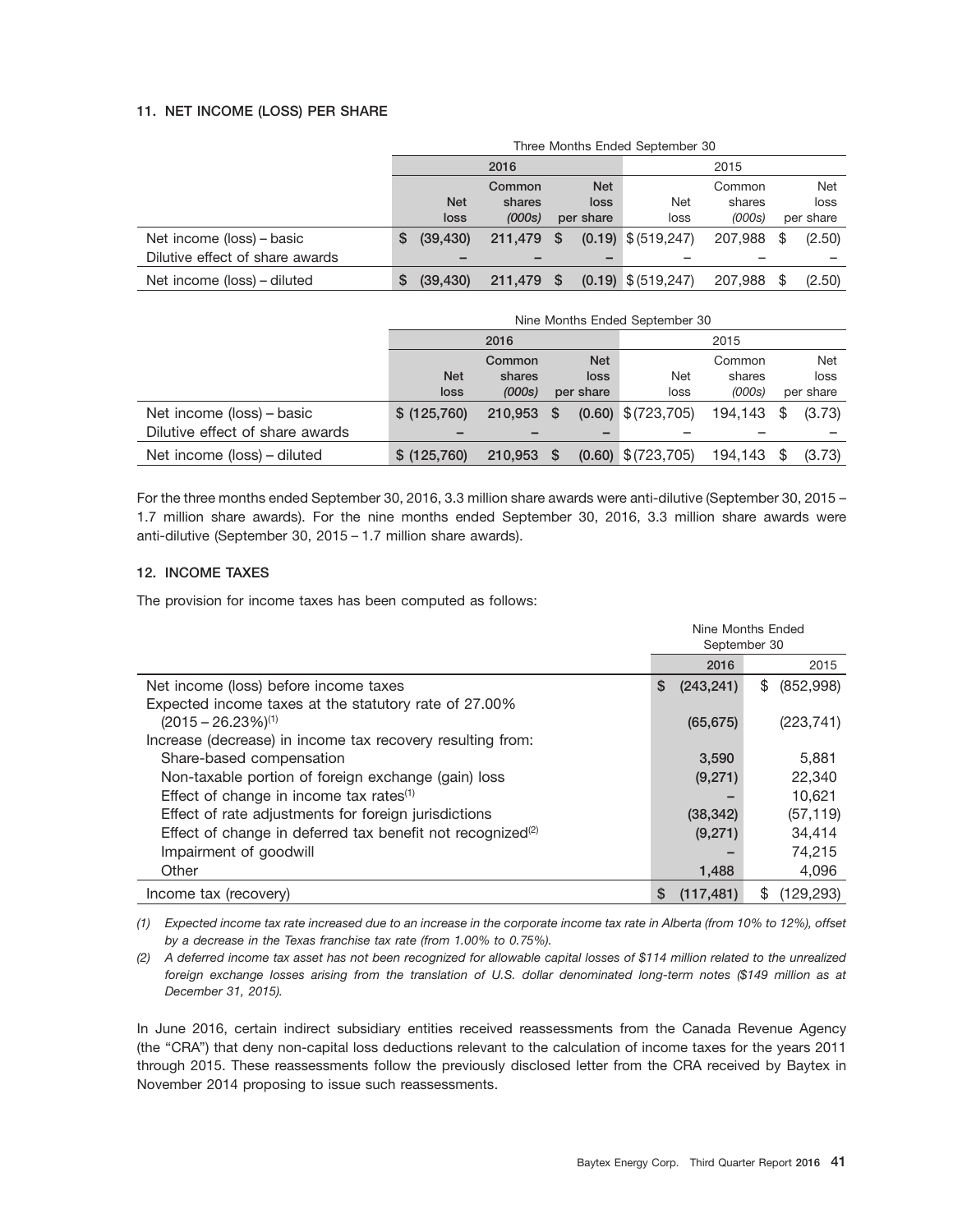Baytex remains confident that the tax filings of the affected entities are correct and has filed a notice of objection for each notice of reassessment received. These notices of objection will be reviewed by the Appeals Division of CRA; a process that Baytex estimates could take up to two years. If the Appeals Division upholds the notices of reassessment Baytex has the right to appeal to the Tax Court of Canada; a process that Baytex estimates could take a further two years. Should Baytex be unsuccessful at the Tax Court of Canada, additional appeals are available; a process that Baytex estimates could take another two years and potentially longer. The reassessments do not require Baytex to pay any amounts in order to participate in the appeals process.

By way of background, Baytex acquired all of the interests in several privately held commercial trusts in 2010 with accumulated non-capital losses of \$591 million (the ''Losses''). The Losses were subsequently used to reduce the taxable income of those trusts. The reassessments disallow the deduction of the Losses under the general anti-avoidance rule of the Income Tax Act (Canada). If, after exhausting available appeals, the deduction of Losses continues to be disallowed, Baytex would owe cash taxes for the years 2012 through 2015 and an additional amount for late payment interest. The amount of cash taxes owing and the late payment interest are dependent upon the amount of unused tax shelter available to offset the reassessed income, including tax shelter from future years available for "carry back" to the years 2012 through 2015.

#### **13. FINANCING AND INTEREST**

|                                           | <b>Three Months Ended</b>  |              |   | Nine Months Ended |              |        |      |        |
|-------------------------------------------|----------------------------|--------------|---|-------------------|--------------|--------|------|--------|
|                                           |                            | September 30 |   |                   | September 30 |        |      |        |
|                                           | 2016<br>2015               |              |   |                   | 2016         |        | 2015 |        |
| Interest on bank loan                     | S                          | 3,260        |   | 2.714             | S            | 9.560  | \$.  | 11,477 |
| Interest on long-term notes               | 22,680<br>22,574<br>67,874 |              |   | 66,053            |              |        |      |        |
| Non-cash financing                        | 3,214<br>547<br>1,103      |              |   | 1,427             |              |        |      |        |
| Accretion on asset retirement obligations | 1,601<br>1.472             |              |   | 4,702             |              | 4,767  |      |        |
| Financing and interest                    |                            | 28,409       | S | 27.542            |              | 85,350 |      | 83,724 |

#### **14. FOREIGN EXCHANGE**

|                                         |         | Three Months Ended<br>September 30 | Nine Months Ended<br>September 30 |           |  |
|-----------------------------------------|---------|------------------------------------|-----------------------------------|-----------|--|
|                                         | 2016    | 2015                               | 2016                              | 2015      |  |
| Unrealized foreign exchange loss (gain) | 11,361  | 89,215                             | (71, 891)                         | \$172,182 |  |
| Realized foreign exchange (gain)        | (1,248) | (1,696)                            | (2,012)                           | (1,583)   |  |
| Foreign exchange loss (gain)            | 10.113  | 87,519                             | (73,903)                          | \$170,599 |  |

#### **15. FINANCIAL INSTRUMENTS AND RISK MANAGEMENT**

The carrying amounts of the Company's U.S. dollar denominated monetary assets and liabilities at the reporting date are as follows:

|                         | Assets                        |             | Liabilities   |               |  |
|-------------------------|-------------------------------|-------------|---------------|---------------|--|
|                         | September 30.<br>December 31. |             | September 30. | December 31.  |  |
|                         | 2016                          | 2015        | 2016          | 2015          |  |
| U.S. dollar denominated | US\$65,363                    | US\$124.218 | US\$1,212,720 | US\$1,240,308 |  |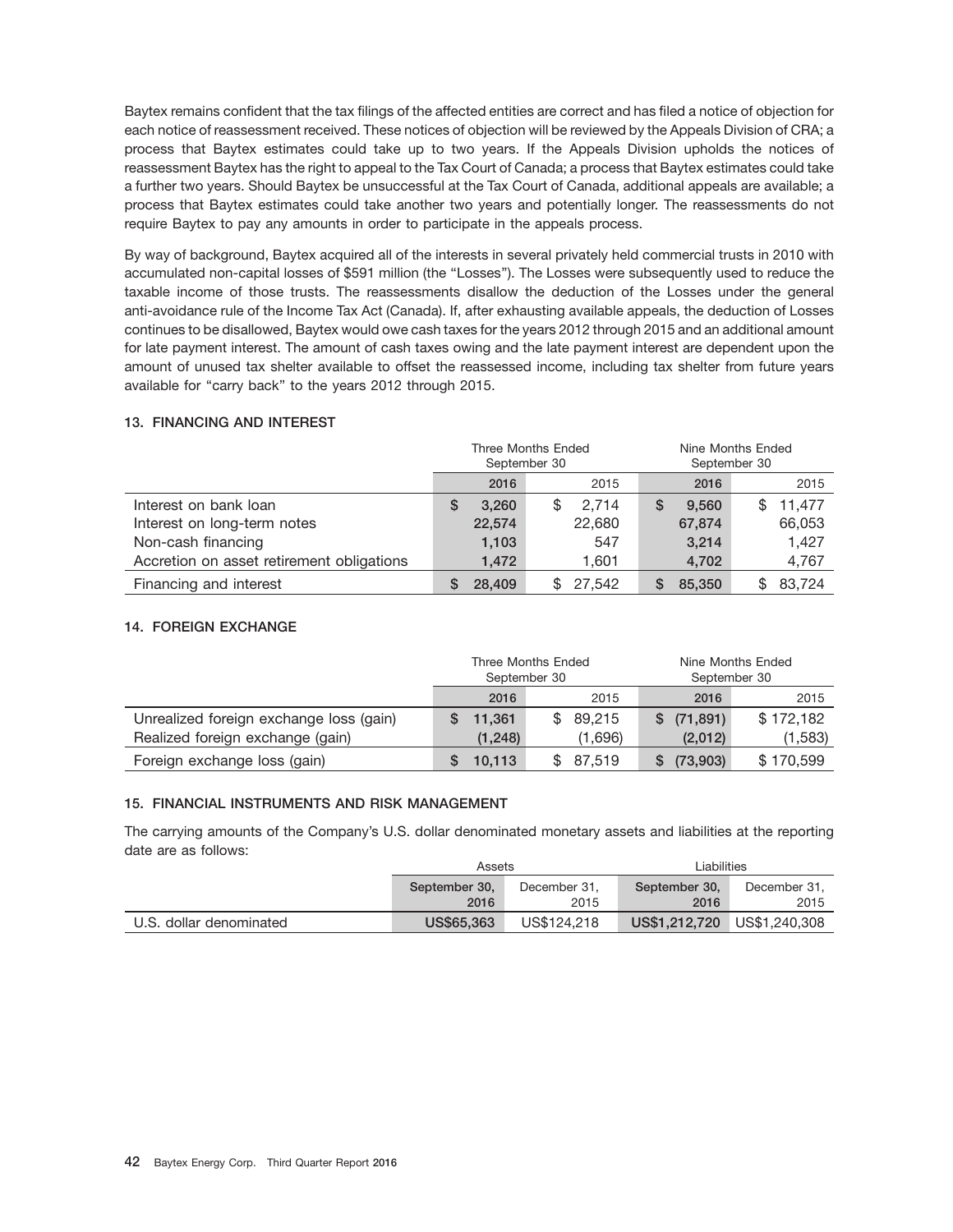#### *Financial Derivative Contracts*

Baytex had the following financial derivative contracts:

| Oil                                                     | Period                        | Volume       | Price/Unit <sup>(1)</sup>     | Index      |
|---------------------------------------------------------|-------------------------------|--------------|-------------------------------|------------|
| Fixed – Sell                                            | October 2016 to December 2016 | 5.000 bbl/d  | US\$63.79                     | WTI        |
| Producer 3-way option <sup>(2)</sup>                    | October 2016 to December 2016 | 10,000 bbl/d | US\$59.85/US\$49.75/US\$39.75 | WTI        |
| Producer 3-way option <sup>(2)</sup>                    | January 2017 to December 2017 | 13.500 bbl/d | US\$58.48/US\$46.96/US\$37.04 | WTI        |
| Basis swap                                              | October 2016 to December 2016 | 5.000 bbl/d  | WTI less US\$13.29            | <b>WCS</b> |
| Basis swap                                              | January 2017 to December 2017 | 1.500 bbl/d  | WTI less US\$13.42            | <b>WCS</b> |
| Sold call option <sup>(3)</sup>                         | January 2017 to December 2017 | 3,000 bbl/d  | US\$55.50                     | WTI        |
| Sold call option <sup>(4)</sup>                         | January 2017 to December 2017 | 1.500 bbl/d  | US\$54.60                     | WTI        |
| Producer $3$ -way option <sup><math>(2)(5)</math></sup> | January 2017 to December 2017 | 1.000 bbl/d  | US\$60.40/US\$50.00/US\$40.00 | <b>WTI</b> |

*(1) Based on the weighted average price/unit for the remainder of the contract.*

*(2) Producer 3-way option consists of a sold call, a bought put and a sold put. To illustrate, in a \$60/\$50/\$40 contract, Baytex receives WTI + US\$10/bbl when WTI is at or below US\$40/bbl; Baytex receives US\$50/bbl when WTI is between US\$40/bbl and US\$50/bbl; Baytex receives the market price when WTI is between US\$50/bbl and US\$60/bbl; and Baytex receives US\$60/bbl when WTI is above US\$60/bbl.*

*(3) Counterparty has the option to enter into a fixed sell for the periods, volumes and prices noted. Option expired subsequent to September 30, 2016 without the counterparty exercising the option.*

- *(4) Counterparty has the option to enter into a fixed sell for the periods, volumes and prices noted. Option expires on December 30, 2016.*
- Natural Gas Period Volume Price/Unit(1) Index Fixed – Sell October 2016 to December 2016 15,000 mmBtu/d US\$2.98 NYMEX Fixed – Sell January 2017 to December 2017 17,500 mmBtu/d US\$2.83 NYMEX Fixed – Sell January 2018 to December 2018 7,500 mmBtu/d US\$3.00 NYMEX Fixed – Sell October 2016 to December 2016 32,500 GJ/d \$2.39 AECO Fixed – Sell **Sell** January 2017 to December 2017 12,500 GJ/d \$2.65 AECO Fixed – Sell **Sell** January 2018 to December 2018 5,000 GJ/d \$2.67 AECO Fixed – Sell<sup>(2)</sup> January 2017 to December 2017 5,000 GJ/d \$3.03 AECO
- *(5) Contract entered subsequent to September 30, 2016.*

*(1) Based on the weighted average price/unit for the remainder of the contract.*

*(2) Contract entered subsequent to September 30, 2016.*

Financial derivatives are marked-to-market at the end of each reporting period, with the following reflected in the consolidated statements of income (loss) and comprehensive income (loss):

|                                                |              | Three Months Ended<br>September 30 | Nine Months Ended<br>September 30 |                |  |
|------------------------------------------------|--------------|------------------------------------|-----------------------------------|----------------|--|
|                                                | 2016         | 2015                               | 2016                              | 2015           |  |
| Realized financial derivatives (gain)          | $$$ (18,750) | (25, 152)<br>\$                    | (87, 192)<br>S.                   | \$(167,058)    |  |
| Unrealized financial derivatives (gain) loss - |              |                                    |                                   |                |  |
| commodity                                      | (5,639)      | (43, 012)                          | 105,048                           | 92,179         |  |
| Unrealized financial derivatives (gain) -      |              |                                    |                                   |                |  |
| redemption feature on long-term notes          | 5,778        |                                    | -                                 | 498            |  |
| Financial derivatives (gain) loss              | (24, 389)    | (62, 386)<br>S                     | 17,856                            | (74, 381)<br>S |  |

#### *Physical Delivery Contracts*

As at September 30, 2016, the following physical delivery contracts were held for the purpose of delivery of non-financial items in accordance with the Company's expected sale requirements. Physical delivery contracts are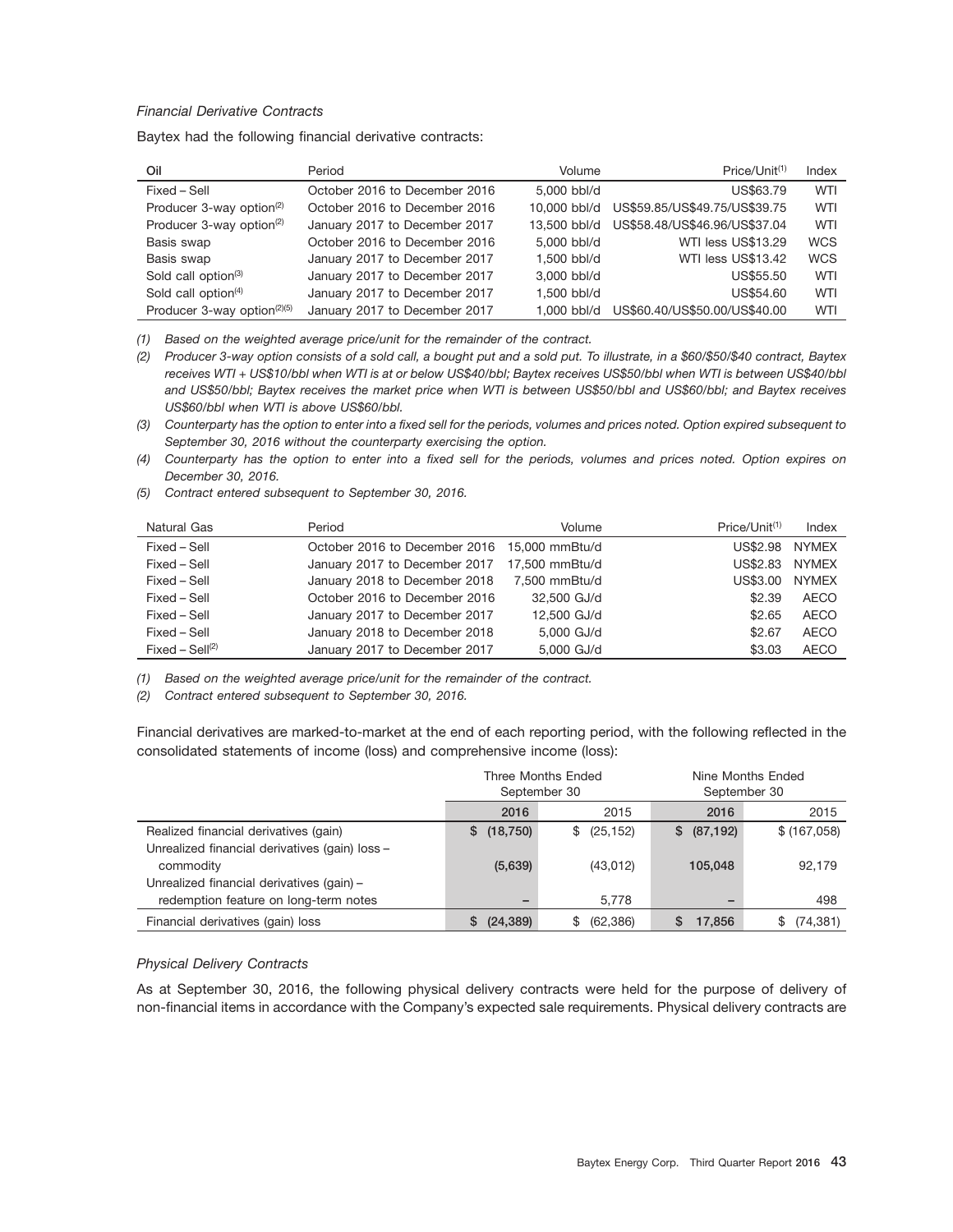not considered financial instruments; therefore, no asset or liability has been recognized in the consolidated financial statements.

| Heavy Oil        | Period                         | Volume      | Price/Unit <sup>(1)</sup> |
|------------------|--------------------------------|-------------|---------------------------|
| <b>WCS Blend</b> | October 2016 to December 2016  | 2.500 bbl/d | WTI less US\$13.83        |
| <b>WCS Blend</b> | November 2016 to December 2016 | $500$ bbl/d | WTI less US\$14.40        |

*(1) Based on the weighted average price/unit for the remainder of the contract.*

As at September 30, 2016, Baytex had committed to deliver the following volumes of raw bitumen as noted below to market on rail:

|             | Period                        | Term volume |
|-------------|-------------------------------|-------------|
| Raw bitumen | October 2016 to December 2016 | 7.400 bbl/d |
| Raw bitumen | January 2017 to December 2017 | 5.000 bbl/d |

#### **16. SUBSEQUENT EVENT**

On October 5, 2016, Baytex disposed certain Saskatchewan properties for consideration of approximately \$3.0 million. At September 30, 2016, \$7.4 million of oil and gas properties relating to the disposition were reclassified to assets held for sale, \$4.4 million of asset retirement obligations were reclassified to liabilities related to assets held for sale and an impairment of \$26.6 million relating to the oil and gas properties to be disposed was recorded.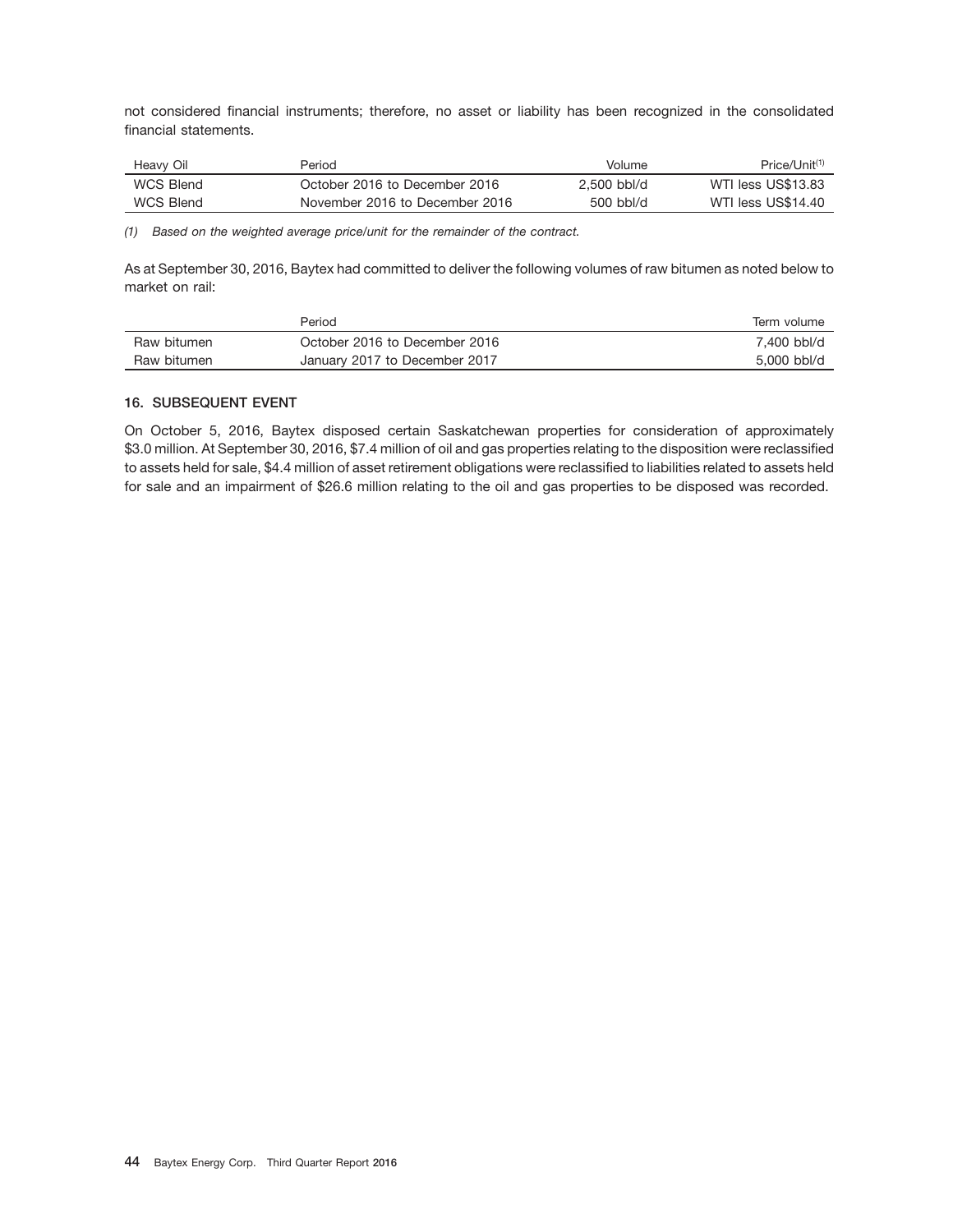## *ABBREVIATIONS*

| <b>AECO</b>  | the natural gas storage facility located              | $m$ boe $*$  | thousand barrels of oil equivalent    |
|--------------|-------------------------------------------------------|--------------|---------------------------------------|
|              | at Suffield, Alberta                                  | mcf          | thousand cubic feet                   |
| bbl          | barrel                                                | mcf/d        | thousand cubic feet per day           |
| bbl/d        | barrel per day                                        | mmbtu        | million British Thermal Units         |
| boe*         | barrels of oil equivalent                             |              |                                       |
| boe/d        | barrels of oil equivalent per day                     | mmbtu/d      | million British Thermal Units per day |
| GAAP         | Generally Accepted Accounting                         | mmcf         | million cubic feet                    |
|              | <b>Principles</b>                                     | mmcf/d       | million cubic feet per day            |
| GJ           | gigajoule                                             | NGL          | natural gas liquids                   |
| GJ/d         | gigajoule per day                                     | <b>NYMEX</b> | New York Mercantile Exchange          |
| <b>IFRS</b>  | International Financial Reporting<br><b>Standards</b> | <b>NYSE</b>  | New York Stock Exchange               |
| <b>LIBOR</b> | London Interbank Offered Rate                         | TSX          | Toronto Stock Exchange                |
| <b>LLS</b>   | Louisiana Light Sweet                                 | <b>WCS</b>   | Western Canadian Select               |
|              |                                                       | WTI          | West Texas Intermediate               |
| mbbl         | thousand barrels                                      |              |                                       |

*\* Oil equivalent amounts may be misleading, particularly if used in isolation. In accordance with NI 51-101, a boe conversion ratio for natural gas of 6 Mcf: 1 bbl has been used, which is based on an energy equivalency conversion method primarily applicable at the burner tip and does not represent a value equivalency at the wellhead.*